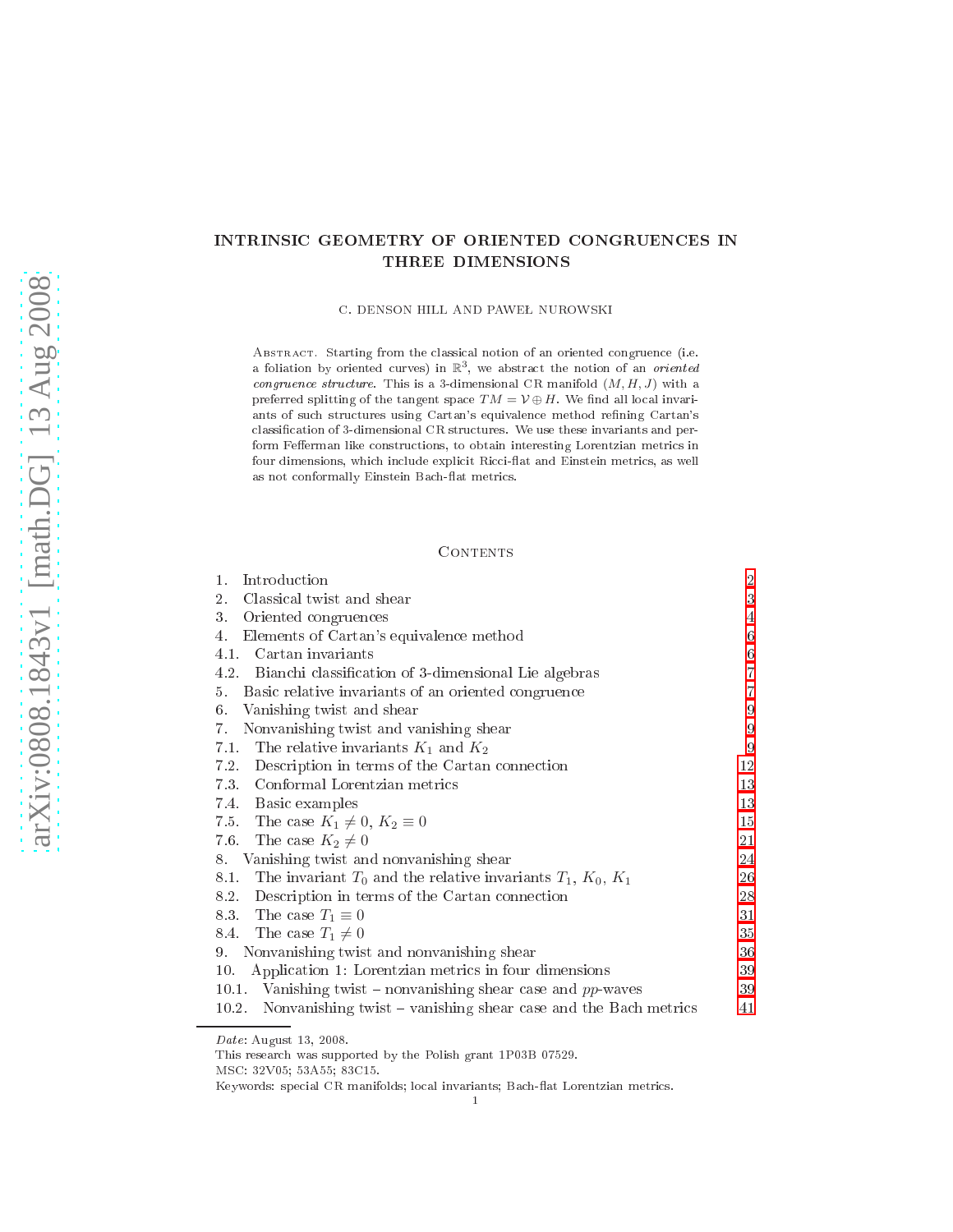| 11. Application 2: Algebraically special spacetimes | 46 |
|-----------------------------------------------------|----|
| 11.1. Reduction of the Einstein equations           |    |
| 11.2. Examples of solutions                         | 50 |
| 11.3. Discussion of the reduced equations           | 53 |
| References                                          | 55 |

#### 1. INTRODUCTION

<span id="page-1-0"></span>We study the local differential geometry of oriented congruences in 3-dimensional manifolds. This geometry turns out to be very closely related to local 3-dimensional  $CR$  geometry. The latter can be traced back to Elie Cartan's 1932 papers [3], in which he used his *equivalence method* to determine the *full set of local invariants* of lo
ally embedded 3-dimensional stri
tly pseudo
onvex CR manifolds.

This paper should be regarded as an extension and refinement of Cartan's work. This is be
ause a 3-dimensional manifold with an oriented ongruen
e on it is an abstract 3-dimensional CR manifold with an additional structure: a preferred splitting (see Se
tion [3\)](#page-3-0). This leads to a notion of lo
al equivalen
e of su
h stru
tures, whi
h is more strict that than of Cartan. Hence the (coarse) CR equivalence classes of Cartan split into a *fine structure*; as a result we produce many *new local invariants*, orresponding to many more nonequivalent stru
tures than in Cartan's situation.

From this perspective, our paper may be also placed in the realm of *special* geometries, i.e. geometries with an additional stru
ture. These kind of geometries, such as, for example, special Riemannian geometries (hermitian, Kähler,  $G_2$ , etc.), find applications in mathematical physcis (e.g. string theory). The starting point of this paper also comes from physics: a congruence in  $\mathbb{R}^3$  (i.e. a foliation of  $\mathbb{R}^3$ by curves) is a notion that appears in hydrodynamics (velocity flow), Newtonian gravity and electrodynamics (field strength lines). These branches of physics have distinguished the two main invariants of such foliations, which are related to the classical notions of *twist* and *shear*. One of the byproducts of our analysis is also a refinement of these physical concepts.

Contemporary physicists, because of the dimension of spacetime, have been mu
h more interested in ongruen
es in four dimensions. Su
h ongruen
es live in Lorentzian manifolds, and as such, may be timelike, spacelike or null. It turns out that the *null* congruences in spacetimes, which are tangent to *unparametrized geodesics without shear*, locally define a 3-manifold, which has a CR structure on it. One of the outcomes of this paper is that we found connections between properties of four dimensional spa
etimes admitting null and shearfree ongruen
es, with their corresponding three dimensional CR manifolds, and our new invariants of the classical congruences in *three* dimensions. In Sections [10](#page-38-0) and [11,](#page-45-0) in particular, we use these *three* dimensional invariants, to construct interesting families of Lorentzian metrics with shearfree congruences in *four* dimensions (including metrics which are Ricci flat or Einstein, Bach flat but not conformal to Einstein, etc.).

Throughout the paper we will always have a nondegenerate (not neccessarily Riemannian) metric  $g_{ij}$  and its inverse  $g^{ij}$ . This enables us to freely raise and lower indices at our convenience. We use the Einstein summation convention. We also denote by  $\omega_1\omega_2 = \frac{1}{2}(\omega_1 \otimes \omega_2 + \omega_2 \otimes \omega_1)$  the symmetrized tensor product of two 1-forms  $\omega_1$  and  $\omega_2$ . In this paper we shall be working in the smooth category;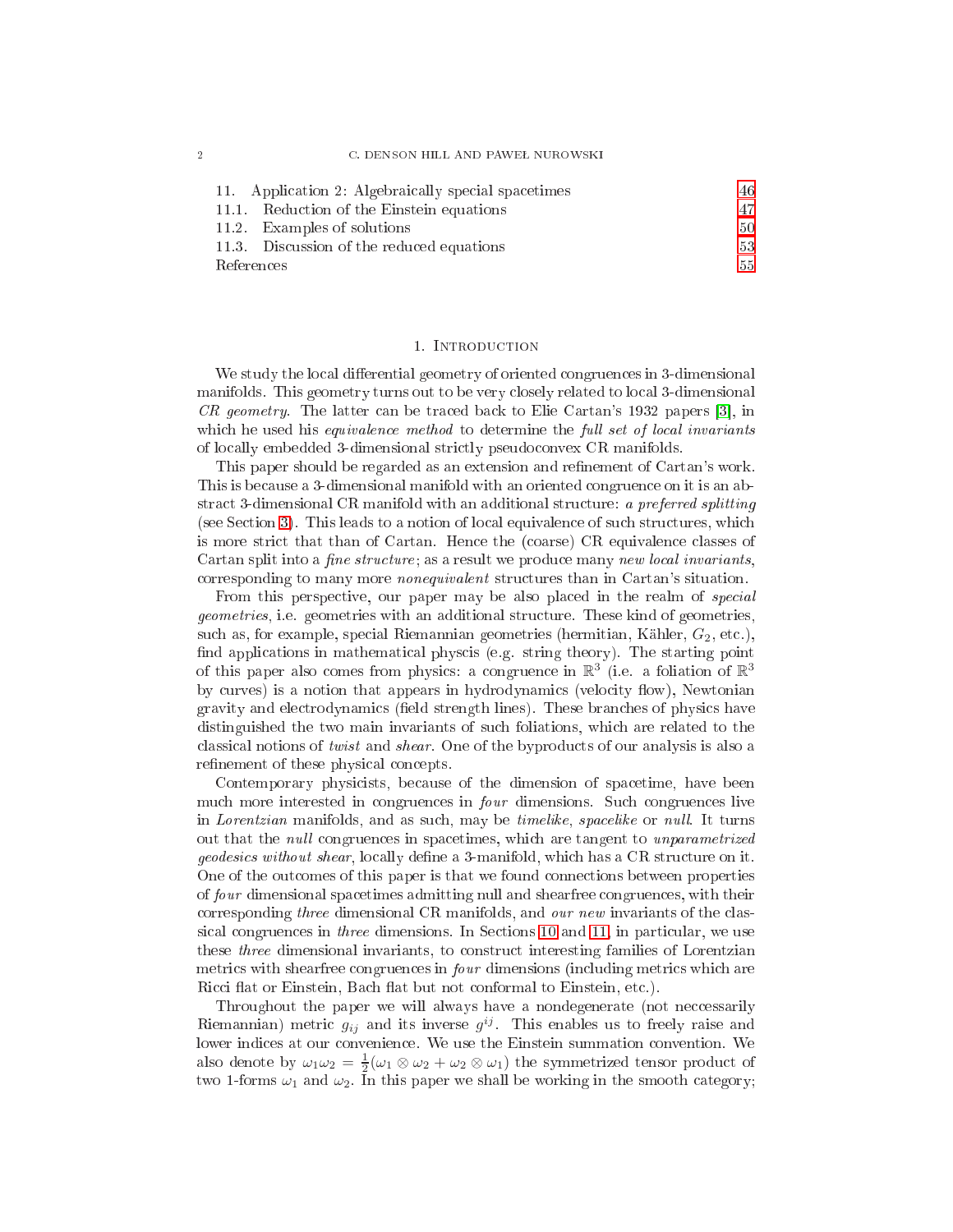i.e., everything will be assumed to be  $C^{\infty}$ , without mentioning it explicitly in what follows.

A large part of the paper is based on lengthy calculations, which are required by our main tool, namely *Cartan's equivalence method*. These calculations were checked by the symbolic calculation program Mathematica. The structure of the paper is reflected in the table of contents.

We have been inspired by our contact with Andrzej Trautman, Jacek Tafel and Jerzy Lewandowski, whom we thank warmly. We also thank the Mathematis
hes Institute der Humboldt-Universität zu Berlin, and Ilka Agri
ola and Jürgen Leiterer, in particular, for their kind hospitality during the preparation of this paper.

## 2. CLASSICAL TWIST AND SHEAR

<span id="page-2-0"></span>In a simply connected domain U of Euclidean space  $\mathbb{R}^3$ , equipped with the flat metric  $g_{ij} = \delta_{ij}$ , we consider a smooth foliation by uniformly oriented curves. Let **v** be a vector field  $\mathbf{v} = v^i \nabla_i$  tangent to the foliation, consistent with the orientation.

We denote the total symmetrization by round brackets on the indices, the total antisymetrization by square brackets on the indices, and use  $\epsilon_{ijk} = \epsilon_{[ijk]}$ ,  $\epsilon_{123} = 1$ . We have the following classical decomposition

(2.1) 
$$
\nabla_i v_j = \alpha_{ij} + \sigma_{ij} + \frac{1}{3} \theta g_{ij},
$$

where

<span id="page-2-1"></span>
$$
\alpha_{ij} = \nabla_{[i} v_{j]} = \frac{1}{2} \epsilon_{ijk} (\text{curl } \mathbf{v})^k,
$$
  
\n
$$
\theta = g^{ij} \nabla_i v_j = \text{div } \mathbf{v},
$$
  
\n
$$
\sigma_{ij} = \nabla_{(i} v_{j)} - \frac{1}{3} \theta g_{ij}.
$$

The decomposition  $(2.1)$  defines three functions, depending on the choice of  $\mathbf{v}$ , which can be used to characterize the foliation. One of these functions is the divergence  $\theta$ , also called the *expansion of the vector field* v. It merely characterizes the vector field  $\bf{v}$ , hence it is *not* interesting as far the properties of the foliation is concerned. The se
ond fun
tion is

$$
\alpha = |\alpha_{ij}| = \sqrt{g^{ik}g^{jl}\alpha_{ij}\alpha_{kl}},
$$

the norm of the antisymmetric part  $\alpha_{ij}$ , called the *twist of the vector field* **v**.

Vanishing of twist, the *twist-free* condition  $\alpha = 0$ , is equivalent to curl  $\mathbf{v} = 0$ . Although this ondition is v-dependent, it has a lear geometri meaning for the foliation. Indeed, a vector field  $\bf{v}$  with vanishing twist may be represented by a gradient:  $\mathbf{v} = \nabla f$  for some function  $f: U \to \mathbb{R}$ . In such a case the level surfaces of the function  $f$  define a foliation of  $U$  with 2-dimensional leaves orthogonal to  $\bf{v}$ . This can be rephrased by saying that the distribution  $\mathcal{V}^{\perp}$  of 2-planes, perpendicular to v, is integrable.

The third function obtained from the decomposition  $(2.1)$  is

$$
\sigma = |\sigma_{ij}| = \sqrt{g^{ik}g^{jl}\sigma_{ij}\sigma_{kl}},
$$

the norm of the trace-free symmetric part  $\sigma_{ij}$ , called the shear of the vector field v.

Regardless of whether or not  $\mathcal{V}^{\perp}$  is integrable, the condition of vanishing shear  $\sigma = 0$  is equivalent to  $\nabla_{(i} v_{j)} = \frac{1}{3} \theta g_{ij}$ . Recalling that the Lie derivative  $\mathcal{L}_{\mathbf{v}} g_{ij} =$  $\nabla_{(i}v_j)$ , we see that the shear-free condition for **v** is the condition that this Lie derivative be proportional to the metric. Thus  $\sigma = 0$  if and only if  $\mathcal{L}_{\mathbf{v}} g_{ij} = h g_{ij}$ . This condition again is  $\bf{v}$  dependent. However, it implies the following geometric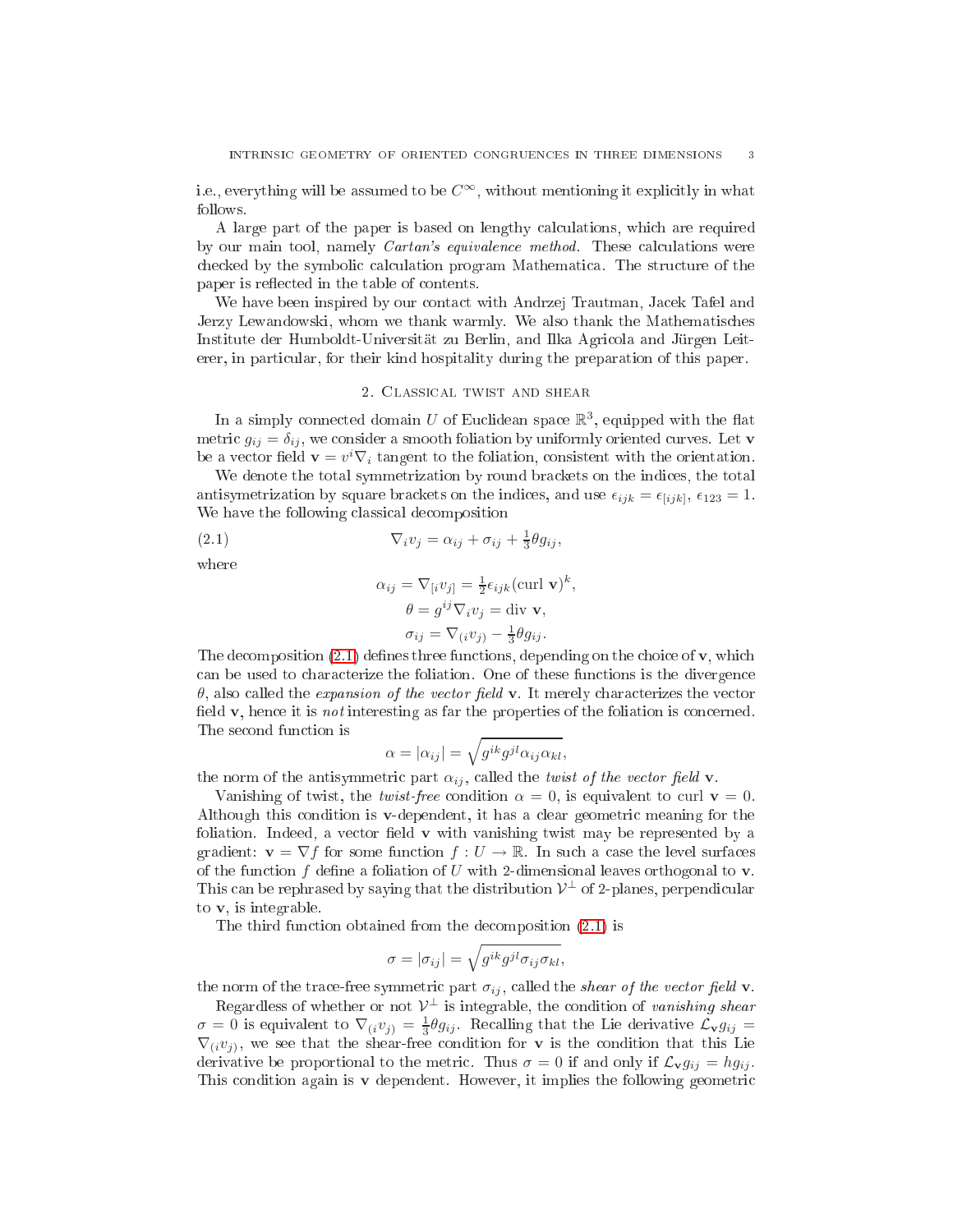property of the foliation: the metric  $g_{|\mathcal{V}^\perp}$  induced by  $g_{ij}$  on the distribution  $\mathcal{V}^\perp$ is conformally preserved when Lie transported along v. To say it differently we introduce a complex structure  $J$  on each 2-plane of  $\mathcal{V}^{\perp}$ . This is possible since each such plane is equipped with a metric  $g_{|\mathcal{V}^{\perp}}$  and the orientation induced by the orientation of **v**. Knowing this, we define  $J$  on each 2-plane as a rotation by  $\frac{\pi}{2}$ , using the right hand rule. Now we an rephrase the statement about onformal preservation of the metric  $g_{|y|}$  during Lie transport along v, by saying that it is equivalent to the constancy of  $J$  under the Lie transport along  $\bf{v}$ .

The above notions of expansion, twist and shear are the lassi
al notions of elasticity theory. As we have seen, they are not invariants of the foliation by curves, because they depend on the choice of the vector field v. Nonetheless they do carry some invariant information. One of the main purposes of this paper is to find all of the local invariants of the intrinsic geometry associated with such foliations. With this lassi
al motivation we now pass to the sub je
t proper of this paper.

## 3. ORIENTED CONGRUENCES

<span id="page-3-0"></span>Consider a smooth oriented real 3-dimensional manifold M equipped with <sup>a</sup> Riemannian metri g. Assume that M is smoothly foliated by uniformly oriented curves. Such a foliation is called an *oriented congruence*. Note that we are not assuming that the curves in the congruence are geodesics for the metric  $g$ .

Our first observation is that  $M$  has the structure of a smooth abstract  $CR$ *manifold*. To see this we introduce the oriented line bundle  $\mathcal{V}$ , a subbundle of TM, consisting of the tangent lines to the foliation. Using the metric we also have  $\mathcal{V}^{\perp}$ , the 2-plane subbundle of  $TM$  consisting of the planes orthogonal to the ongruen
e. These 2-planes are oriented by the right hand rule and are equipped with the induced metric  $g_{|\mathcal{V}^\perp}$ . Hence  $\mathcal{V}^\perp$  is endowed with the complex structure operator J as we explained in the previous section. The pair  $(\mathcal{V}^\perp, J)$ , by the very definition, equips  $M$  with the structure of an abstract 3-dimensional CR manifold. This CR manifold has an additional stru
ture onsisting in the prefered splitting  $TM = \mathcal{V}^{\perp} \oplus \mathcal{V}$ . It also defines an equivalence class [g] of *adapted* Riemannian metrics g' in which  $g'(\mathcal{V}, \mathcal{V}^{\perp}) = 0$  and such that  $g'_{|\mathcal{V}^{\perp}}$  is hermitian for J. Thus, an oriented congruence in  $(M, g)$  defines a whole class of Riemannian manifolds  $(M, [g])$  which are adapted to it.

Conversely, given an oriented abstract 3-dimensional CR manifold  $(M, H, J)$ with a distinguished line subbundle V such that  $V \cap H = \{0\}$ , we may reconstruct the oriented congruence. The curves of this congruence consist of the trajectories of  $V$ . They are oriented by the right hand rule applied in such a way that it agrees with the orientation of H determined by J. Here  $J : H \to H$  and  $J^2 = -id$ . Since T $M = H \oplus V$  we recover also the equivalence class [g] of adapted Riemannian metrics g' in which  $g(V, H) = 0$  and such that  $g'_{|H}$  is hermitian for J.

We summarize with: let  $M$  be an oriented 3-dimensional manifold, then

orrespondente between to one to our there is a oriented the second control theory or the ences on M with a distinguished orthogonal distribution  $\mathcal{V}^{\perp}$ , and CR structures  $(H, J)$  on M with a distinguished line subbundle V such that  $TM = H \oplus V$ .

We now pass to the dual formulation. Given a CR structure  $(H, J)$  with a prefered splitting  $TM = H \oplus V$ , we define  $H^0$  to be the anihilator of H and  $V^0$  to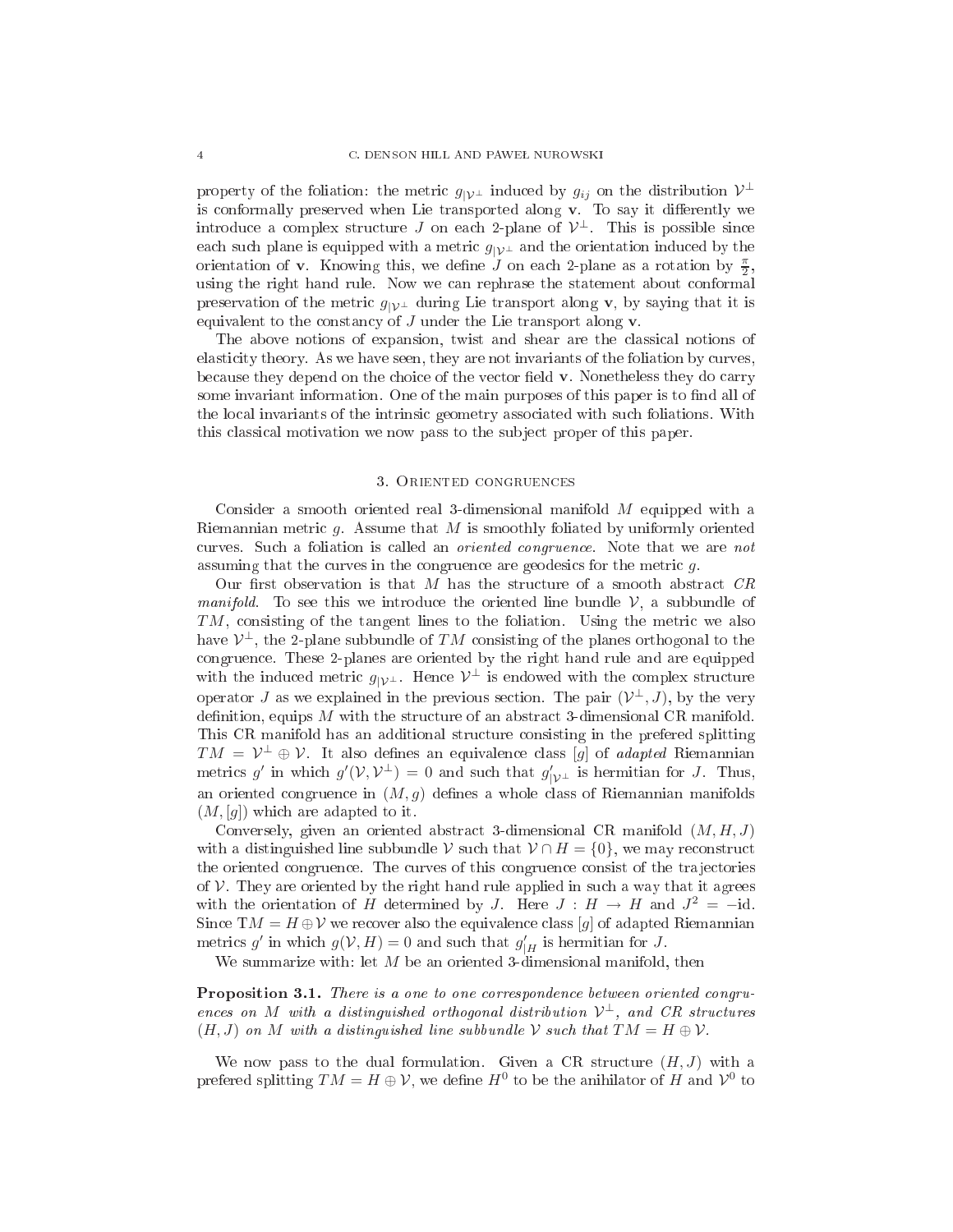be the anihilator of V. Note that  $H^0$  is a *real line* subbundle of  $T^*M$  and  $V^0$  is a 2plane subbundle of  $T^*M$ . This  $H^0$  is known as the *characteristic bundle* associated with the CR structure.  $\mathcal{V}^0$  is equipped with the complex structure  $J^*$ , the adjoint of J with respect to the natural duality pairing. The complexification  $\mathbb{C} \mathcal{V}^0$  splits into  $\mathbb{C}\mathcal{V}^0 = \mathcal{V}^0_+ \oplus \mathcal{V}^0_-,$  where  $\mathcal{V}^0_{\pm}$  are the  $\mp i$  eigenspaces of  $J^*$ . Both spaces  $\mathcal{V}^0_{\pm}$  $\sum_{i=1}^{N+1}$  and  $\sum_{i=1}^{N+1}$  are the  $\sum_{i=1}^{N}$  of the cotangent bundle.  $\mathcal{V}_{-}^{0}$  is the complex conjugate of  $\mathcal{V}_{+}^{0}$ ,  $\overline{\mathcal{V}}_{+}^{0} = \mathcal{V}_{+}^{0}$ 

The reason for passing to the dual formulation is that we want to apply Cartan's method of equivalen
e to determine the lo
al invariants of an oriented ongruen
e in M. For this we need a local nonzero section  $\lambda$  of  $H^0$  and a local nonzero section  $\mu$  of  $\mathcal{V}^0_+$ . Then  $\lambda \wedge \mu \wedge \bar{\mu} \neq 0$ . Any other local section  $\lambda'$  of  $H^0$  and any other local section  $\mu'$  of  $\mathcal{V}^0_+$  are related to  $\lambda$  and  $\mu$  by  $\lambda' = f\lambda$  and  $\mu' = h\mu$ , for some real function  $f$  and some complex function  $h$ . This motivates the following definition:

<span id="page-4-0"></span>**Definition 3.2.** A structure  $(M, [\lambda, \mu])$  of an oriented congruence on a 3-dimensional manifold M is an equivalence class of pairs of 1-forms  $[\lambda, \mu]$  on M satisfying the following onditions:

- (*i*)  $\lambda$  is real,  $\mu$  is complex
- (ii)  $\lambda \wedge \mu \wedge \bar{\mu} \neq 0$  at each point of M
- <span id="page-4-2"></span>(*iii*) two pairs  $(\lambda, \mu)$  and  $(\lambda', \mu')$  are equivalent iff there exist nonvanishing functions  $f$  (real) and  $h$  (complex) on  $M$  such that

(3.1) 
$$
\lambda' = f\lambda, \qquad \mu' = h\mu.
$$

We say that two such structures  $(M, [\lambda, \mu])$  and  $(M', [\lambda', \mu'])$  are (locally) equivalent iff there exists a (local) diffeomorphism  $\phi : M \to M'$  such that

(3.2) 
$$
\phi^*(\lambda') = f\lambda, \qquad \phi^*(\mu') = h\mu
$$

for some nonvanishing functions  $f$  (real) and  $h$  (complex) on  $M$ . If such a diffeomorphism is from M to M it is called an *automorphism* of  $(M, [\lambda, \mu])$ . The full set of automorphisms is called the *group of automorphisms* of  $(M, [\lambda, \mu])$ . A vector field X on M is called a symmetry of  $(M, [\lambda, \mu])$  iff

<span id="page-4-1"></span>
$$
\mathcal{L}_X \lambda = f \lambda, \qquad \mathcal{L}_X \mu = h \mu.
$$

Here the functions  $f$  (real) and  $h$  (complex) are not required to be nonvanishing; they may even vanish identically. Observe, that if  $X$  and  $Y$  are two symmetries of  $(M, [\lambda, \mu])$  then their commutator  $[X, Y]$  is also a symmetry. Thus, we may speak about the Lie algebra of symmetries.

*Remark* 3.3. Note that E. Cartan [3] would define a 3-dimensional CR manifold as a structure  $(M, [\lambda, \mu])$  as above, with the exception that condition *(iii)* is weakend to

 $(iii)_{CR}$  two pairs  $(\lambda,\mu)$  and  $(\lambda',\mu')$  are equivalent iff there exist nonvanishing functions f (real) and h (complex) and a complex function  $p$  on M such that

$$
\lambda' = f\lambda, \qquad \mu' = h\mu + p\lambda.
$$

In this sense our structure of an oriented congruence  $(M, \lambda, \mu)$  is a CR manifold on which there is an additional structure. In particular the diffeomorphisms  $\phi$  that provide an equivalence of our structures are special cases of CR diffeomorphisms, which for CR structures defined a la Cartan by  $(iii)_{CR}$  are  $\phi : M \to M'$  such that  $\phi^*(\lambda') = f\lambda$ ,  $\phi^*(\mu') = h\mu + p\lambda$ . In terms of the nowadays definition of a CR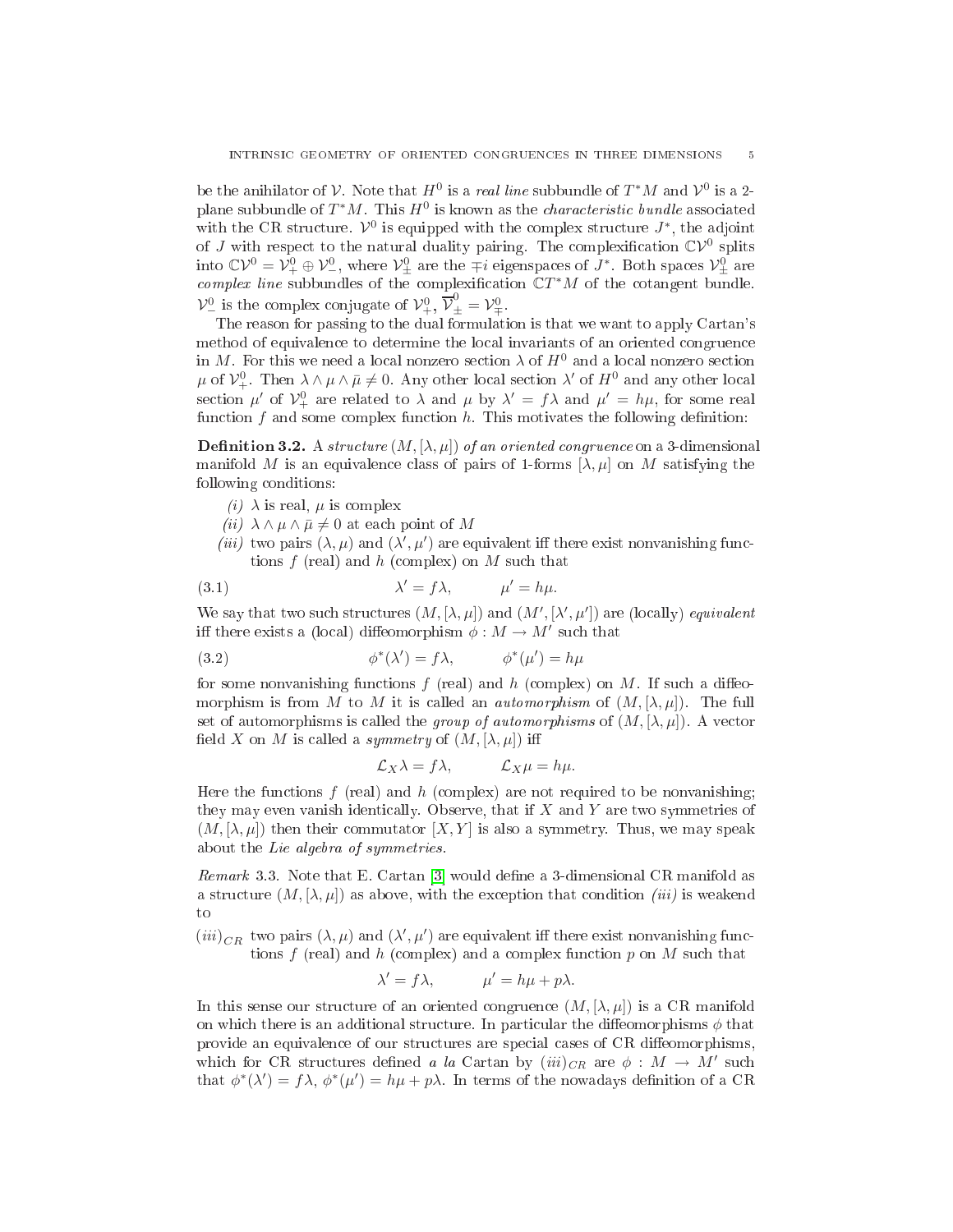manifold as a triple  $(M, H, J)$ , this last Cartan condition is equivalent to the CR map requirement:  $d\phi \circ J = J \circ d\phi$  and similarly for  $\phi^{-1}$ .

 $Remark 3.4. Two CR structures which are not equivalent in the sense of Cartan [3]$ are also not equivalent, in our sense, as oriented ongruen
es; but not vi
e versa. On the other hand, every symmetry of an oriented congruence  $(M, [\lambda, \mu])$  is a CR symmetry of the CR structure determined by  $[\lambda, \mu]$  via  $(iii)_{CB}$ ; and not vice versa.

We omit the proof of the following easy proposition.

**Proposition 3.5.** A given structure  $(M, [\lambda, \mu])$  determines a CR structure  $(M, H, J)$ with the preferred splitting  $TM = H \oplus V$ , where H is the annihilator of  $Span_{\mathbb{R}}(\lambda)$ and  $\mathbb{C}V$  is the annihilator of  $Span_{\mathbb{C}}(\mu) \oplus Span_{\mathbb{C}}(\bar{\mu})$ . The class of adapted Riemannian metrics [g] is parametrized by two arbitrary nonvanishing functions f (real) and h (
omplex) and given by

$$
g = f^2 \lambda^2 + 2|h|^2 \mu \bar{\mu}.
$$

## 4. Elements of Cartan's equivalen
e method

<span id="page-5-0"></span>Here we outline the pro
edure we will follow in applying Cartan's method to our parti
ular situation.

<span id="page-5-1"></span>4.1. Cartan invariants. Consider two structures  $(M, [\lambda, \mu])$  and  $(M', [\lambda', \mu'])$ . Our aim is to determine whether they are equivalent or not, according to Defi-nition [3.2,](#page-4-0) equation  $(3.2)$ . This question is not easy to answer, since it is equivalent to the problem of the existence of a solution  $\phi$  for a system [\(3.2\)](#page-4-1) of linear first order PDEs in whi
h the right hand side is undetermined. Elie Cartan asso
iates with the forms  $(\lambda, \mu, \bar{\mu})$  and  $(\lambda', \mu', \bar{\mu}')$ , representing the structures, two systems of ordered coframes  $\{\Omega_i\}$  and  $\{\Omega'_i\}$  on manifolds P and P' of the same dimension, say  $n \geq 3$ , which are fiber bundles over M. Then he shows that equations like [\(3.2\)](#page-4-1) for  $\phi$  have a solution if and only if a simpler system

<span id="page-5-2"></span>(4.1) 
$$
\Phi^* \Omega_i' = \Omega_i, \qquad i = 1, 2, ..., n
$$

of differential equations for a diffeomorphism  $\Phi : P \to P'$  has a solution. Note that derivatives of  $\Phi$  still occur in [\(4.1\)](#page-5-2), since  $\Phi^*$  is the pullback of forms from P' to P.

One famous example is his original solution to the equivalen
e problem for 3 dimensional strictly pseudoconvex CR structures. There P and P' are 8-dimensional, and his procedure produces two systems of eight linearly independent 1-forms  $\{\Omega_i\}$ and  $\{\Omega'_i\}$ .

In our situation, provided  $n < \infty$ , and if we are able to find n well defined linearly independent 1-forms  $\{\Omega_i\}$  on P, then  $(P, \{\Omega_i\})$  provides the full system of *local invariants* for the original structure  $(M, [\lambda, \mu])$ . In particular, using  $(P, {\Omega_i})$ one introduces the *scalar invariants*, which are the coefficients  $\{K_I\}$  in the decomposition of  $\{d\Omega_i\}$  with respect to the *invariant* basis of 2-forms  $\{\Omega_i \wedge \Omega_j\}$ .

Now in order to determine if two structures  $(M, [\lambda, \mu])$  and  $(M', [\lambda', \mu'])$  are equivalent, it is enough to have *n* functionally independent  $\{K_I\}$ . Then the condition [\(4.1\)](#page-5-2) be
omes

<span id="page-5-3"></span>(4.2) 
$$
\Phi^* K'_I = K_I, \qquad I = 1, 2, ..., n.
$$

The advantage of this condition, as compared to  $(4.1)$ , is that  $(4.2)$ , being the pull back of functions, does not involve derivatives of  $\Phi$ . In this case the existence of  $\Phi$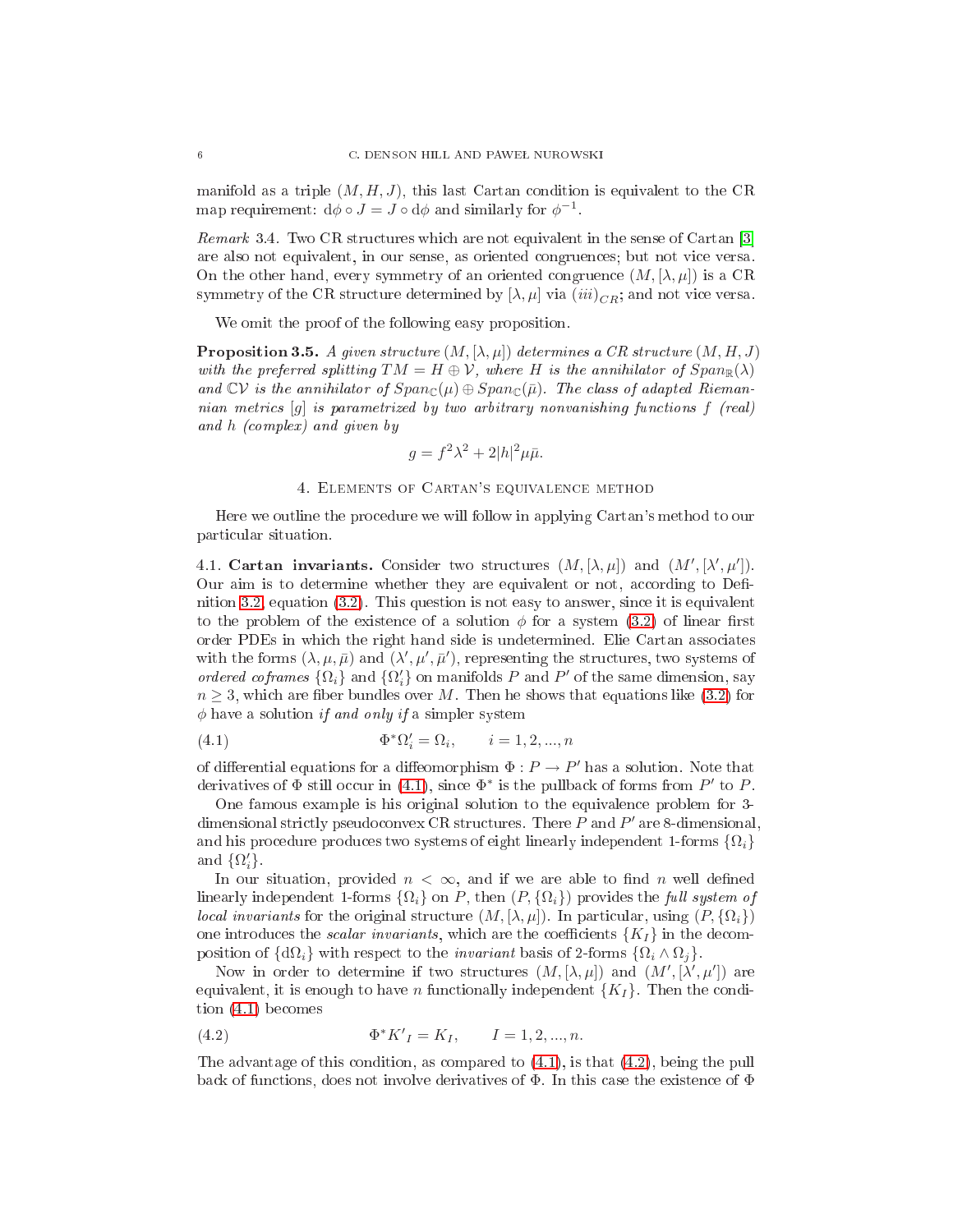becomes a question involving the implicit function theorem, and the whole problem reduces to checking whether a certain Jacobian is non-degenerate.

We remark that an immediate application of the invariants obtained by Cartan's equivalence method is to use them to find all the homogeneous examples of the parti
ular stru
ture under onsideration. The pro
edure of enumerating these examples is straightforward and algorithmi on
e the Cartan invariants have been determined. In our situation the homogeneous examples will often have lo
al symmetry groups of dimension *three*. The 3-dimensional Lie groups are classified according to the Bianchi classification of 3-dimensional Lie algebras [1]. Since we will use this classification in subsequent sections, we recall it below.

<span id="page-6-0"></span>4.2. Bian
hi lassi
ation of 3-dimensional Lie algebras. In this se
tion  $X_1, X_2, X_3$  denote a basis of a 3-dimensional Lie algebra g with Lie bracket  $[\cdot, \cdot]$ . All the nonequivalent Lie algebras fall into *Bianchi types I*,  $II$ ,  $VI_0$ ,  $VII_0$ ,  $VIII$ , IX, V, IV, VI<sub>h</sub>, VII<sub>h</sub>. Apart from types  $VI_h$  and  $VII_h$ , there is always precisely one Lie algebra orresponding to a given type. For ea
h value of the real parameter  $h < 0$  there is also precisely one Lie algebra of type  $VI_h$ . Likewise for each value of the parameter  $h > 0$  there is precisely one Lie algebra of type  $VII_h$ . The ommutation relations for ea
h Bian
hi type are given in the following table.

| Bianchi type:       |       |       | V Io                         | $VII_0$          | <i>VHI</i> |       |
|---------------------|-------|-------|------------------------------|------------------|------------|-------|
| $[X_1, X_2] =$      |       |       |                              |                  | $-X_3$     | $X_3$ |
| $[X_3, X_1] =$      |       |       | $-X_2$                       | $X_2$            | $X_2$      | $X_2$ |
| $[X_2, X_3] =$      |       | $X_1$ | $X_1$                        | $X_1$            | $X_1$      | $X_1$ |
|                     |       |       |                              |                  |            |       |
| Bianchi type:       |       |       | $VI_h$                       | VII <sub>b</sub> |            |       |
| $\boxed{X_1,X_2} =$ |       |       |                              |                  |            |       |
| $[X_3, X_1] =$      | $X_1$ | $X_1$ | $-X_2 + hX_1$   $X_2 + hX_1$ |                  |            |       |

Note that Bianchi type I corresponds to the abelian Lie group, type II corresponds to the Heisenberg group; types VIII and IX orrespond to the simple groups:  $SO(1, 2)$ ,  $SL(2, \mathbb{R})$  for type VIII, and  $SO(3)$ ,  $SU(2)$  for type IX.

## 5. BASIC RELATIVE INVARIANTS OF AN ORIENTED CONGRUENCE

<span id="page-6-1"></span>We make preparations to apply the Cartan method of equivalence for finding all local invariants of the structure of an oriented congruence  $(M, [\lambda, \mu])$  on a 3manifold  $M$ .

Given a structure  $(M, [\lambda, \mu])$  we take representatives  $\lambda$  and  $\mu$  of 1-forms from the class  $[\lambda, \mu]$ . Since  $(\lambda, \mu, \bar{\mu})$  is a basis of 1-forms on M we can express the differentials  $d\lambda$  and  $d\mu$  in terms of the corresponding basis of 2-forms  $(\mu \wedge \bar{\mu}, \mu \wedge \lambda, \bar{\mu} \wedge \lambda)$ . We have

(5.1) 
$$
d\lambda = i a\mu \wedge \bar{\mu} + b\mu \wedge \lambda + \bar{b}\bar{\mu} \wedge \lambda \nd\mu = p\mu \wedge \bar{\mu} + q\mu \wedge \lambda + s\bar{\mu} \wedge \lambda \nd\bar{\mu} = -\bar{p}\mu \wedge \bar{\mu} + \bar{s}\mu \wedge \lambda + \bar{q}\bar{\mu} \wedge \lambda.
$$

where a is a real valued function and  $b, p, q, s$  are complex valued functions on M. Given any function  $u$  on  $M$  we define first order linear partial differential operators a
ting on u by

<span id="page-6-2"></span>
$$
du = u_{\lambda}\lambda + u_{\mu}\mu + u_{\bar{\mu}}\bar{\mu}.
$$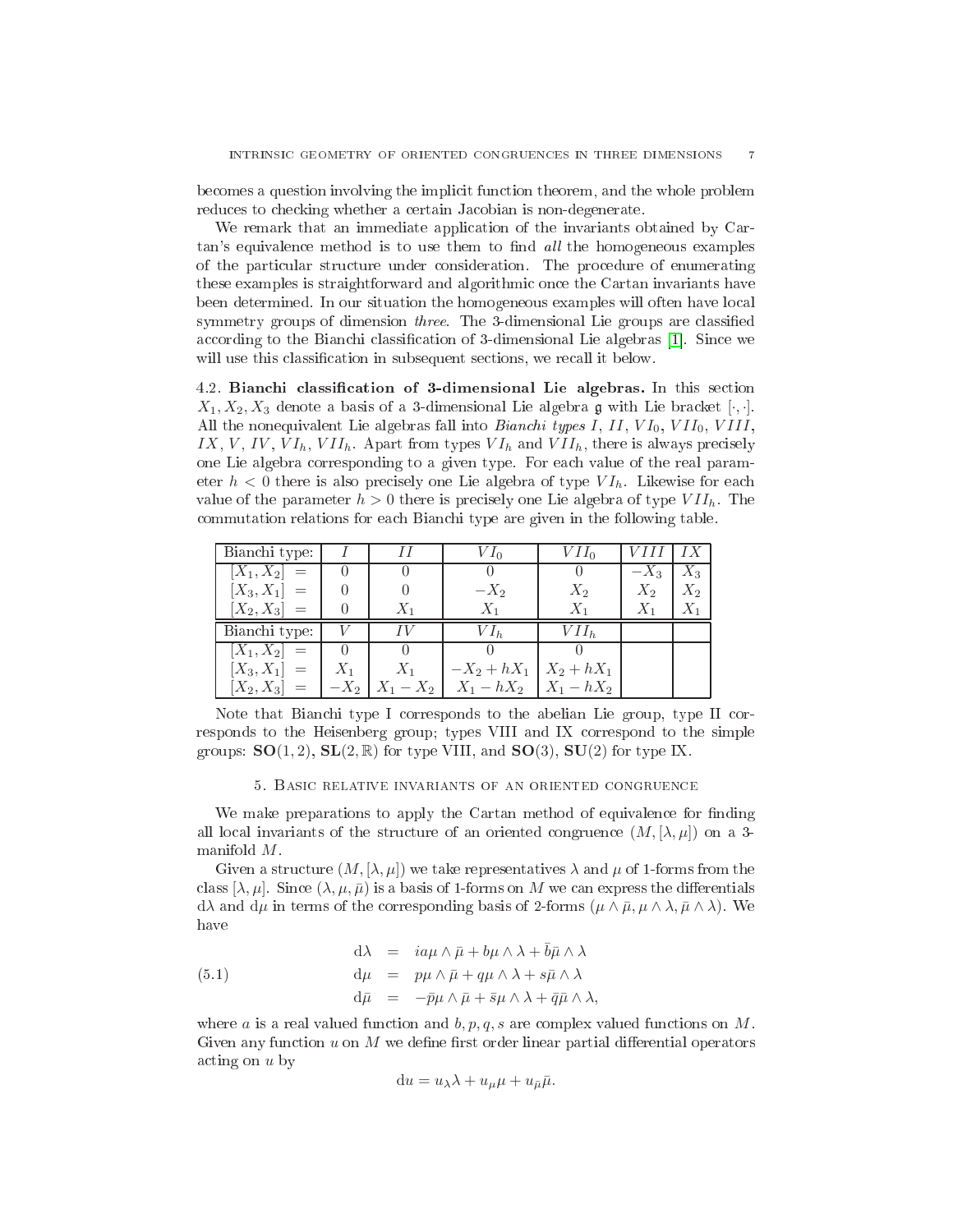Note that  $u_{\lambda}$  is a real vector field acting on u,  $u_{\mu}$  is a complex vector field of type  $(1,0)$  acting on u and  $u_{\bar{\mu}}$  is a complex vector field of type  $(0,1)$  acting on u. The commutators of these operators, when acting on  $u$  are

<span id="page-7-4"></span>(5.2) 
$$
u_{\bar{\mu}\mu} - u_{\mu\bar{\mu}} = -iau_{\lambda} - pu_{\mu} + \bar{p}u_{\bar{\mu}}
$$

$$
u_{\lambda\mu} - u_{\mu\lambda} = -bu_{\lambda} - qu_{\mu} - \bar{s}u_{\bar{\mu}}
$$

$$
u_{\lambda\bar{\mu}} - u_{\bar{\mu}\lambda} = -\bar{b}u_{\lambda} - su_{\mu} - \bar{q}u_{\bar{\mu}}.
$$

A function u on a CR manifold  $(M, [\lambda, \mu])$  is called a CR function if

<span id="page-7-0"></span>(5.3) 
$$
\mathrm{d}u \wedge \lambda \wedge \mu \equiv 0.
$$

In terms of the differential operators above this is the same as

$$
(5.4) \t\t\t u_{\bar{\mu}} \equiv 0.
$$

Thus  $u_{\bar{\mu}}$  is just the tangential Cauchy-Riemann operator acting on u. The equation  $(5.3)$  or  $(5.4)$  is called the *tangential Cauchy-Riemann equation*.

<span id="page-7-2"></span><span id="page-7-1"></span>It is easy to see that each of the following two conditions

(5.5) 
$$
d\lambda \wedge \lambda = 0, \qquad d\mu \wedge \mu = 0,
$$

is independent of the choice of the respresentatives  $(\lambda, \mu)$  from the class  $[\lambda, \mu]$ . Thus the identical vanishing or not of either the coefficient  $a$ , or the coefficent  $s$ , is an invariant property of the structure  $(M, [\lambda, \mu])$ . Using Cartan's terminology the functions a and s are the basic relative invariants of  $(M, [\lambda, \mu])$ . By definition they correspond to the identical vanishing or not of the *twist* (the function  $a$ ) and of the shear (the function s) of the oriented congruence represented by  $(M, [\lambda, \mu])$ .

They are invariant versions of the classical v-dependent notions of twist  $\alpha$  and shear  $\sigma$  we considered in Section [2.](#page-2-0) Given an oriented congruence with vanishing twist a in  $M = \mathbb{R}^3$  we can always find a vector field **v** tangent to the congruence such that the twist  $\alpha$  for this vector field is zero. We also have an analogous statement for s and  $\sigma$ . Conversely, every vector field **v** in  $\mathbb{R}^3$  which has vanishing twist  $\alpha$  (or shear  $\sigma$ ) defines an oriented congruence with vanishing twist a (or shear s).

We note that the twist  $a$  is just the Levi form of the CR structure and that the shear *s* is now complex; its meaning will be explained further in Section [8.](#page-23-0)

<span id="page-7-3"></span>In what follows we will often use the following (see e.g.  $[12]$ )

**Lemma 5.1.** Let  $\mu$  be a smooth complex valued 1-form defined locally in  $\mathbb{R}^3$  such that  $\mu \wedge \bar{\mu} \neq 0$ . Then

$$
d\mu \wedge \mu \equiv 0
$$
 if and only if  $\mu = hd\zeta$ 

where  $\zeta$  is a smooth complex function such that  $d\zeta \wedge d\overline{\zeta} \neq 0$ , and h is a smooth nonvanishing complex function.

*Proof.* Consider an open set  $U \in \mathbb{R}^3$  in which we have  $\mu$  such that  $d\mu \wedge \mu = 0$ and  $\mu \wedge \bar{\mu} \neq 0$ . We define real 1-forms  $\theta^1 = \text{Re}(\mu)$  and  $\theta^2 = \text{Im}(\mu)$ . They satisfy  $\theta^1 \wedge \theta^2 \neq 0$  in U. Since  $U \subset \mathbb{R}^3$  we trivially have  $d\theta^1 \wedge \theta^1 \wedge \theta^2 \equiv 0$  and  $d\theta^2 \wedge \theta^1 \wedge \theta^2 \equiv 0$ 0. Now the real Fröbenius theorem implies that there exists a oordinate hart  $(x, y, u)$  in U such that  $\theta^1 = t_{11}dx + t_{12}dy$  and  $\theta^2 = t_{21}dx + t_{22}dy$ , with some real functions  $t_{ij}$  in U such that  $t_{11}t_{22} - t_{12}t_{21} \neq 0$ . Thus in the coordinates  $(x, y, u)$ the form  $\mu = \theta^1 + i\theta^2$  can be written as  $\mu = c_1 dx + c_2 dy$ , where now  $c_1, c_2$  are complex functions such that  $c_1\bar{c}_2 - \bar{c}_1c_2 \neq 0$  on U, so neither  $c_1$  nor  $c_2$  can be zero. The  $d\mu \wedge \mu \equiv 0$  condition for  $\mu$  written in this representation is simply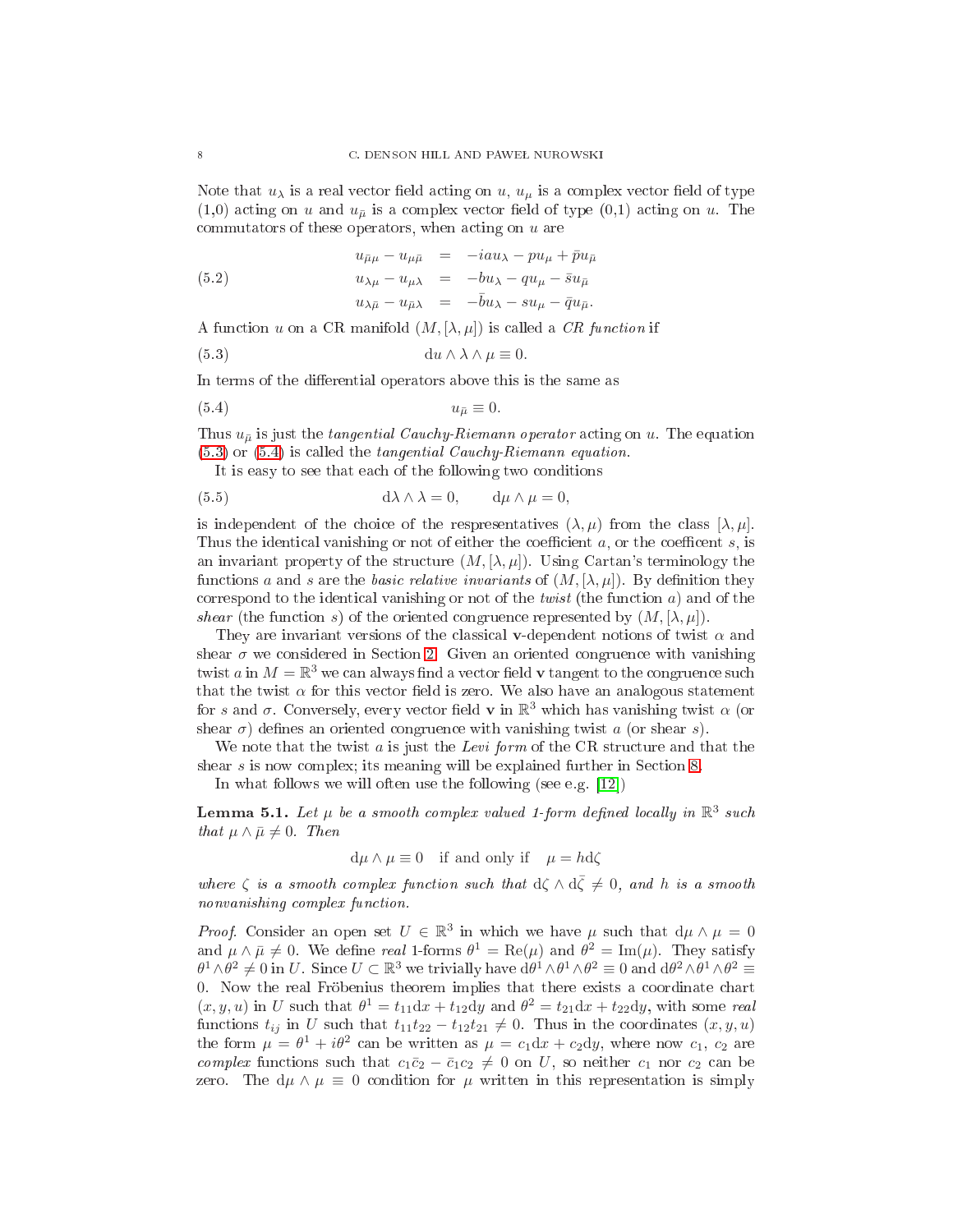$c_2^2 d(\frac{c_1}{c_2}) \wedge dx \wedge dy \equiv 0$ . Thus the partial derivative  $(\frac{c_1}{c_2})_u \equiv 0$ , which means that the ratio  $\frac{c_1}{c_2}$  does not depend on u. This ratio defines a nonvanishing *complex* function  $F(x, y) = \frac{c_1}{c_2}$  of only two real variables x and y. Returning to  $\mu$  we see that it is of the form  $\mu = c_2(dy + F(x, y)dx)$ . Consider the real bilinear symmetric form  $G = 2\mu\bar{\mu} = |c_2|^2 \Big( \mathrm{d}y^2 + 2\big( F(x, y) + \bar{F}(x, y) \big) \mathrm{d}x \mathrm{d}y + |F(x, y)|^2 \mathrm{d}x^2 \Big).$  Invoking the classical theorem on the existence of isothermal coordinates we are able to find an open set  $U' \subset U$  with new coordinates  $(\xi, \eta, u)$  in which  $G = h^2(\mathrm{d}\xi^2 + \mathrm{d}\eta^2)$ , where  $h = h(\xi, \eta, u)$  is a real function in U'. This means that in these coordinates  $\mu = hd(\xi + i\eta) = hd\zeta$ . The proof in the other direction is obvious.

## 6. Vanishing twist and shear

<span id="page-8-0"></span>Let us assume that the structure  $(M, [\lambda, \mu])$  satisfies both conditions [\(5.5\)](#page-7-2); i.e., that  $a \equiv 0$  and  $s \equiv 0$ . It is easy to see that all such structures have no local invariants, meaning that all of them are locally equivalent. Indeed, if  $d\lambda \wedge \lambda \equiv 0$ then the real Fröbenius theorem guarantees that locally  $\lambda = f du$ . Similarly, if  $d\mu \wedge \mu \equiv 0$ , then the Lemma [5.1](#page-7-3) assures that  $\mu = hd\zeta$ . Since  $d\zeta \wedge \lambda \wedge \mu \equiv 0$ , we see that the function  $\zeta$  is a *holomorphic* coordinate. Recalling the fact that  $\lambda \wedge \mu \wedge \bar{\mu} \neq 0$ , we conclude that if  $a \equiv 0$  and  $s \equiv 0$  then the CR manifold M with the prefered splitting is locally equivalent to  $\mathbb{R} \times \mathbb{C}$ , with local coordinates  $(u,\zeta)$ , such that u is real. In these coordinates the structure may be represented by  $\lambda = du$  and  $\mu = d\zeta$ . The local group of automorphisms for such structures is infinite dimensional and given in terms of two functions  $U = U(u)$  and  $Z = Z(\zeta)$ such that U is real,  $U_u \neq 0$ , Z is holomorphic and  $Z_{\zeta} \neq 0$ . The automorphism transformations are then  $\tilde{u} = U(u), \tilde{\zeta} = Z(\zeta)$ . Note that from the point of view of Cartan's method this is the *involutive* case in which  $n = \infty$ . There are no local invariants in this situation.

#### 7. Nonvanishing twist and vanishing shear

<span id="page-8-2"></span><span id="page-8-1"></span>7.1. The relative invariants  $K_1$  and  $K_2$ . Next let us assume that the structure  $(M, [\lambda, \mu])$  has some twist,  $a \neq 0$ , but has identically vanishing shear,  $s \equiv 0$ . Let us interpret this in terms of the corresponding CR structure with the prefered splitting. The nonvanishing twist condition  $d\lambda \wedge \lambda \neq 0$  is the condition that the CR structure has nonvanishing Levi form. This means that the CR manifold is *strictly* pseudoconvex and hence is not locally equivalent to  $\mathbb{R} \times \mathbb{C}$ . The no shear condition,  $d\mu \wedge \mu \equiv 0$ , by the Lemma [5.1,](#page-7-3) means that the class  $[\mu]$  may be represented by a 1form  $\mu = d\zeta$  with a complex function  $\zeta$  on M satisfying  $d\zeta \wedge d\zeta \neq 0$ . Note that this function trivially satisfies the *tangential Cauchy-Riemann equation*  $d\hat{\wedge}\lambda\wedge\mu=0$  for this CR structure, and hence is a CR function. If Z is any holomorphic function with nonvanishing derivative, then  $Z = Z(\zeta)$  is again a CR function with  $dZ \wedge dZ \neq 0$ . This gives us a distinguished class of genuinely complex CR functions  $Z = Z(\zeta)$ , which we denote by  $\zeta$ . Conversely if we have a *strictly pseudoconvex* 3-dimensional CR structure  $(M, H, J)$  with a distinguished class  $[\zeta]$  of CR functions  $Z = Z(\zeta)$ , such that  $d\zeta \wedge d\bar{\zeta} \neq 0$  and  $Z' \neq 0$ , then this CR structure defines a representative  $(\lambda, \mu = dZ)$ , with  $\lambda$  being a nonvanishing section of the characteristic bundle  $H^0$ . This in turn defines a structure  $(M, [\lambda, \mu])$  of an oriented congruence which has  $a \neq 0$  and  $s \equiv 0$ .

Summarizing we have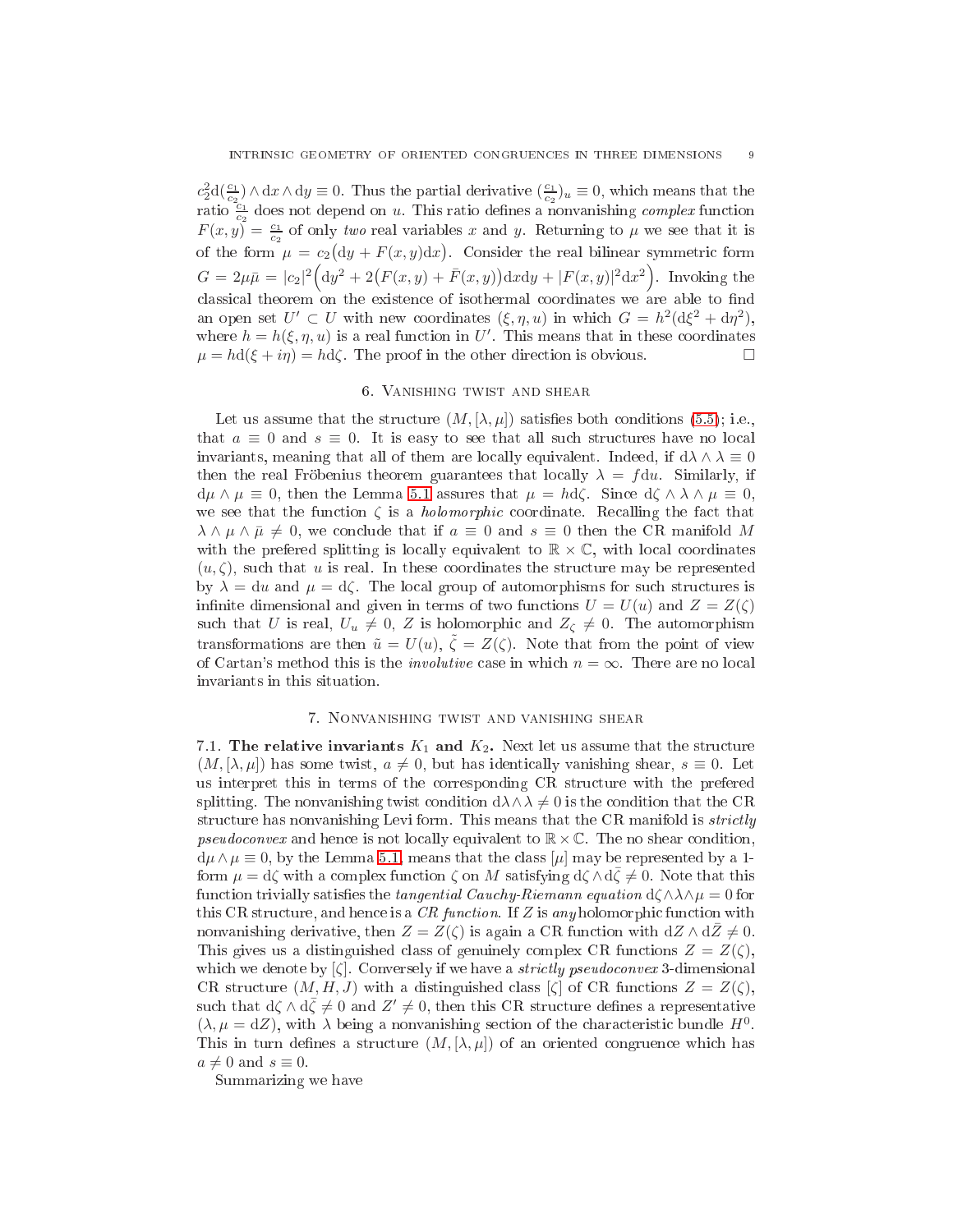**Proposition 7.1.** All local structures of an oriented congruence  $(M, [\lambda, \mu])$  with nonvanishing twist,  $a \neq 0$ , and vanishing shear,  $s \equiv 0$ , are in a one to one correspondence with local CR structures  $(M, H, J)$  having nonvanishing Levi form and possessing a distinguished class  $[\zeta]$  of genuinely complex CR functions on M.

Note that the proposition remains true if we drop the nonvanishing twist ondition on the left and drop the nonvanishing Levi form ondition on the right.

We now pass to the determination of the local invariants of  $(M, [\lambda, \mu])$  with nonvanishing twist and vanishing shear. We take a representative  $(\lambda, \mu)$ . Because of our assumptions the formulae [\(5.1\)](#page-6-2) be
ome

<span id="page-9-0"></span>(7.1) 
$$
d\lambda = i a \mu \wedge \bar{\mu} + b \mu \wedge \lambda + \bar{b} \bar{\mu} \wedge \lambda \nd\mu = p \mu \wedge \bar{\mu} + q \mu \wedge \lambda \nd\bar{\mu} = -\bar{p} \mu \wedge \bar{\mu} + \bar{q} \bar{\mu} \wedge \lambda.
$$

For example if we were to choose  $\mu$  as  $\mu = d\zeta$ , where  $\zeta$  is a particular representative of the distinguished class  $[\zeta]$  of CR functions, then  $d\mu$  would identically vanish, so  $p \equiv 0$  and  $q \equiv 0$ . Although this choice of  $\mu$  is very convenient and quite simplifies the determination of the invariants, we will work in the most general representation [\(7.1\)](#page-9-0) of  $[\lambda, \mu]$  to get the formulae for the invariants in their full generality.

<span id="page-9-5"></span>Given a choice  $(\lambda, \mu)$  as in [\(7.1\)](#page-9-0) we take the most general representatives

(7.2) 
$$
\omega = f\lambda, \qquad \omega_1 = h\mu, \qquad \bar{\omega}_1 = \bar{h}\bar{\mu},
$$

of the class  $[\lambda, \mu]$ . Here  $f \neq 0$  (real) and  $h \neq 0$  (complex) are arbitrary functions. Then we reexpress the differentials  $d\omega$ ,  $d\omega_1$  and  $d\bar{\omega}_1$  in terms of the general basis  $(\omega, \omega_1, \bar{\omega}_1)$ . We have:

<span id="page-9-2"></span>(7.3) 
$$
d\omega = i \frac{fa}{|h|^2} \omega_1 \wedge \bar{\omega}_1 + \left[ d \log f + \frac{b}{h} \omega_1 + \frac{\bar{b}}{\bar{h}} \bar{\omega}_1 \right] \wedge \omega
$$

(7.4) 
$$
d\omega_1 = [\text{d}\log h - \frac{p}{\bar{h}}\bar{\omega}_1 - \frac{q}{f}\omega] \wedge \omega_1
$$

(7.5) 
$$
\mathrm{d}\bar{\omega}_1 = [\mathrm{d}\log\bar{h} - \frac{\bar{p}}{h}\omega_1 - \frac{\bar{q}}{f}\omega \,\,\mathrm{d}\bar{\omega}_1
$$

Since  $a \neq 0$  we can easily achieve

(7.6) 
$$
d\omega \wedge \omega = i\omega_1 \wedge \bar{\omega}_1 \wedge \omega
$$

by taking

$$
(7.7) \t\t f = \frac{|h|^2}{a}.
$$

Thus condition  $(7.6)$  'fixes the gauge' in the choice of f.

Introducing the real functions  $\rho > 0$  and  $\phi$  via  $h = \rho e^{i\phi}$  and maintaining the condition  $(7.6)$  we may rewrite equation  $(7.3)$  in the form

<span id="page-9-3"></span><span id="page-9-1"></span>
$$
d\omega = i\omega_1 \wedge \bar{\omega}_1 + (\Omega + \bar{\Omega}) \wedge \omega,
$$

where the real valued 1-form  $\Omega + \overline{\Omega}$  is

<span id="page-9-6"></span>(7.8) 
$$
\Omega + \overline{\Omega} = 2d \log \rho + (b - (\log a)_{\mu})\mu + (\overline{b} - (\log a)_{\overline{\mu}})\overline{\mu} + t\lambda.
$$

The real function t appearing in  $\Omega + \overline{\Omega}$  can be determined *algebraically* from the ondition that

<span id="page-9-4"></span>(7.9) 
$$
(\mathrm{d}\omega_1 + \mathrm{d}\bar{\omega}_1) \wedge (\omega_1 - \bar{\omega}_1) = -\omega_1 \wedge \bar{\omega}_1 \wedge (\Omega + \bar{\Omega}).
$$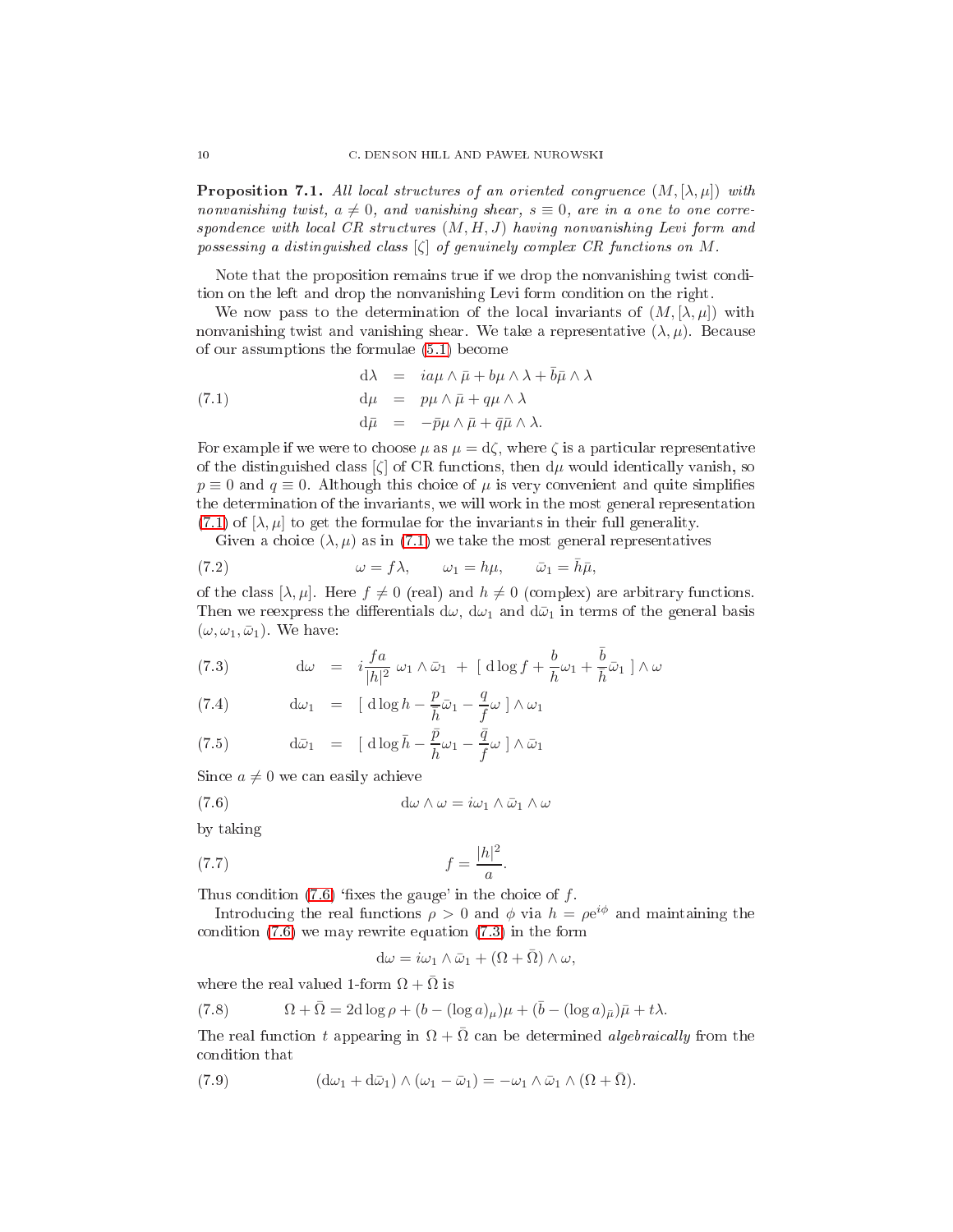If this ondition is imposed then

$$
(7.10) \t\t t = -q - \bar{q}.
$$

Now, if t is as in [\(7.10\)](#page-10-0) and f is as in [\(7.7\)](#page-9-3) we define  $\Omega - \overline{\Omega}$  to be an imaginary 1-form su
h that

(7.11) 
$$
(\mathrm{d}\omega_1 + \mathrm{d}\bar{\omega}_1) \wedge (\omega_1 + \bar{\omega}_1) = \omega_1 \wedge \bar{\omega}_1 \wedge (\Omega - \bar{\Omega}).
$$

This determines  $\Omega - \bar{\Omega}$  to be

<span id="page-10-2"></span><span id="page-10-1"></span><span id="page-10-0"></span>
$$
\Omega - \bar{\Omega} = 2i d\phi + (\bar{q} - q)\lambda + z\mu - \bar{z}\bar{\mu},
$$

where  $z$  is a still undetermined function. The condition that fixes  $z$  in an algebraic fashion is the requirement that

(7.12) 
$$
d\omega_1 = \Omega \wedge \omega_1, \qquad d\bar{\omega}_1 = \bar{\Omega} \wedge \bar{\omega}_1.
$$

If this is imposed we have

(7.13) 
$$
z = 2\bar{p} + b - (\log a)_{\mu}, \qquad \bar{z} = 2p + \bar{b} - (\log a)_{\bar{\mu}}.
$$

Thus given a structure  $(M, [\lambda, \mu])$  with nonvanishing twist and vanishing shear, the four normalization conditions  $(7.6)$ ,  $(7.9)$ ,  $(7.11)$ ,  $(7.12)$  uniquely specify a 5-dimensional manifold P, which is locally  $M \times \mathbb{C}$ , and a well defined coframe  $(\omega, \omega_1, \bar{\omega}_1, \Omega, \bar{\Omega})$  on it such that

<span id="page-10-4"></span>
$$
\omega = \frac{\rho^2}{a} \lambda
$$
  
\n
$$
\omega_1 = \rho e^{i\phi} \mu
$$
  
\n(7.14)  
\n
$$
\bar{\omega}_1 = \rho e^{-i\phi} \bar{\mu}
$$
  
\n
$$
\Omega = d \log \rho + i d\phi + (\bar{p} + b - (\log a)_{\mu}) \mu - p\bar{\mu} - q\lambda
$$
  
\n
$$
\bar{\Omega} = d \log \rho - i d\phi - \bar{p}\mu + (p + \bar{b} - (\log a)_{\bar{\mu}}) \bar{\mu} - \bar{q}\lambda.
$$

Here the complex coordinate along the factor  $\mathbb C$  in  $M\times\mathbb C$  is  $h=\rho e^{i\phi}$ . The coframe  $(\omega, \omega_1, \bar{\omega}_1, \Omega, \bar{\Omega})$  satisfies

<span id="page-10-3"></span>(7.15)  
\n
$$
\begin{array}{rcl}\n\mathrm{d}\omega & = & i\omega_1 \wedge \bar{\omega}_1 + (\Omega + \bar{\Omega}) \wedge \omega \\
\mathrm{d}\omega_1 & = & \Omega \wedge \omega_1 \\
\mathrm{d}\bar{\omega}_1 & = & \bar{\Omega} \wedge \bar{\omega}_1 \\
\mathrm{d}\Omega & = & K_1 \omega_1 \wedge \bar{\omega}_1 + K_2 \omega_1 \wedge \omega \\
\mathrm{d}\bar{\Omega} & = & -K_1 \omega_1 \wedge \bar{\omega}_1 + \overline{K}_2 \bar{\omega}_1 \wedge \omega,\n\end{array}
$$

where

(7.16) 
$$
K_1 = \frac{1}{\rho^2} k_1, \qquad K_2 = \frac{e^{-i\phi}}{\rho^3} k_2,
$$

are functions on  $P$  with  $k_1$  and  $k_2$  given by

<span id="page-10-5"></span>
$$
k_1 = \text{Re}((\log a)_{\mu\bar{\mu}} - (\log a)_{\mu}p - iqa - b_{\bar{\mu}} + bp - 2\bar{p}_{\bar{\mu}} + 2|p|^2) k_2 = a_{\mu\lambda} - ab_{\lambda} + i(\log a)_{\mu}(b_{\bar{\mu}} - \bar{b}_{\mu} - bp + \bar{b}\bar{p}) - 2a_{\mu}q - aq_{\mu} - (a\bar{q})_{\mu} - ab\bar{q}.
$$

Note that the functions  $k_1$  and  $k_2$  are actually defined on M. Note also that  $k_1$  is real as a consequence of the commutation relations [\(5.2\)](#page-7-4). The functions  $K_1$  and  $K_2$ are the *relative invariants* of the structure  $(M, [\lambda, \mu])$ , and [\(7.15\)](#page-10-3) are the *structural equations* for  $(M, [\lambda, \mu]).$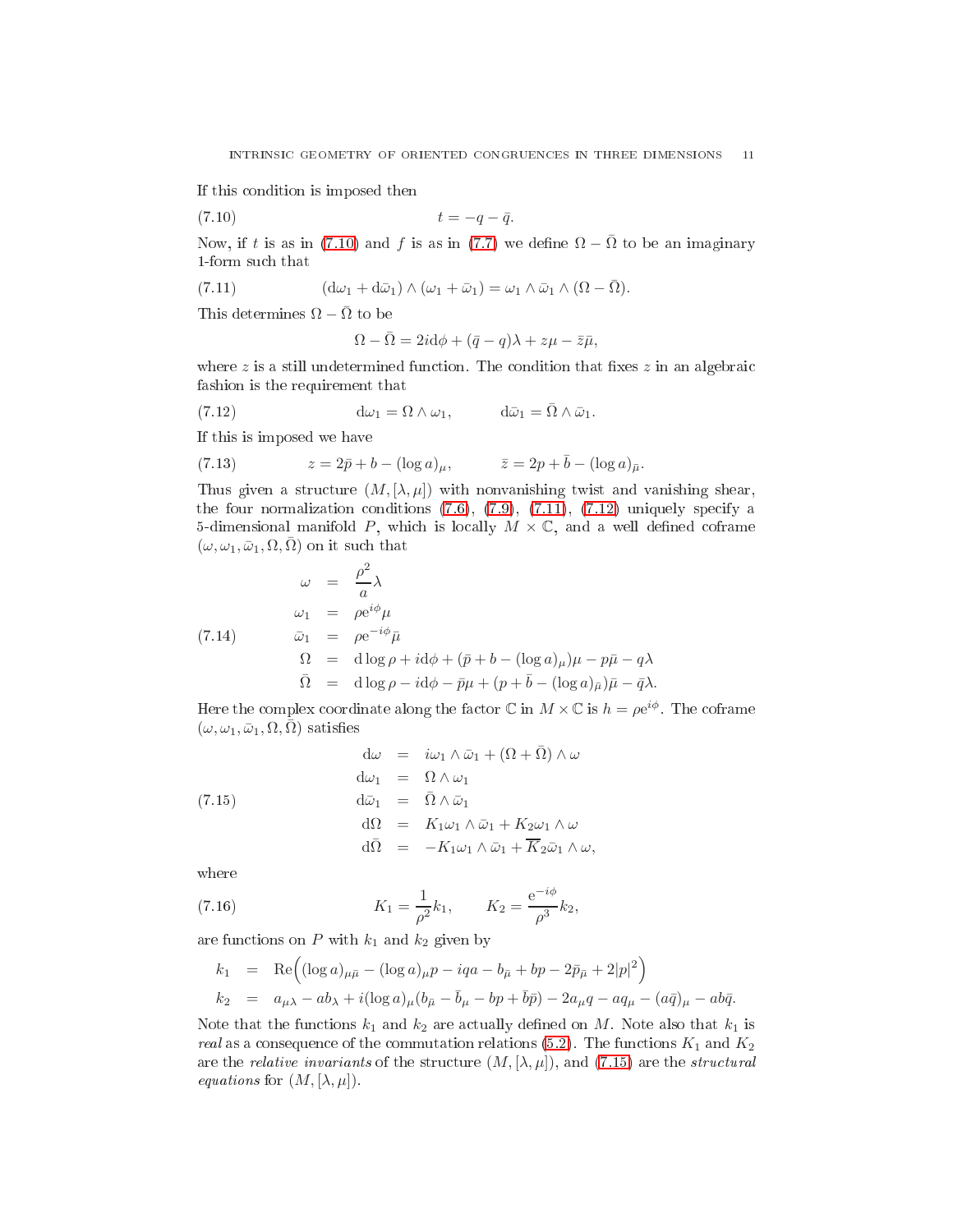**Theorem 7.2.** A given structure  $(M, [\lambda, \mu])$  of an oriented congruence with nonvanishing twist,  $a \neq 0$ , and vanishing shear,  $s \equiv 0$ , uniquely defines a 5-dimensional manifold P, 1-forms  $\omega, \omega_1, \bar{\omega}_1, \Omega, \bar{\Omega}$  and functions  $K_1, K_2, \overline{K}_2$  on P such that

- $-\omega, \omega_1, \bar{\omega}_1$  are as in [\(7.2\)](#page-9-5),
- $-\omega \wedge \omega_1 \wedge \bar{\omega}_1 \wedge \Omega \wedge \Omega \neq 0$  at each point of P,
- the forms and functions  $K_1$  (real),  $K_2$  (complex) are uniquely determined by the requirement that on P they satisfy equations [\(7.15\)](#page-10-3).

In particular the identical vanishing, or not, of either  $k_1$  or  $k_2$  are invariant conditions. Also the sign of  $k_1$  is an invariant, if  $k_1 \neq 0$ .

<span id="page-11-0"></span>7.2. Description in terms of the Cartan connection. The above theorem, stated in modern language, means the following. The manifold  $P$  is a Cartan bundle  $H_2 \rightarrow P \rightarrow M$ , with  $H_2$  a 2-dimensional abelian subgroup of a certain 5-dimensional Lie group  $G_5$ . The group  $G_5$  is a subgroup of  $SU(2,1)$ ; i.e., the 8-dimensional Lie group whi
h preserves the (2, 1)-signature hermitian form

$$
h(Z,Z) = \begin{pmatrix} Z^1, & Z^2, & Z^3 \end{pmatrix} \hat{h} \begin{pmatrix} \bar{Z}^1 \\ \bar{Z}^2 \\ \bar{Z}^3 \end{pmatrix}, \ \hat{h} = \begin{pmatrix} 0 & 0 & 2i \\ 0 & 1 & 0 \\ -2i & 0 & 0 \end{pmatrix}.
$$

The forms  $\omega, \omega_1, \bar{\omega}_1, \Omega, \bar{\Omega}$  in the theorem can be collected into a matrix of 1-forms

$$
\tilde{\omega} = \begin{pmatrix}\n\frac{1}{3}(2\Omega + \bar{\Omega}) & 0 & 0 \\
\omega_1 & \frac{1}{3}(\bar{\Omega} - \Omega) & 0 \\
2\omega & 2i\bar{\omega}_1 & -\frac{1}{3}(2\bar{\Omega} + \Omega),\n\end{pmatrix}
$$

satisfying

$$
\tilde{\omega}\hat{h} + \hat{h}\tilde{\omega}^{\dagger} = 0.
$$

The Lie algebra  $\mathfrak{g}_5$  of the group  $G_5$  is then

$$
\mathfrak{g}_5 = \left\{ \begin{pmatrix} \frac{1}{3}(2z_2 + \bar{z}_2) & 0 & 0 \\ z_1 & \frac{1}{3}(\bar{z}_2 - z_2) & 0 \\ 2x & 2i\bar{z}_1 & -\frac{1}{3}(2\bar{z}_2 + z_2) \end{pmatrix}, x \in \mathbb{R}, z_1, z_2 \in \mathbb{C} \right\},\
$$

and as su
h is a real 5-dimensional Lie algebra parametrized by the parameters  $x, \text{Re}(z_1), \text{Im}(z_1), \text{Re}(z_2), \text{Im}(z_2)$ . It is naturally contained in  $\mathfrak{su}(2,1)$ . The subgroup  $H_2$  corresponds to the subalgebra  $\mathfrak{h}_2 \subset \mathfrak{g}_5$  given by  $x = 0, z_1 = 0$ . Now,  $\tilde{\omega}$  can be interpreted as a Cartan connection on P [7] having values in the Lie algebra  $\mathfrak{g}_5 \subset$  $\mathfrak{su}(2,1)$ . It follows from equations [\(7.15\)](#page-10-3) that the curvature R of this connection is

$$
R = d\tilde{\omega} + \tilde{\omega} \wedge \tilde{\omega} = \begin{pmatrix} R_1 & 0 & 0 \\ 0 & R_2 & 0 \\ 0 & 0 & -R_1 - R_2 \end{pmatrix},
$$

where

$$
R_1 = -\frac{2}{3}K_2\omega \wedge \omega_1 - \frac{1}{3}\overline{K}_2\omega \wedge \overline{\omega}_1 + \frac{1}{3}K_1\omega_1 \wedge \overline{\omega}_1
$$
  

$$
R_2 = \frac{1}{3}K_2\omega \wedge \omega_1 - \frac{1}{3}\overline{K}_2\omega \wedge \overline{\omega}_1 - \frac{2}{3}K_1\omega_1 \wedge \overline{\omega}_1
$$

It yields all the invariant information about the corresponding structure  $(M, \lambda, \mu)$ , very mu
h in the same way as the Riemann urvature yields all the information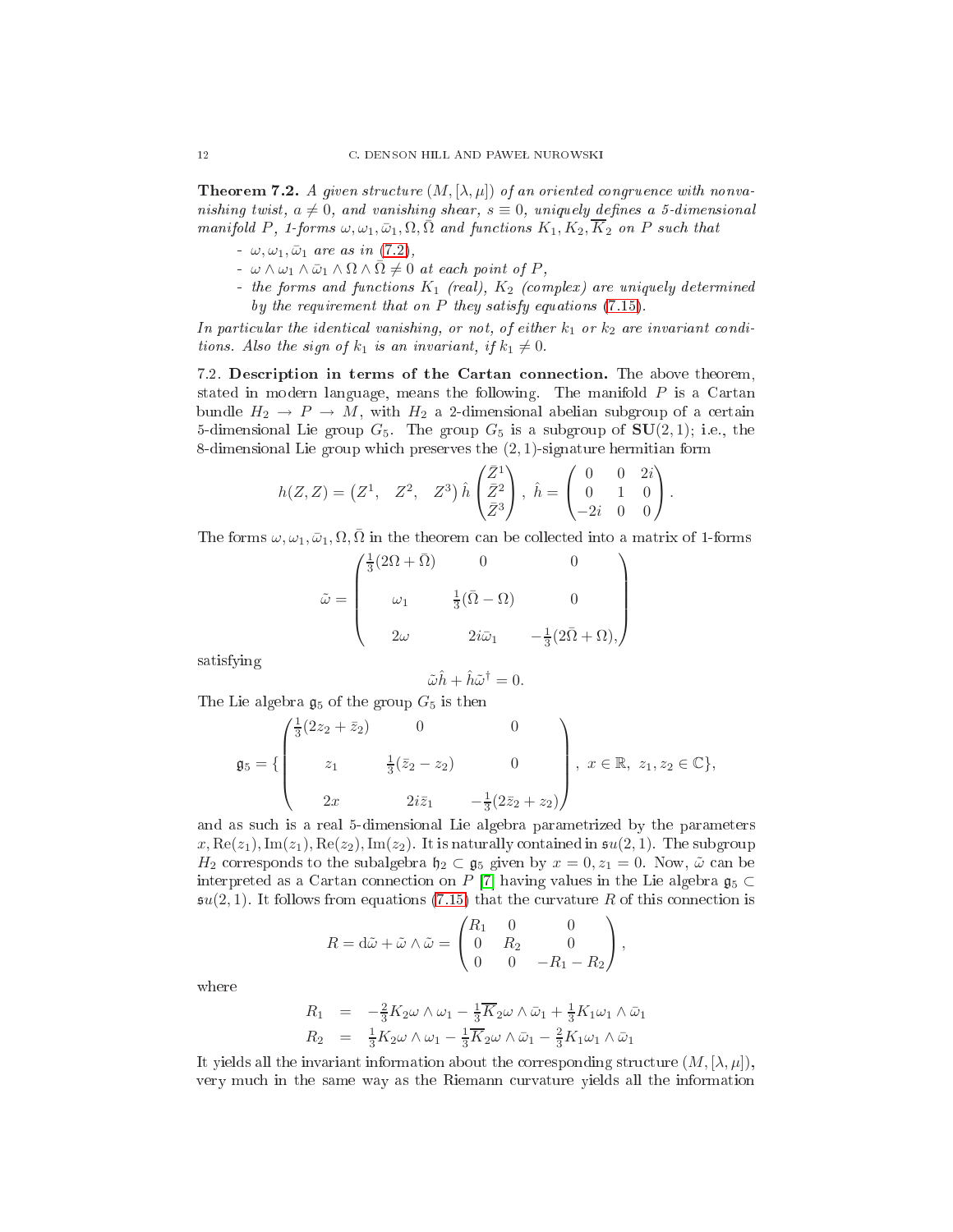about a Riemannian stru
ture.

<span id="page-12-0"></span>7.3. Conformal Lorentzian metrics. Using the matrix elements  $\tilde{\omega}_{j}^{i}$  of the Cartan connection  $\tilde{\omega}$  it is convenient to consider the bilinear form

$$
G=-i\tilde{\omega}^3_{\ j}\tilde{\omega}^j_{\ 1}.
$$

This form, when written explicitly in terms of  $\omega, \omega_1, \bar{\omega}_1, \Omega, \bar{\Omega}$ , is given by

$$
G = 2\omega_1 \bar{\omega}_1 + \frac{2}{3i}\omega(\Omega - \bar{\Omega}).
$$

Introducing the basis of vector fields  $X,X_1,\bar{X}_1,Y,\bar{Y},$  the respective duals of  $\omega,\omega_1,\bar{\omega}_1,$  $\Omega, \overline{\Omega}$ , one sees that G is a form of signature  $(++-0)$  with the degenerate direction tangent to the vector field  $Y + \overline{Y} = \rho \partial_{\rho}$ . We may think of the Cartan bundle P as being foliated by 1-dimensional leaves tangent to this vector field. Now equations [\(7.15\)](#page-10-3) guarantee that the Lie derivative

$$
\mathcal{L}_{(Y+\bar{Y})} G = 2 G,
$$

so that the bilinear form  $G$  is preserved up to a scale when Lie transported along the leaves of the foliation. Therefore the 4-dimensional leaf space  $N = P/\sim$  of the foliation is naturally equipped with a conformal class of Lorentzian metrics  $[g]$ , the class to which the bilinear form  $G$  naturally descends. The Lorentzian metrics

(7.17) 
$$
g = 2\omega_1 \bar{\omega}_1 + \frac{2}{3i}\omega(\Omega - \bar{\Omega})
$$

on N are the analogs of the Fefferman metrics  $[5]$  known in CR manifold theory.

We note that N is a circle bundle above M with the fiber coordinate  $\phi$ .

Interestingly metri
s [\(7.17\)](#page-12-2) belong to a larger onformal family, whi
h is also well defined on  $N$ . It turns out that if we start with a bilinear form

<span id="page-12-4"></span><span id="page-12-2"></span>
$$
G_t = 2\omega_1 \bar{\omega}_1 + 2ti \ \omega(\bar{\Omega} - \Omega)
$$

where t is any function on P constant along the  $Y + \overline{Y}$  direction, then it also well projects to a conformal Lorentzian class  $[g_t]$  on N with representatives

(7.18) 
$$
g_t = 2\omega_1 \bar{\omega}_1 + 2ti \ \omega (\bar{\Omega} - \Omega)
$$

parametrized by t. To see this it is enough to look at the expli
it expressions for the forms  $(\omega_1, \bar{\omega}_1, \omega, \Omega, \bar{\Omega})$  in [\(7.14\)](#page-10-4) and to note that  $G_t$  is of the form  $G_t = \rho^2(...)$ , where the dotted terms do not depend on the coordinate  $\rho$  which is aligned with  $Y + \bar{Y}$  on P.

Although  $t$  may be an arbitrary function on  $N$ , in what follows we will only be interested in the case when  $t$  is a *constant* parameter.

We return to metrics  $g_t$  in Section [10.2,](#page-40-0) where we discuss their conformal curvature  $F_t$  and provide some example of the Lorentzian metrics satisfying the so called Ba
h ondition.

## <span id="page-12-3"></span><span id="page-12-1"></span>7.4. Basi examples.

**Example 7.3.** Note that the assumption that  $K_1$  and  $K_2$  are constant on P is compatible with [\(7.15\)](#page-10-3) iff  $K_1 = K_2 = 0$ . In such case the curvature R of the Cartan connection  $\tilde{\omega}$  vanishes, and it follows that there is only one, modulo local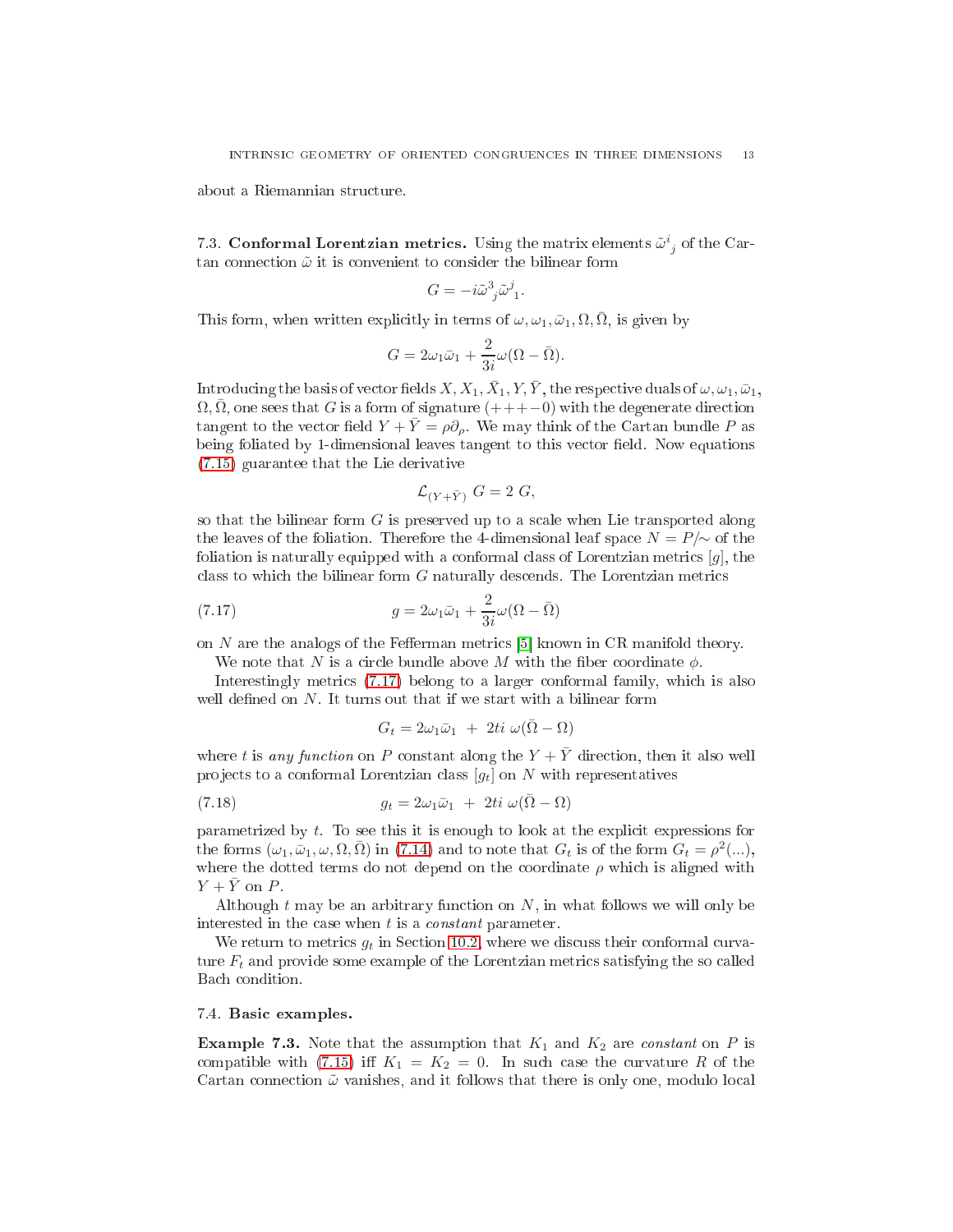equivalence,  $[\lambda, \mu]$  structure with this property. It coincides with the CR structure of the Heisenberg group

$$
M = \{ (z, w) \in \mathbb{C}^2 : \text{Im}(w) = |z|^2 \}
$$

with the preferred splitting V generated by the vector field  $\mathbf{v} = \partial_u, u = \text{Re}(w)$ . We call this the *standard splitting* on the Heisenberg group. The resulting oriented ongruen
e has the maximal possible group of symmetries isomorphi to the group  $G_5$ .

<span id="page-13-3"></span>Example 7.4. We recall that a 3-dimensional CR manifold M embedded in  $\mathbb{C}^2$ via

$$
M = \{ (z, w = u + iv) \in \mathbb{C}^2 : v = \frac{1}{2}H(z) \},
$$

where H is a real-valued fuction of the variable  $z \in \mathbb{C}$ , is called *rigid*. It can be given a stru
ture of an oriented ongruen
e by hoosing the splitting to be spanned by the vector field  $\partial_u$ . As in the above special case of the Heisenberg group we call this preferred splitting on  $M$  the *standard splitting* on a rigid CR structure. Intrinsically this CR-manifold with the preferred splitting may be des
ribed in terms of the forms  $\lambda$  and  $\mu$  given by

(7.19) 
$$
\lambda = du + \frac{i}{2}(H_{\bar{z}}d\bar{z} - H_zdz), \qquad \mu = dz.
$$

Via [\(3.1\)](#page-4-2), these forms define a structure  $(M, [\lambda, \mu])$  of an oriented congruence on  $M$ . In the following we assume that

<span id="page-13-0"></span>
$$
H_{z\bar{z}}\neq 0
$$

at every point of  $M$ . It means that  $M$  is strictly pseudoconvex.

**Definition 7.5.** A structure  $(M, [\lambda, \mu])$  of an oriented congruence with vanishing shear and nonvanishing twist on a manifold  $M$  is called (locally)  $flat$  iff (locally) it has vanishing curvature R for its Cartan connection  $\tilde{\omega}$ . The necessary and sufficient conditions for that are  $K_1 \equiv 0$  and  $K_2 \equiv 0$ .

A short al
ulation leads to the following proposition.

**Proposition 7.6.** Let  $(M, [\lambda, \mu])$  be a structure of an oriented congruence associated with the rigid CR-manifold M via the forms  $\lambda$  and  $\mu$  of [\(7.19\)](#page-13-0). Then for any real-valued function  $H = H(z)$  such that  $H_{z\bar{z}} \neq 0$  this structure has vanishing shear and non-vanishing twist. Its relative invariant  $K_2$  is identically vanishing,  $K_2 \equiv 0$ ; the relative invariant  $K_1$  is given by  $K_1 = \frac{1}{\rho^2} [\log(H_{z\bar{z}})]_{z\bar{z}}$ . When it vanishes the structure is flat.

<span id="page-13-1"></span>Example 7.7. We remark that the Heisenberg group CR stru
ture may have various splittings that endow  $M$  with nonequivalent structures of an oriented congruence. To see this we perturb the standard splitting on the Heisenberg group given by the vector field  $\partial_u$ . This is accomplished by choosing a 2-parameter family of CR-functions on  $M$  given by

(7.20) 
$$
\zeta_{\epsilon_1 \epsilon_2} = \epsilon_1 z + \epsilon_2 (u + i|z|^2),
$$

and defining the structure of an oriented congruence on  $M$  via  $(3.1)$  with the forms

<span id="page-13-2"></span>
$$
\lambda = du + i(zd\overline{z} - \overline{z}dz), \qquad \mu_{\epsilon_1 \epsilon_2} = d\zeta_{\epsilon_1 \epsilon_2}.
$$

Note that since  $\lambda$  is a section of the characteristic bundle  $H^0$  of the Heisenberg group CR-structure, and  $\mu_{\epsilon_1 \epsilon_2}$  is the differential of a CR-function, the structure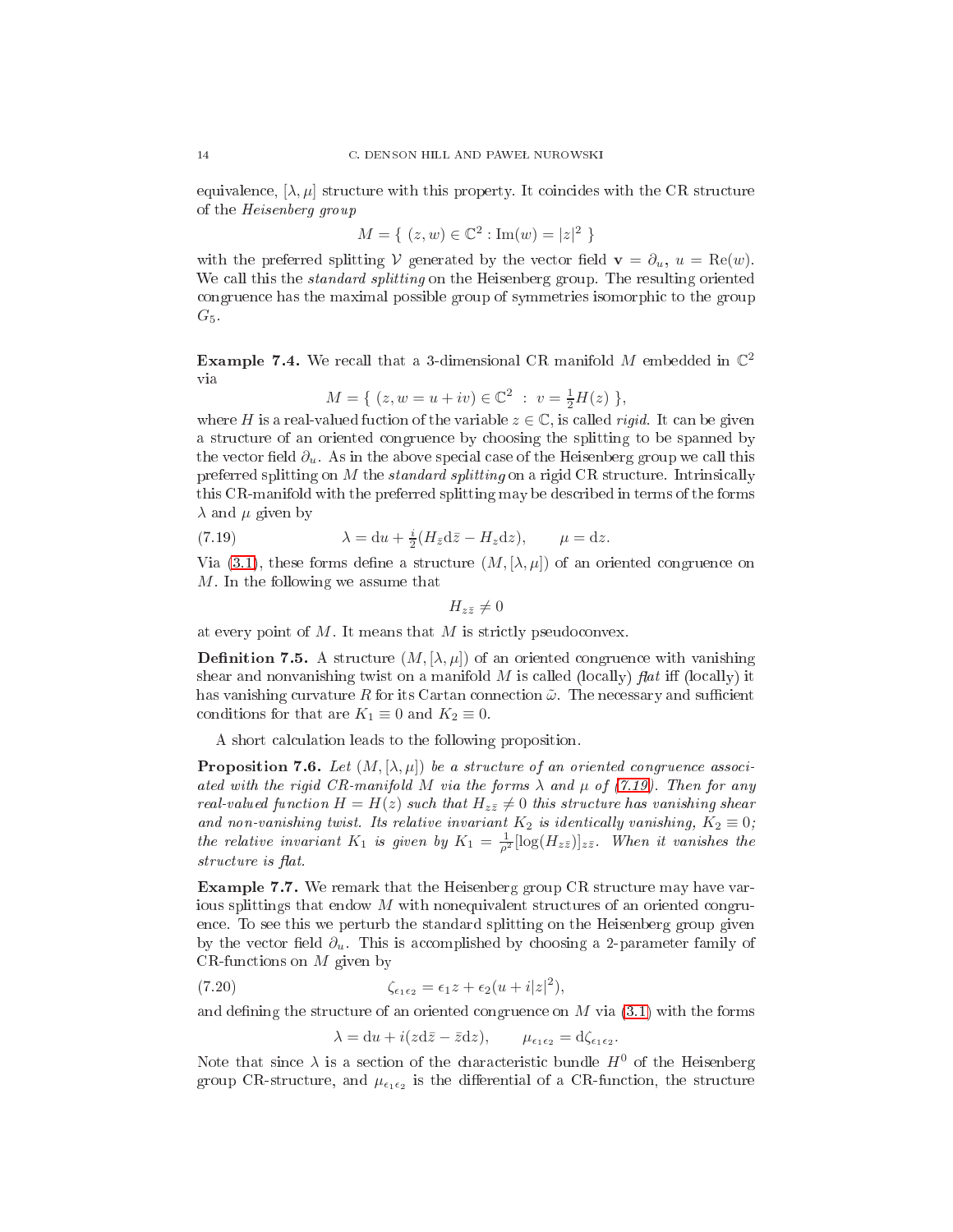$(M,[\lambda,\mu_{\epsilon_1\epsilon_2}])$  is twisting and without shear for all values of the real parameters  $\epsilon_1$ and  $\epsilon_2$ . The real vector field **v** which gives the splitting on M is given by

$$
\mathbf{v} = \partial_u + \frac{\epsilon_2}{\epsilon_1} \left[ \frac{i\epsilon_1 + 2\epsilon_2 z}{-i\epsilon_1 + \epsilon_2(\bar{z} - z)} \partial_z + \frac{-i\epsilon_1 + 2\epsilon_2 \bar{z}}{i\epsilon_1 + \epsilon_2(z - \bar{z})} \partial_{\bar{z}} \right],
$$

if  $\epsilon_1 \neq 0$ , and

$$
\mathbf{v}=i(z\partial_z-\bar{z}\partial_{\bar{z}})
$$

otherwise. A short calculation shows that the relative invariants  $K_{1\epsilon_1\epsilon_2}$  and  $K_{2\epsilon_1\epsilon_2}$ for this 2-parameter family of stru
tures are

$$
K_{1\epsilon_1\epsilon_2} = \frac{8\epsilon_2^2}{\rho^2 |2\epsilon_2 z + i\epsilon_1|^4}, \qquad K_{2\epsilon_1\epsilon_2} \equiv 0.
$$

This proves that the structures with  $\epsilon_2 = 0$  and  $\epsilon_2 \neq 0$  are not locally equivalent. To analyse if the structures with  $\epsilon_2 \neq 0$  are equivalent or not we need to apply further the Cartan equivalen
e method. We will perform it in a more general setting than this example.

<span id="page-14-0"></span>7.5. The case  $K_1 \neq 0, K_2 \equiv 0$ . Let  $(M, [\lambda, \mu])$  be an arbitrary structure of an oriented ongruen
e whi
h has nonvanishing twist, vanishing shear, and in addition has the relative invariants  $K_1$  and  $K_2$  such that

<span id="page-14-2"></span>
$$
K_1 \neq 0 \quad \text{and} \quad K_2 \equiv 0.
$$

Given such a structure, using the system [\(7.15\)](#page-10-3) and the assumption  $K_2 \equiv 0$ , we observe that the corresponding structural form  $\Omega$  has closed real part,

$$
d(\Omega + \bar{\Omega}) \equiv 0.
$$

The assumption that  $K_1 \neq 0$  enables us to make a further reduction of the Cartan system [\(7.15\)](#page-10-3) defining the invariants. Indeed since  $K_1 = \frac{1}{\rho^2} k_1 \neq 0$ , we may restrict ourselves to a (possibly double-sheeted) hypersurface  $N_0$  in P on which

$$
K_1 = \pm 1,
$$

where the sign is determined by the sign of the function  $k_1$ . Recall that this sign is an invariant of the stru
ture.

Locally  $N_0$  is a circle bundle over M defined by the condition

<span id="page-14-1"></span>
$$
\rho^2 = |k_1|.
$$

Now the system  $(7.15)$  when pullbacked to  $N_0$  locally reduces to

(7.22) 
$$
\begin{array}{rcl}\n\mathrm{d}\omega & = & i\omega_1 \wedge \bar{\omega}_1 + 2\mathrm{d}A \wedge \omega \\
\mathrm{d}\omega_1 & = & \mathrm{d}A \wedge \omega_1 + i\Sigma \wedge \omega_1 \\
\mathrm{d}\bar{\omega}_1 & = & \mathrm{d}A \wedge \bar{\omega}_1 - i\Sigma \wedge \bar{\omega}_1 \\
\mathrm{d}\Sigma & = & \mp i\omega_1 \wedge \bar{\omega}_1.\n\end{array}
$$

Here the real 1-form  $\Sigma$  is the pullback of the form  $\frac{1}{2i}(\Omega-\bar{\Omega})$  from P to  $N_0$ . According to our choice of  $\Sigma$ , the minus sign in [\(7.22\)](#page-14-1) corresponds to  $K_1 = +1$ . The differential  $dA$  of the real function A on  $N_0$  is determined by the condition that  $2dA$  is locally equal to the pullback of the  $\Omega + \overline{\Omega}$  from P to  $N_0$ . Note that this pullback must be closed due to [\(7.21\)](#page-14-2). Looking at the explicit expression for  $\Omega + \Omega$  in [\(7.8\)](#page-9-6), [\(7.10\)](#page-10-0) and the integrability conditions for  $(7.22)$  we find that locally we have

<span id="page-14-3"></span>(7.23) 
$$
2dA = A_1 \omega_1 + \bar{A}_1 \bar{\omega}_1,
$$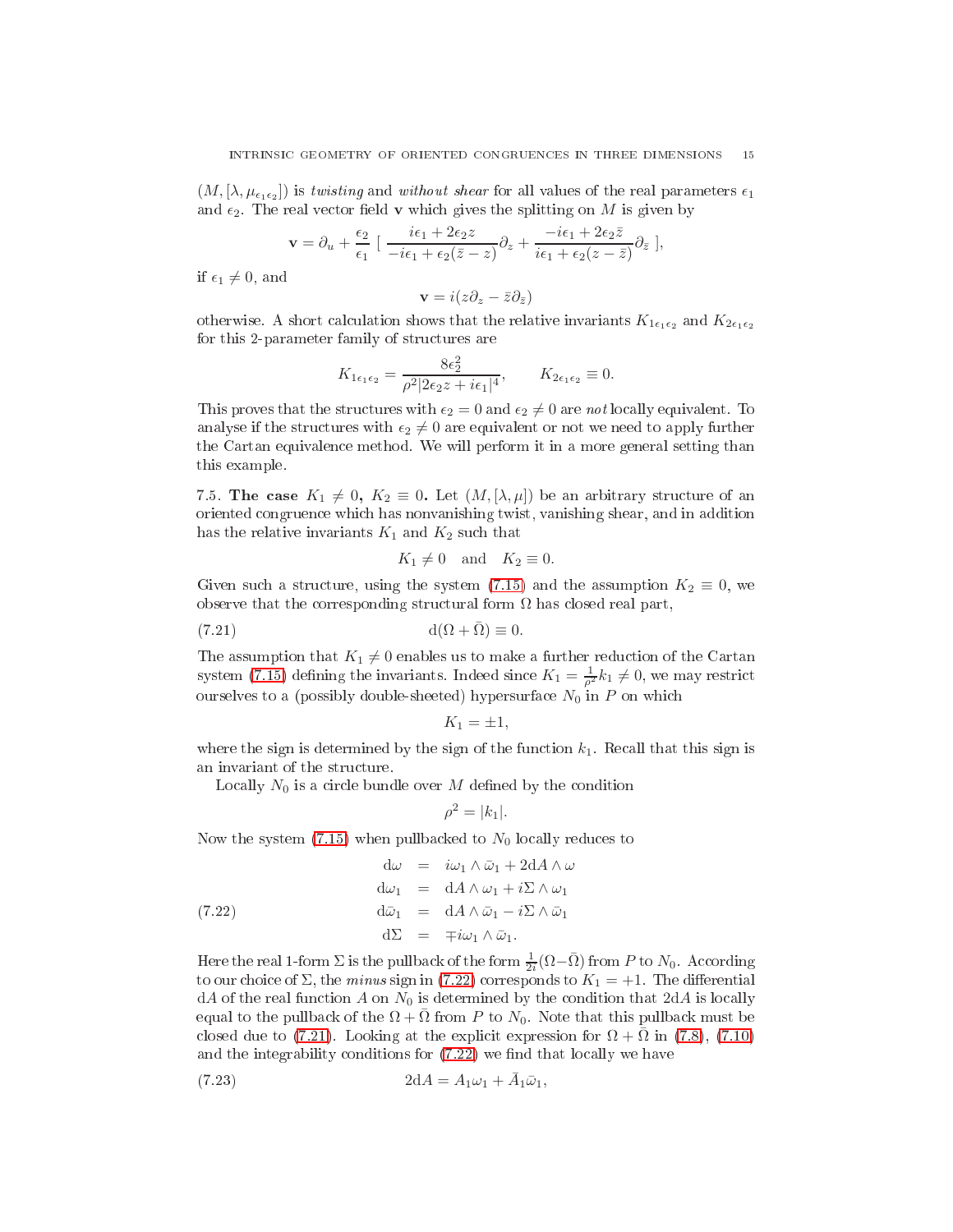with

<span id="page-15-2"></span>(7.24) 
$$
A_1 = \frac{e^{-i\phi}}{\sqrt{|k_1|}} ((\log \frac{|k_1|}{a})_{\mu} + b).
$$

The function  $A_1$  gives a new relative invariant for the structures  $(M, [\lambda, \mu])$  with  $K_1 \neq 0$  and  $K_2 \equiv 0$ . It follows from the construction that two such structures  $(M, [\lambda, \mu])$  and  $(M', [\lambda', \mu'])$  are (locally) equivalent if there exists a (local) diffeomorphism of the corresponding manifolds  $N_0$  and  $N_0'$  which transforms the corresponding forms  $(\omega, \omega_1, \bar{\omega}_1, \Sigma)$  to  $(\omega', \omega'_1, \bar{\omega}'_1, \Sigma')$ . This in turn implies that the relative invariant  $A_1$  must be transformed to  $A'_1$ .

<span id="page-15-0"></span>*Remark* 7.8. We note that among all the structures with  $K_1 \neq 0$  and  $K_2 \equiv 0$  the simplest have  $A_1 \equiv 0$ . Modulo local equivalence there are only two such structures, corresponding to the  $\mp$  sign in [\(7.22\)](#page-14-1) with  $A_1 \equiv 0$ . These are the 'flat cases' for the subtree in which  $K_1 \neq 0$  and  $K_2 \equiv 0$ .

The function A defining the relative invariant  $A_1$  is defined only up to the addition of a constant,  $A \to A + t$ . Given a family of functions  $A(t) = A + t$  we consider the family of bilinear forms  $G_A(t)$  on  $N_0$  defined by

$$
G_{A(t)} = e^{-2(A+t)} \omega_1 \omega_2.
$$

The forms  $G_{A(t)}$  are clearly degenerate on  $N_0$ . Denoting by  $(X, X_1, \bar{X}_1, Y)$  the dual vector fields to the basis of 1-forms  $(\omega, \omega_1, \bar{\omega}_1, \Sigma)$  on  $N_0$ , we see that the signature of  $G_{A(t)}$  is  $(+,+,0,0)$  with the degenerate directions aligned with the real vector fields X and Y. Next we observe that the system  $(7.22)$  implies that  $[X, Y] \equiv 0$ , hence the distribution spanned by X and Y is integrable. Thus  $N_0$  is foliated by real 2dimensional leaves. Locally the leaf space S of this foliation is a 2-dimensional real manifold, which is a Riemann surface, since the pullback to S of the 1-form  $\omega_1$  gives a basis for the (1,0) forms. Now the formula [\(7.23\)](#page-14-3) implies that  $X(A) = Y(A) \equiv 0$ . Using this and the system  $(7.22)$ , a calculation shows that

$$
\mathcal{L}_X G_{A(t)} \equiv 0, \qquad \mathcal{L}_Y G_{A(t)} \equiv 0.
$$

<span id="page-15-1"></span>This means that the bilinear forms  $G_{A(t)}$  descend to Riemannian homothetic metrics  $g_{A(t)}$  on the Riemann surface S. We have the following theorem.

**Theorem 7.9.** The Riemann surface  $S$  naturally associated with the structure of an oriented congruence having  $K_1 \neq 0, K_2 \equiv 0$  possesses Riemannian homothetic metrics  $g_{A(t)}$  whose Gaussian curvatures  $\kappa(t)$  are related to the relative invariant  $A_1$  via:

$$
\kappa(t) = \mp e^{2(A+t)},
$$
 i.e.  $2dA = d \log \kappa.$ 

**Example [7.7](#page-13-1) (continued)** Calculating  $A_1$  for the structures  $(M, [\lambda, \mu_{\epsilon_1 \epsilon_2}])$  of Example [7.7,](#page-13-1) assuming that  $\epsilon_2 \neq 0$ , we easily find that for all  $\epsilon_1$ , and  $\epsilon_2 \neq 0$ , we have  $A_1 \equiv 0$ . Thus for all nonzero values of  $\epsilon_2$ , and all values of  $\epsilon_1$ , the structures are locally equivalent. Hence the apparent 2-parameter family of the  $\text{structures } (M,[\lambda,\mu_{\epsilon_1\epsilon_2}]) \text{ includes } \textit{only two nonequivalent cases; isomorphic to those}$ with  $(\epsilon_1, \epsilon_2) = (1, 0)$ , and e.g. to those with  $(\epsilon_1, \epsilon_2) = (0, 1)$ . The first case is the flat case  $K_1 \equiv 0, K_2 \equiv 0$ , corresponding to the Heisenberg group with the standard splitting. The second case is considerably different, being one of the 'flat cases' for the subtree  $K_1 \neq 0$  and  $K_2 \equiv 0$ , corresponding to  $A_1 \equiv 0$  and the minus sign in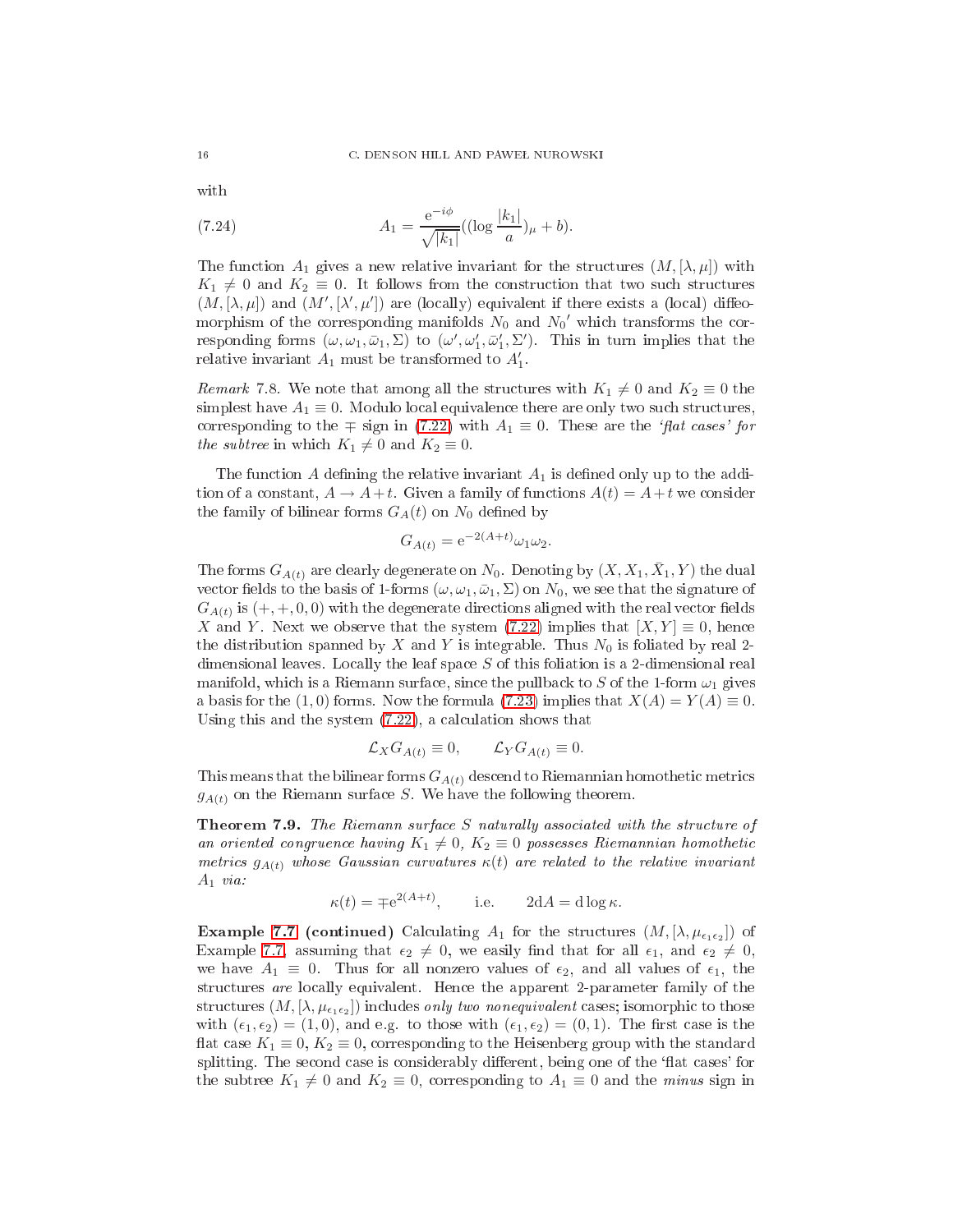$(7.22)$ . In particular the  $(0, 1)$  case has only a 4-dimensional symmetry group, as opposed to the 5-dimensional symmetry group of the  $(1,0)$  case.

We would like to point out that if we were to choose a more complicated CR function than the  $\zeta_{\epsilon_1\epsilon_2}$  of [\(7.20\)](#page-13-2), for example

$$
\zeta = \epsilon_1 z + \epsilon_2 (u + i|z|^2)^m,
$$

with  $m \neq 0$  and  $m \neq 1$ , we would produce an oriented congruence  $(M, [du + i(zd\overline{z} \bar{z}dz$ ,  $d\zeta$ , still twisting and without shear, again based on the Heisenberg group, but not equivalent to either of the two stru
tures above. The reason for this is that the condition  $m \neq 0, m \neq 1$  makes  $(M, [du + i(zd\overline{z} - \overline{z}dz), d\zeta])$  have the relative invariant  $K_2$  nonvanishing.

We now give a local representation for an arbitrary structure  $(M, [\lambda, \mu])$  with vanishing shear, nonvanishing twist, and with  $K_1 \neq 0, K_2 \equiv 0$ . This can be done by integration of the system [\(7.22\)](#page-14-1). Interestingly this integration an be performed expli
itly, leading to the following theorem.

<span id="page-16-1"></span>**Theorem 7.10.** If  $(M, [\lambda, \mu])$  is a structure of an oriented congruence with vanishing shear, nonvanishing twist, and with the relative invariants  $K_1 \neq 0, K_2 \equiv 0$ then there exists a coordinate system  $(u, z, \bar{z})$  on M such that the forms  $\lambda$  and  $\mu$ representing the structure can be chosen to be

<span id="page-16-0"></span>
$$
\lambda = du + \frac{i}{2}(H_{\bar{z}}d\bar{z} - H_z dz), \qquad \mu = dz,
$$

where the real functions  $A = A(z)$  and  $H = H(z)$  satisfy the system of PDEs

hzz¯ = ∓e <sup>2</sup><sup>A</sup>e −h (7.25)

$$
(7.26) \t\t H_{z\bar{z}} = e^{-h}
$$

with a real function  $h = h(z)$ . The structure corresponding to such  $\lambda$  and  $\mu$  satisfies the system

$$
d\omega = i\omega_1 \wedge \bar{\omega}_1 + 2dA \wedge \omega
$$
  
\n
$$
d\omega_1 = dA \wedge \omega_1 + i\Sigma \wedge \omega_1
$$
  
\n
$$
d\bar{\omega}_1 = dA \wedge \bar{\omega}_1 - i\Sigma \wedge \bar{\omega}_1
$$
  
\n
$$
d\Sigma = \mp i\omega_1 \wedge \bar{\omega}_1
$$

with forms

$$
\omega = e^{2A}\lambda, \qquad \omega_1 = e^A e^{-h/2} e^{i\phi} \mu, \qquad \bar{\omega}_1 = e^A e^{-h/2} e^{-i\phi} \bar{\mu}
$$

$$
\Sigma = d\phi + \frac{i}{2} (h_{\bar{z}} d\bar{z} - h_z dz).
$$

The relative invariant  $A_1$  of this structure is given by

$$
A_1 = 2e^{-A}e^{h/2}e^{-i\phi}A_z.
$$

<span id="page-16-2"></span>Note that the system of PDEs [\(7.25\)](#page-16-0)-[\(7.26\)](#page-16-0) is underdetermined. To see that it always has solutions, choose a real function  $H = H(z)$  on the complex plane. Define the real function  $h = h(z)$  via equation [\(7.26\)](#page-16-0), insert it into equation [\(7.25\)](#page-16-0) and solve this *real* PDE for a real function  $A = A(z)$ . Since the function H can be chosen arbitrarily, returning to Example [7.4,](#page-13-3) we see that this theorem characterizes the oriented congruences which are locally equivalent to those defined on rigid CR manifolds with the standard splitting.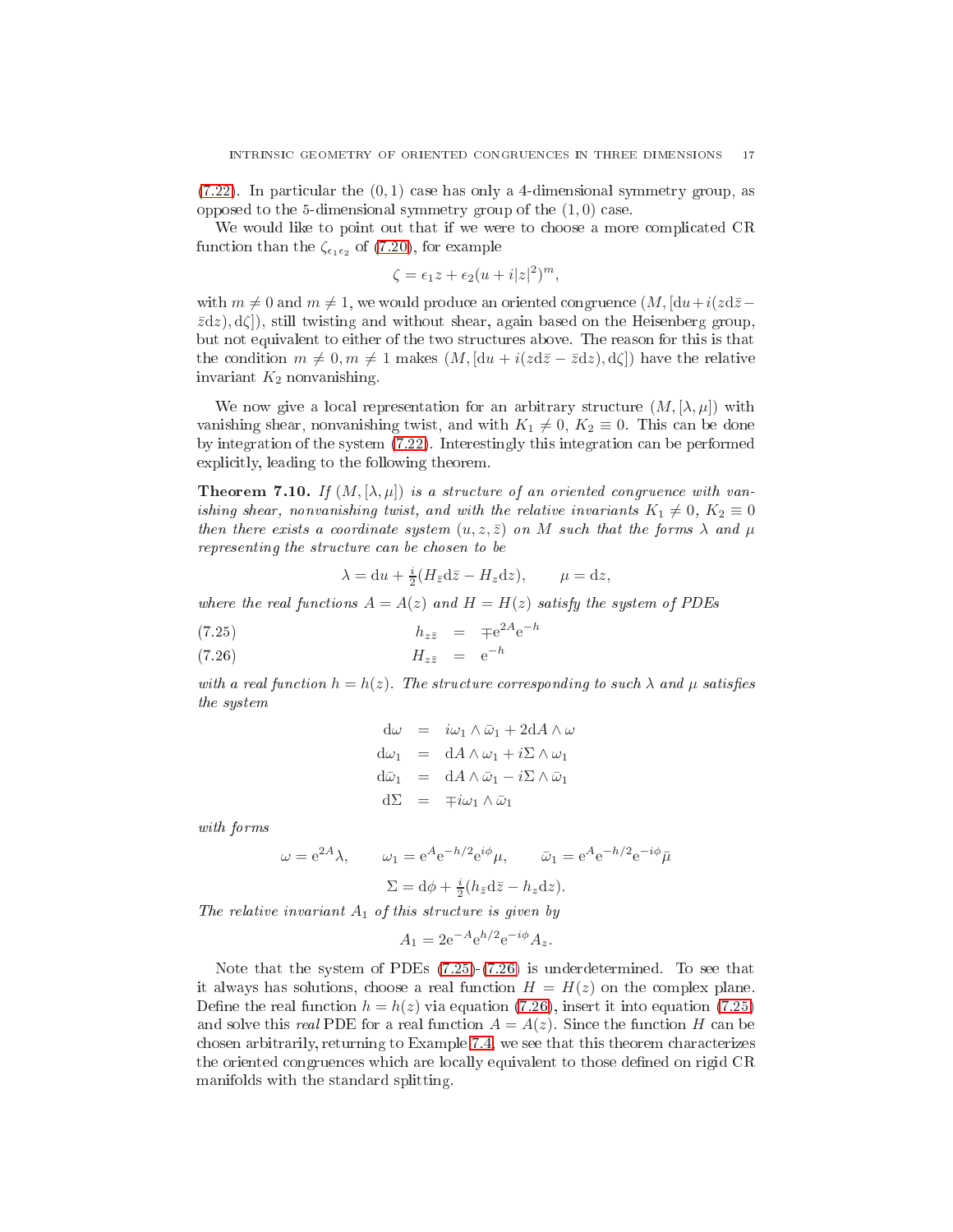**Corollary 7.11.** Every structure  $(M, [\lambda, \mu])$  of an oriented congruence with vanishing shear, nonvanishing twist, and with the relative invariants  $K_1 \neq 0, K_2 \equiv 0$ admits one symmetry.

Proof. To proof this it is enough to check that in the local representation [\(7.25\)](#page-16-0)-[\(7.26\)](#page-16-0) the symmetry is generated by  $X_0 = \partial_u$ .

Starting with a structure  $(M, [\lambda, \mu])$  having  $K_1 \neq 0$  and  $K_2 \equiv 0$  we constructed its associated circle bundle  $\mathbb{S}^1 \to N_0 \to M$  equipped with the invariant forms  $(\omega, \omega_1, \bar{\omega}_1, \Sigma)$ . Using the dual basis  $(X, X_1, \bar{X}_1, Y)$  and the system [\(7.22\)](#page-14-1) we see that the symmetry  $X_0$  lifts to a vector field  $\tilde{X} = e^{2A}X$  with the property that

$$
\mathcal{L}_{\tilde{X}} \Sigma = 0, \qquad \mathcal{L}_{\tilde{X}} \omega_1 = 2\tilde{X}(A)\omega_1.
$$

We now introduce a quotient 3-dimensional manifold  $M_{\Sigma}$  whose points are the integral curves of X. Then the forms  $\Sigma$  and  $\omega_1$  descend from  $N_0$  to a class of forms  $[\Sigma, \omega_1]$  on  $M_{\Sigma}$  given up to the transformations  $\Sigma \to \Sigma$ ,  $\omega_1 \to h\omega_1$ . Thus they can be used to define a structure of an oriented congruence  $(M_{\Sigma}, [\Sigma, \omega_1])$ . This structure naturally associated with  $(M, [\lambda, \mu])$  may be locally represented by the coordinates  $(\phi, z, \bar{z})$  of Theorem [7.10](#page-16-1) with the representatives  $\Sigma$  and  $\omega_1$  given by

$$
\Sigma = d\phi + \frac{i}{2}(h_{\bar{z}}d\bar{z} - h_z dz), \qquad \omega_1 = dz.
$$

Here the real function  $h = h(z)$  is related to the original structure  $(M, [\lambda, \mu])$  via equations [\(7.25\)](#page-16-0)-[\(7.26\)](#page-16-0). In particular  $(M_{\Sigma}, \Sigma, \omega_1)$  is again based on a rigid CR structure with the standard splitting.

Now we use Theorem [7.10](#page-16-1) to describe all the structures with  $K_1 \neq 0$  and  $K_2 \equiv 0$ which have a 4-dimensional transitive symmetry group. It turns out that they must be equivalent to those with  $dA \equiv 0$ . This is because the existence of a 4-dimensional transitive symmetry group implies that  $A_1$  must be a constant. But since  $A$  and h depend only on z and  $\bar{z}$ , and  $A_1$  has nontrivial  $e^{i\phi}$  dependence, it is possible iff  $A_z \equiv 0$ ; hence  $A_1 \equiv 0$ . Thus according to Remark [7.8](#page-15-0) there are only two such structures. One of them, the one with the upper sign in  $(7.22)$ , is equivalent to the structure  $(\epsilon_1, \epsilon_2) = (0, 1)$  of Example [7.7.](#page-13-1) To find the second one we use Theorem [7.10](#page-16-1) and integrate equations [\(7.25\)](#page-16-0)-[\(7.26\)](#page-16-0) for  $A = 0$ . Modulo equivalence we get two solutions

<span id="page-17-0"></span>
$$
h_{\mp} = 2\log(1 \mp \frac{1}{2}z\overline{z}),
$$
  $H_{\mp} = \mp 2\log(1 \mp \frac{1}{2}z\overline{z}),$   $A = 0$ 

which lead to the two nonequivalent 'flat models' with  $K_1 = \pm 1$ ,  $A_1 \equiv 0$ . These are generated by the forms

(7.27) 
$$
\lambda_{\mp} = du + \frac{i}{2} \frac{z d\bar{z} - \bar{z} dz}{1 \mp \frac{1}{2} z \bar{z}}, \qquad \mu = dz.
$$

Obviously the structure corresponding to the upper sign is isomorphic to the structure  $(\epsilon_1, \epsilon_2) = (0, 1)$  of Example [7.7.](#page-13-1) Interestingly, in either of the two nonequivalent cases the forms  $(\lambda, \mu)$  can be used to intrinsically define a flat CR structure (in the sense of Cartan's paper [3]) on M parametrized by  $(u, z, \overline{z})$ . Another feature of these two nonequivalent structures is that their Riemann surface  $S_{\pm}$  described by Theorem [7.9](#page-15-1) is equipped with metrics  $g_{A(t)}$  which may be represented by

$$
g_{\mp} = \frac{2dzd\bar{z}}{(1 \mp \frac{1}{2}z\bar{z})^2}.
$$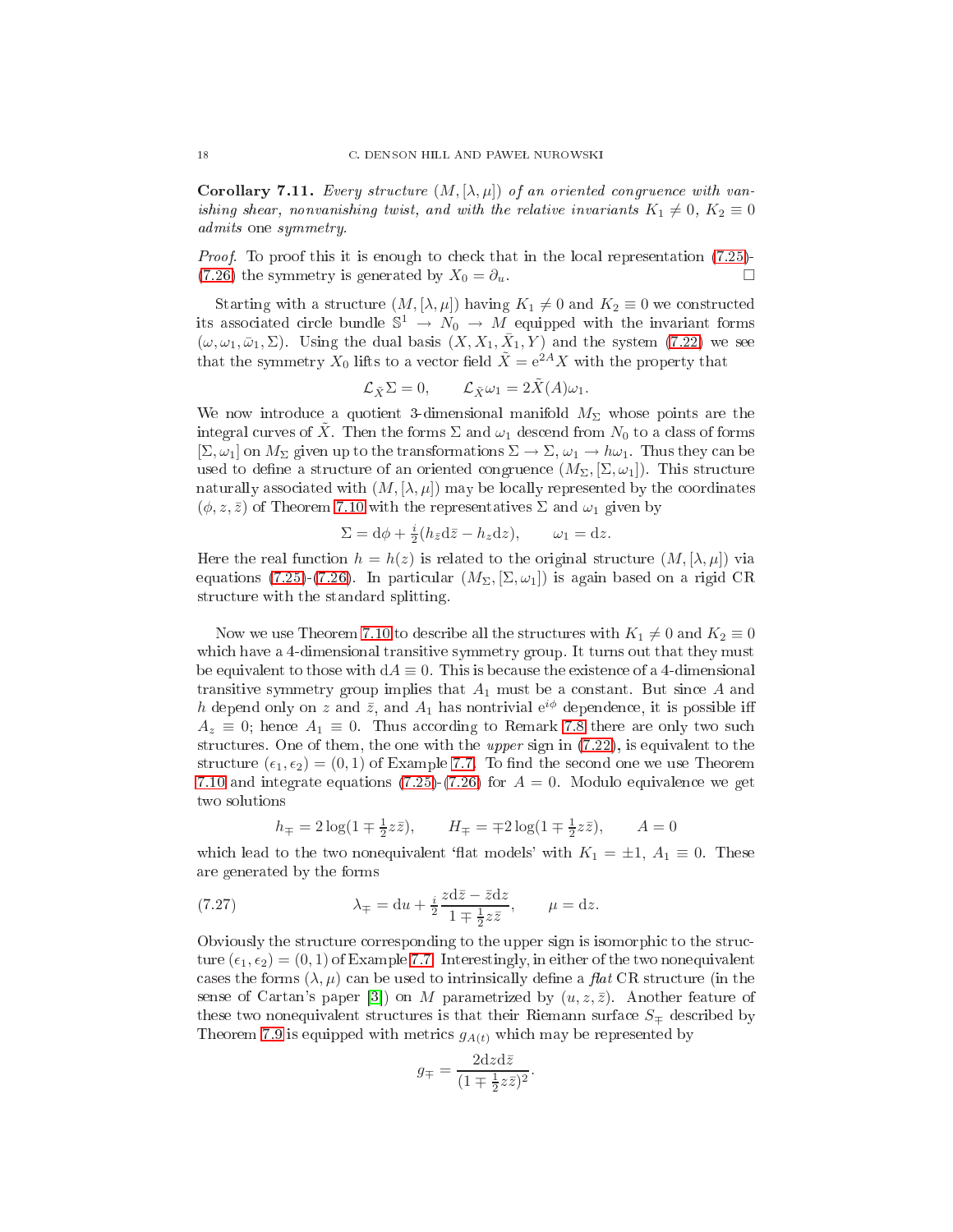Thus these Riemann surfa
es are either lo
ally homotheti to the Poin
aré dis (in the upper sign case) or to the 2-dimensional sphere  $\mathbb{S}^2$  (in the lower sign case). This leads to the following definition.

**Definition 7.12.** The two structures of an oriented congruence  $(M, [\lambda_{\mp}, \mu])$  generated by the forms  $\lambda_{\pm}, \mu$  of [\(7.27\)](#page-17-0) are called the *Poincaré disc structure* (in the upper sign case) and the *spherical structure* (in the lower sign case).

We further note that the natural structures  $(M_{\Sigma},[\Sigma_{\mp},\omega_1])$  associated with the structures [\(7.27\)](#page-17-0) are locally isomorphic to the original structures  $(M, [\lambda_{\mp}, \mu])$ . Finally we note that the forms  $\lambda_+$ ,  $\mu$  are identical with the forms which appear in the celebrated vacuum Taub-NUT solution of the Lorentzian Einstein field equations (see formulae [\(11.1\)](#page-45-1)-[\(11.2\)](#page-45-2) with  $K-1=m=a=0$  and with the coordinate z replaced by  $2/z$ ). We summarize the considerations of this paragraph in the following Theorem.

<span id="page-18-3"></span>**Theorem 7.13.** All structures  $(M, [\lambda, \mu])$  of an oriented congruence with vanishing shear, nonvanishing twist, having the relative invariants  $K_1 \neq 0$ ,  $K_2 \equiv 0$  and possessing a 4-dimensional transitive symmetry group are locally isomorphic to either the Poincaré disc structure  $(M, [\lambda_-, \mu])$  or the spherical structure  $(M, [\lambda_+, \mu])$ , i.e. they are isomorphic to one of the 'flat models' for the  $K_1 \neq 0$  and  $K_2 \equiv 0$  case.

We now pass to the determination of all local invariants for the structures with  $A_1 \neq 0$ . Let  $(M, [\lambda, \mu])$  be such a structure with the corresponding circle bundle  $N_0$  and the system of invariants [\(7.22\)](#page-14-1). Looking at the explicit form [\(7.24\)](#page-15-2) of the relative invariant  $A_1$ , we see that we may always choose a section of the bundle  $N_0$ such that  $A_1$  is real and positive. Locally this corresponds to the choice of  $\phi$  as a function on the manifold  $M$  such that

<span id="page-18-0"></span>(7.28) 
$$
\frac{e^{-i\phi}}{\sqrt{|k_1|}}((\log \frac{|k_1|}{a})_{\mu} + b) = \frac{e^{i\phi}}{\sqrt{|k_1|}}((\log \frac{|k_1|}{a})_{\bar{\mu}} + \bar{b}) > 0.
$$

If  $\phi$  satisfies [\(7.28\)](#page-18-0) then

$$
A_1>0,
$$

and all the structural objects defined by the system  $(7.22)$  may be uniquely pullbacked to M. As the result of this pullback the real 1-form  $\Sigma$  becomes dependent on the pullbacked forms  $(\omega, \omega_1, \bar{\omega}_1)$ . Since these three 1-forms constitute a coframe on M we may write  $\Sigma = B_0 \omega + B_1 \omega_1 + \overline{B}_1 \overline{\omega}_1$  where  $B_0$  (real) and  $B_1$  (complex) are functions on  $M$ . Now using the fact that these structures admit a symmetry (Corollary [7.11\)](#page-16-2), we get  $B_0 \equiv 0$ . Hence

<span id="page-18-2"></span><span id="page-18-1"></span>
$$
\Sigma=B_1\omega_1+\bar{B}_1\bar{\omega}_1.
$$

With this notation the pullbacked system [\(7.22\)](#page-14-1) becomes

(7.29) 
$$
\begin{aligned}\n\mathbf{d}\omega &= i\omega_1 \wedge \bar{\omega}_1 + 2A_1(\omega_1 + \bar{\omega}_1) \wedge \omega \\
\mathbf{d}\omega_1 &= -(A_1 + i\bar{B}_1)\omega_1 \wedge \bar{\omega}_1 \\
\mathbf{d}\bar{\omega}_1 &= (A_1 - iB_1)\omega_1 \wedge \bar{\omega}_1,\n\end{aligned}
$$

with the fourth equation given by

(7.30) 
$$
d(B_1\omega_1 + \bar{B}_1\bar{\omega}_1) = \mp i\omega_1 \wedge \bar{\omega}_1.
$$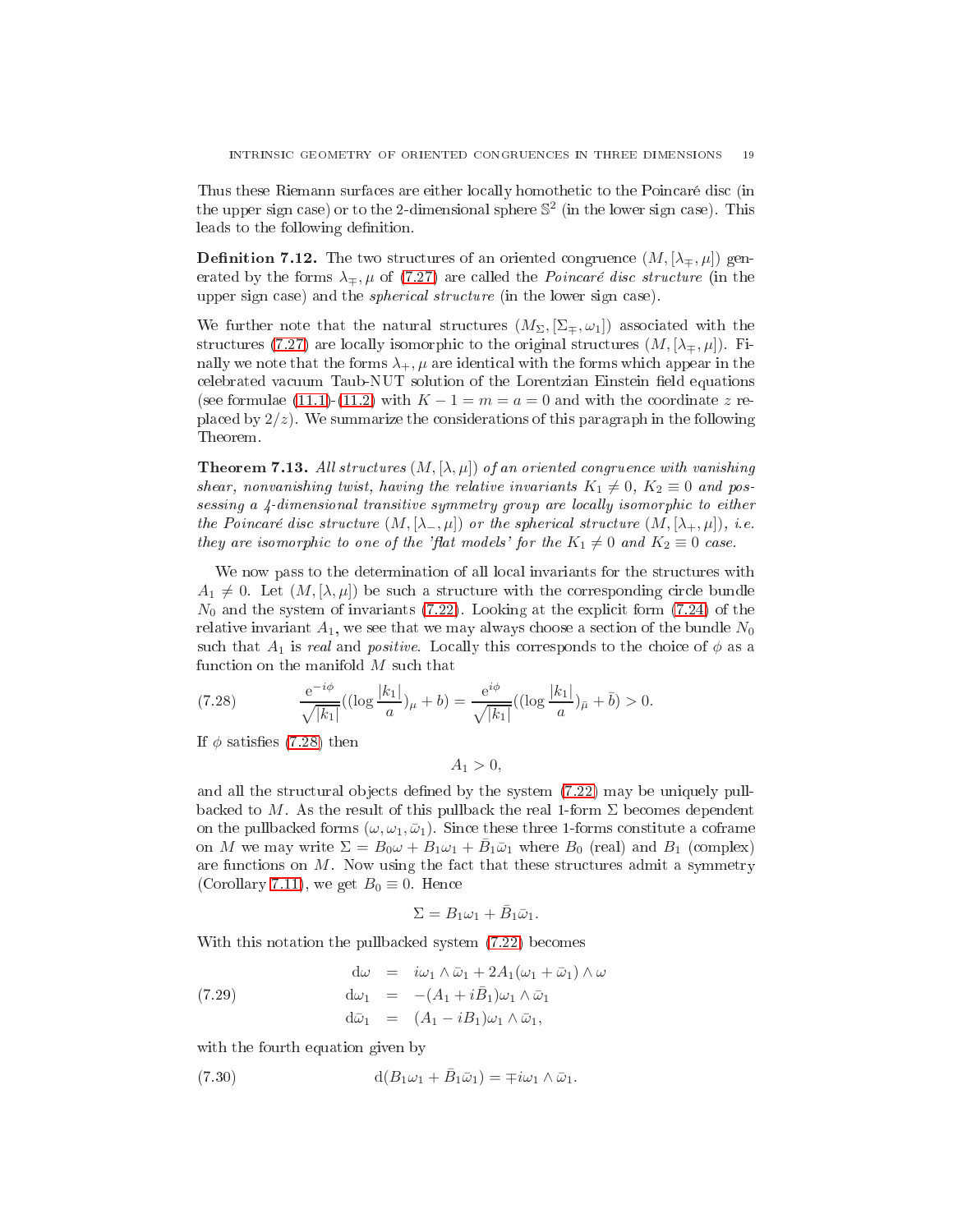*Remark* 7.14. Note that since on  $N_0$  the complex function  $A_1$  was constrained by  $d(A_1\omega_1 + \bar{A}_1\bar{\omega}_1) = 0$ , because of [\(7.23\)](#page-14-3), the equations [\(7.29\)](#page-18-1)-[\(7.30\)](#page-18-2) should be supplemented by the equation  $d[A_1(\omega_1 + \bar{\omega}_1)] = 0$  for  $A_1 > 0$ . This however is equivalent to

$$
dA_1 \wedge (\omega_1 + \bar{\omega}_1) = [iA_1(B_1 + \bar{B}_1)]\omega_1 \wedge \bar{\omega}_1,
$$

and turns out to follow from the integrability onditions for [\(7.29\)](#page-18-1)-[\(7.30\)](#page-18-2).

<span id="page-19-0"></span>Writing these integrability conditions explicitly we have:

(7.31) 
$$
dA_1 = [a_{11} + \frac{i}{2}A_1(B_1 + \bar{B}_1)]\omega_1 + [a_{11} - \frac{i}{2}A_1(B_1 + \bar{B}_1)]\bar{\omega}_1
$$

$$
dB_1 = B_{11}\omega_1 + [b_{12} + \frac{1}{2}A_1(\bar{B}_1 - B_1) + i(\pm \frac{1}{2} - |B_1|^2)]\bar{\omega}_1
$$

$$
d\bar{B}_1 = [b_{12} - \frac{1}{2}A_1(\bar{B}_1 - B_1) - i(\pm \frac{1}{2} - |B_1|^2)]\omega_1 + \bar{B}_{11}\bar{\omega}_1,
$$

where the real functions  $a_{11}$ ,  $b_{12}$  are the scalar invariants of the next higher order than  $A_1$  and  $B_1$ .

**Theorem 7.15.** The functions  $A_1 > 0$  and  $B_1$  (complex) constitute the full system of basic scalar invariants for the structures  $(M, [\lambda, \mu])$  with  $K_1 \neq 0$ ,  $K_2 \equiv 0$  and  $A_1 \neq 0$ . It follows from the construction that two such structures  $(M, [\lambda, \mu])$  and  $(M', [\lambda', \mu'])$  are (locally) equivalent iff there exists a (local) diffeomorphism between M and M' which transforms the corresponding forms  $(\omega, \omega_1, \bar{\omega}_1)$  to  $(\omega', \omega'_1, \bar{\omega}'_1)$ . This in particular implies that the invariants  $A_1$  and  $B_1$  must be transformed to  $A'_1$ and  $B'_1$ .

The system  $(7.29)-(7.31)$  $(7.29)-(7.31)$  $(7.29)-(7.31)$  and the above theorem can be used to find all structures with  $K_1 \neq 0$  and  $K_2 \equiv 0$  having a strictly 3-dimensional transitive symmetry group. These are the structures described by the system  $(7.29)-(7.31)$  $(7.29)-(7.31)$  $(7.29)-(7.31)$  with *constant* basic invariants  $A_1 > 0$ ,  $B_1$ . It follows that it is possible only if  $B_1 = i\tau$ ,  $A_1 = \frac{\pm 1 - 2\tau^2}{2\tau} > 0$ and  $\tau \neq 0$  is a real parameter. This leads to *only* two quite different cases, which are des
ribed by Propositions [7.16](#page-19-1) and [7.17.](#page-20-1)

<span id="page-19-1"></span>**Proposition 7.16.** (i) All locally nonequivalent structures  $(M, [\lambda, \mu])$  of oriented congruences having vanishing shear, nonvanishing twist,  $K_1 \neq 0$ ,  $K_2 \equiv 0$ , and possessing a strictly 3-dimensional transitive group  $G_h$  of symmetries of Bianchi type  $VI_h$ ,  $h \leq 0$ , may be locally represented by

$$
\lambda = y^b \mathrm{d}u - y^{-1} \mathrm{d}x, \qquad \mu = y^{-1}(\mathrm{d}x + i \mathrm{d}y).
$$

Here  $(u, z, \bar{z})$  with  $z = x + iy$  are coordinates on M and

$$
b = -2(1 \mp 2\tau^2).
$$

The real parameter  $\tau$  is related to the invariants  $B_1$  and  $A_1$  via

$$
B_1 = i\tau
$$
,  $A_1 = -\frac{\mp 1 + 2\tau^2}{2\tau} > 0$ ,

and as such enumerates nonequivalent structures.

(ii) Regardless of the values of  $\tau$  the structures corresponding to the upper and lower signs in the expressions above are nonequivalent. In the ase of the lower signs the real parameter  $\tau < 0$ . In the case of the upper signs  $\tau < -\frac{1}{\sqrt{2}}$  $\frac{1}{2}$  or  $0 < \tau < \frac{1}{2}$  or  $\frac{1}{2} < \tau < \frac{1}{\sqrt{2}}$ 2 .

(iii) The structures are locally CR equivalent to the Heisenberg group CR structure only in the case of the upper signs with  $\tau = \frac{\sqrt{3}}{2\sqrt{3}}$  $\frac{1}{2\sqrt{2}}$ .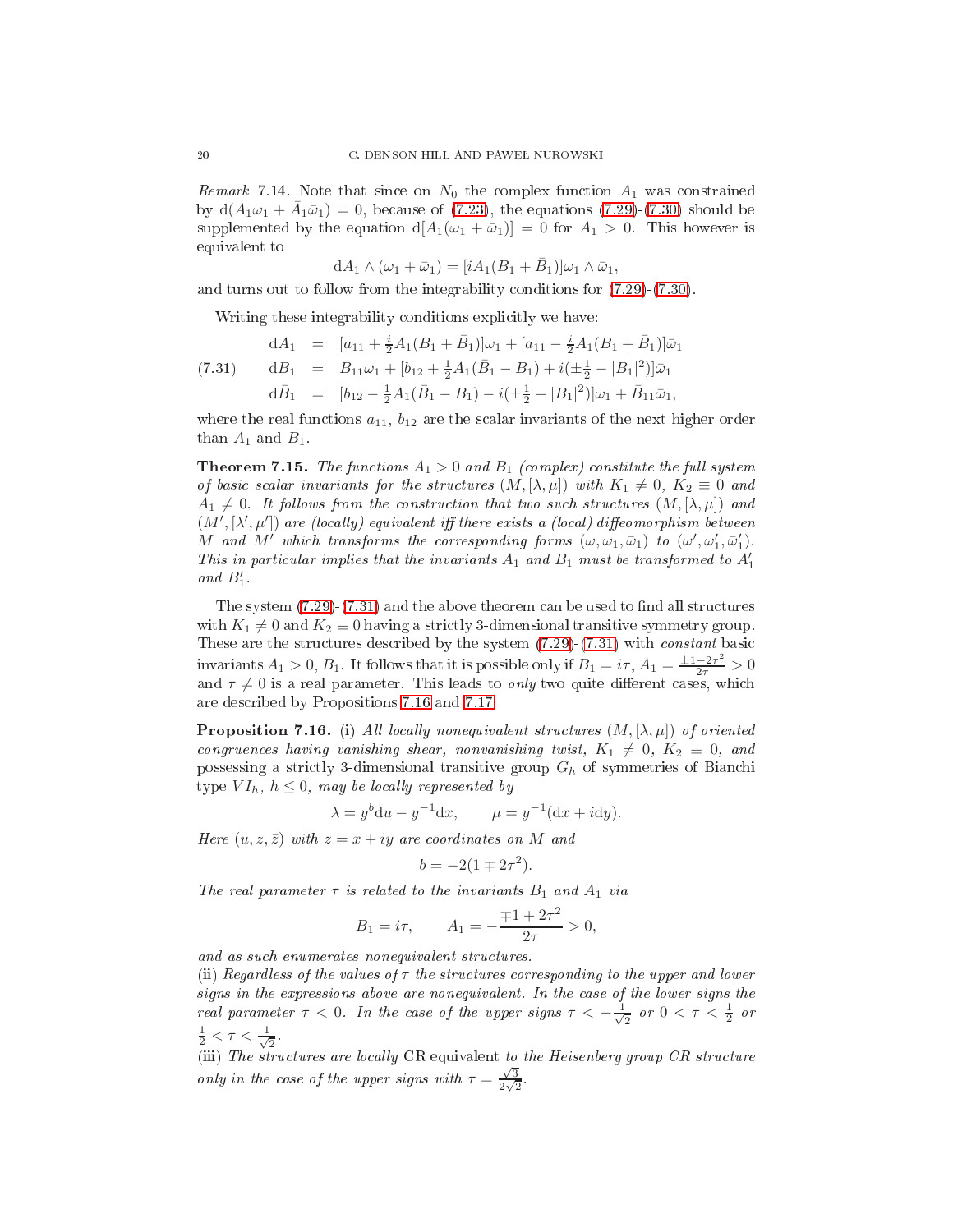(iv) The symmetry group is of Bianchi type  $VI_h$ , with the parameter  $h \leq 0$  related to τ via

$$
h = -\left(\frac{3 \mp 4\tau^2}{1 \mp 4\tau^2}\right)^2.
$$

In the lower sign case the possible values of h are  $-9 < h < -1$ , and for each value of h we always have one structure with the symmetry group  $G_h$ . In the upper sign case h may assume all values  $h \leq 0$ ,  $h \neq -1$ . In this case, we always have

- two nonequivalent structures with symmetry group  $G_h$  with  $h < -9$ ;
- one structure with symmetry group  $G_h$  with  $-9 \leq h < -1$ ; if the parameter  $\tau$  is  $\tau = \frac{\sqrt{3}}{2\sqrt{3}}$  $\frac{\sqrt{3}}{2\sqrt{2}}$  then  $h = -9$  and the structure is based on the Heisenberg ular nonstandard splitting; with a particle splitting; with the splitting; with the splitting; with the splitting; with the splitting; with the splitting; with the splitting; with the splitting; with the splitting; with th
- two nonequivalent structures with symmetry group  $G_h$  with  $-1 < h < 0$ ;
- one structure with symmetry group of Bianchi type  $VI_0$ .

<span id="page-20-1"></span>**Proposition 7.17.** Modulo local equivalence there exists only one structure  $(M, [\lambda, \mu])$ of an oriented congruence having vanishing shear, nonvanishing twist,  $K_1 \neq 0$ ,  $K_2 \equiv 0$ , and possessing a strictly 3-dimensional transitive group of symmetries of Bianchi type  $IV$ . Locally it may be represented by the forms

$$
\lambda = y^{-1}(\mathrm{d}u + \log y \mathrm{d}x), \qquad \mu = y^{-1}(\mathrm{d}x + i\mathrm{d}y).
$$

Here  $(u, z, \bar{z})$  with  $z = x + iy$  are coordinates on M. The structure has the basic local invariants  $A_1 = \frac{1}{2}$  and  $B_1 = \frac{i}{2}$ .

<span id="page-20-2"></span>Summarizing we have the following theorem.

**Theorem 7.18.** All locally nonequivalent structures  $(M, [\lambda, \mu])$  of oriented congruences having vanishing shear, nonvanishing twist,  $K_1 \neq 0$ ,  $K_2 \equiv 0$ , and possessing a strictly 3-dimensional transitive group of symmetries are locally equivalent to one of the structures defined in Propositions [7.16](#page-19-1) and [7.17.](#page-20-1)

Remark 7.19. Example [7.3,](#page-12-3) Theorem [7.13](#page-18-3) and Theorem [7.18](#page-20-2) describe all locally nonequivalent homogeneous stru
tures of an oriented ongruen
e having vanishing shear, nonvanishing twist and with the invariant  $K_2 \equiv 0$ . They may have

- maximal symmetry group of dimension 5, and then they are locally isomorphi to the Heisenberg group with the standard splitting.
- symmetry group of exact dimension 4, and then they are locally isomorphic to one of the two nonequivalent stru
tures of Theorem [7.13.](#page-18-3)
- symmetry group of exact dimension 3 which must be of either Bianchi type  $VI<sub>h</sub>$  or IV; in this case they are given by Propositions [7.16](#page-19-1) and [7.17.](#page-20-1)

<span id="page-20-0"></span>7.6. The case  $K_2 \neq 0$ . Looking at the explicit expresion for  $K_2$  in [\(7.16\)](#page-10-5) we see that in this case we may fix both  $\rho$  and  $\phi$  by the requirement that

$$
(7.32) \t\t K_2 = 1.
$$

Indeed this normalization forces  $\rho$  and  $\phi$  to be

$$
\rho = |k_2|^{\frac{1}{3}}, \quad \phi = \text{Arg}(k_2).
$$

This provides an embedding of  $M$  into  $P$ . Using it (technically speaking, by inserting  $\rho$  and  $\phi$  in the definitions of the invariant coframe [\(7.14\)](#page-10-4)) we pullback the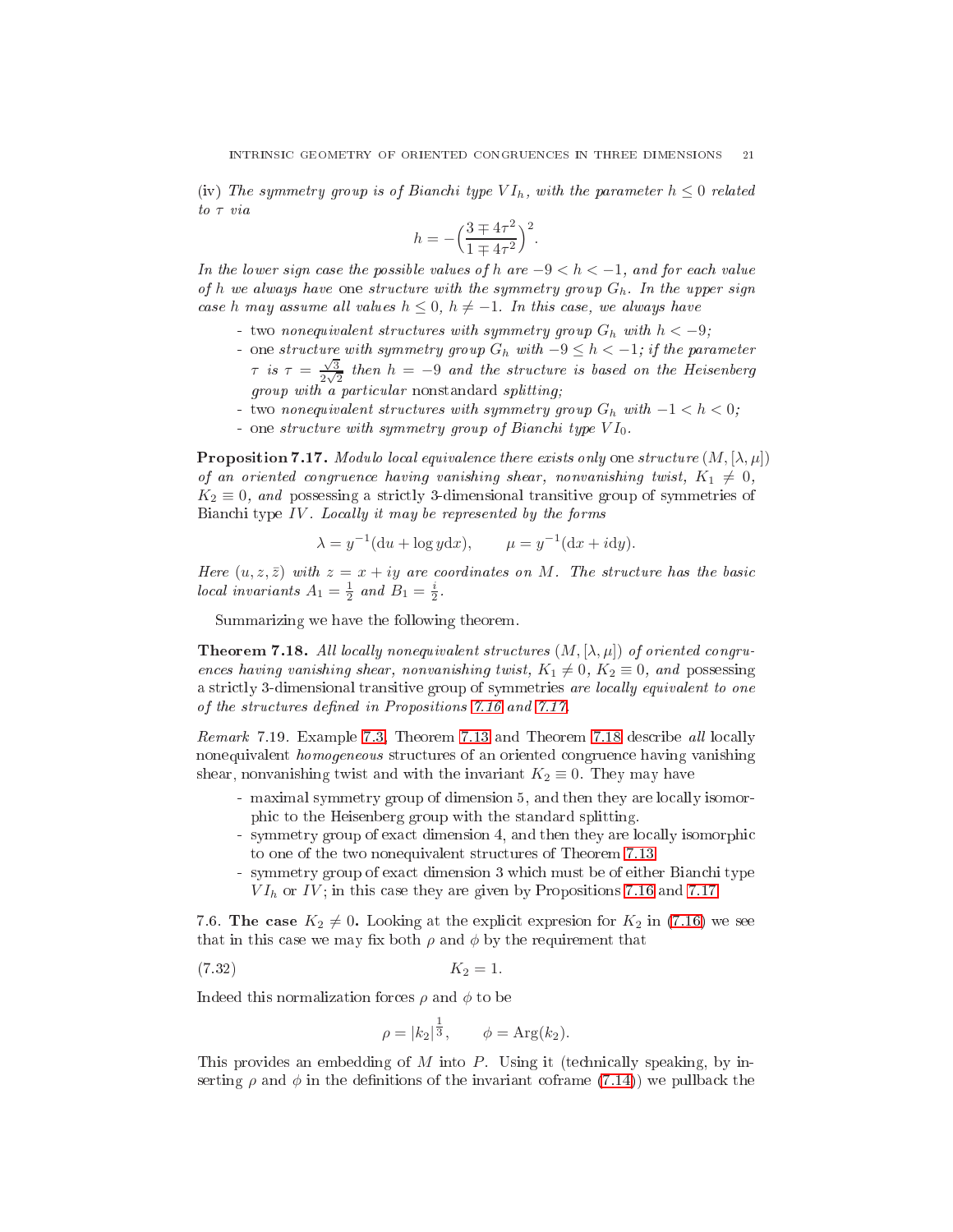forms  $(\omega_1, \bar{\omega}_1, \omega, \Omega, \bar{\Omega})$  on P to M. Also  $K_1$  is pullbacked to M, so that

$$
K_1 = \frac{k_1}{|k_2|^{\frac{2}{3}}}.
$$

Sin
e M is 3-dimensional the pullba
ked forms are no longer linearly independent, and the pulback of the derived form  $\Omega$  decomposes onto the invariant coframe  $(\omega_1, \bar{\omega}_1, \omega)$  on M. We denote the coefficients of this decomposition by  $(Z_1, Z_2, Z_0)$ so that:

$$
\Omega = Z_1 \omega_1 + Z_2 \bar{\omega}_1 + Z_0 \omega
$$
  

$$
\bar{\Omega} = \bar{Z}_2 \omega_1 + \bar{Z}_1 \bar{\omega}_1 + \bar{Z}_0 \omega.
$$

These coefficients constitute the basic scalar invariants of the structures under consideration. They satisfy the following differential system:

<span id="page-21-0"></span>(7.33) 
$$
d\omega = i\omega_1 \wedge \bar{\omega}_1 + (Z_1 + \bar{Z}_2)\omega_1 \wedge \omega + (Z_2 + \bar{Z}_1)\bar{\omega}_1 \wedge \omega
$$

$$
d\omega_1 = -Z_2\omega_1 \wedge \bar{\omega}_1 - Z_0\omega_1 \wedge \omega
$$

$$
d\bar{\omega}_1 = \bar{Z}_2\omega_1 \wedge \bar{\omega}_1 - \bar{Z}_0\bar{\omega}_1 \wedge \omega
$$

with

$$
d[Z_1\omega_1 + Z_2\bar{\omega}_1 + Z_0\omega] = K_1\omega_1 \wedge \bar{\omega}_1 + \omega_1 \wedge \omega
$$
  

$$
d[\bar{Z}_2\omega_1 + \bar{Z}_1\bar{\omega}_1 + \bar{Z}_0\omega] = -K_1\omega_1 \wedge \bar{\omega}_1 + \bar{\omega}_1 \wedge \omega.
$$

Instead of considering the last two equations above, it is convenient to replace them by the integrability onditions for the system [\(7.33\)](#page-21-0). These are:

<span id="page-21-1"></span>(7.34)  
\n
$$
dZ_1 = Z_{11}\omega_1 + (-K_1 + iZ_0 - Z_1Z_2 + Z_2\bar{Z}_2 + Z_{21})\bar{\omega}_1 + (Z_0\bar{Z}_2 + Z_{01} - 1)\omega
$$
\n
$$
d\bar{Z}_1 = (-K_1 - i\bar{Z}_0 - \bar{Z}_1\bar{Z}_2 + Z_2\bar{Z}_2 + \bar{Z}_{21})\omega_1 + \bar{Z}_{11}\bar{\omega}_1 + (\bar{Z}_0Z_2 + \bar{Z}_{01} - 1)\omega
$$
\n
$$
dZ_2 = Z_{21}\omega_1 + Z_{22}\bar{\omega}_1 + (Z_{02} + Z_0\bar{Z}_1 + Z_0Z_2 - \bar{Z}_0Z_2)\omega
$$
\n
$$
d\bar{Z}_2 = \bar{Z}_{22}\omega_1 + \bar{Z}_{21}\bar{\omega}_1 + (\bar{Z}_{02} + \bar{Z}_0Z_1 + \bar{Z}_0\bar{Z}_2 - Z_0\bar{Z}_2)\omega
$$
\n
$$
dZ_0 = Z_{01}\omega_1 + Z_{02}\bar{\omega}_1 + Z_{00}\omega
$$
\n
$$
d\bar{Z}_0 = \bar{Z}_{02}\omega_1 + \bar{Z}_{01}\bar{\omega}_1 + \bar{Z}_{00}\omega
$$
\n
$$
dK_1 = K_{11}\omega_1 + \bar{K}_{11}\bar{\omega}_1 + K_{10}\omega,
$$

where, in addition to the basic scalar invariants  $Z_0, Z_1, Z_2, K_1$ , we have introduced the scalar invariants of the next higher order:  $Z_{00}$ ,  $Z_{01}$ ,  $Z_{02}$ ,  $Z_{11}$ ,  $Z_{21}$ ,  $Z_{22}$  (complex) and  $K_{10}$  (real). Note that if the basic scalar invariants  $Z_0, Z_1, Z_2, K_1$  were constants, all the higher order invariants such as  $Z_{00}$ ,  $Z_{01}$ ,  $Z_{02}$ ,  $Z_{11}$ ,  $Z_{21}$ ,  $Z_{22}$ ,  $K_{10}$ would be identi
ally vanishing.

<span id="page-21-2"></span>**Theorem 7.20.** All locally nonequivalent structures  $(M, [\lambda, \mu])$  of oriented congruences having vanishing shear, nonvanishing twist, and with  $K_2 \neq 0$  are described by the invariant system  $(7.33)$  with the integrabilty conditions  $(7.34)$ .

Now we pass to the determination of all nonequivalent structures with  $K_2 \neq 0$ which have a strictly 3-dimensional transitive group of symmetries. They corre-spond to the structures of Theorem [7.20](#page-21-2) with all the scalar invariants being constants. It turns out that there are two families of such structures. The first family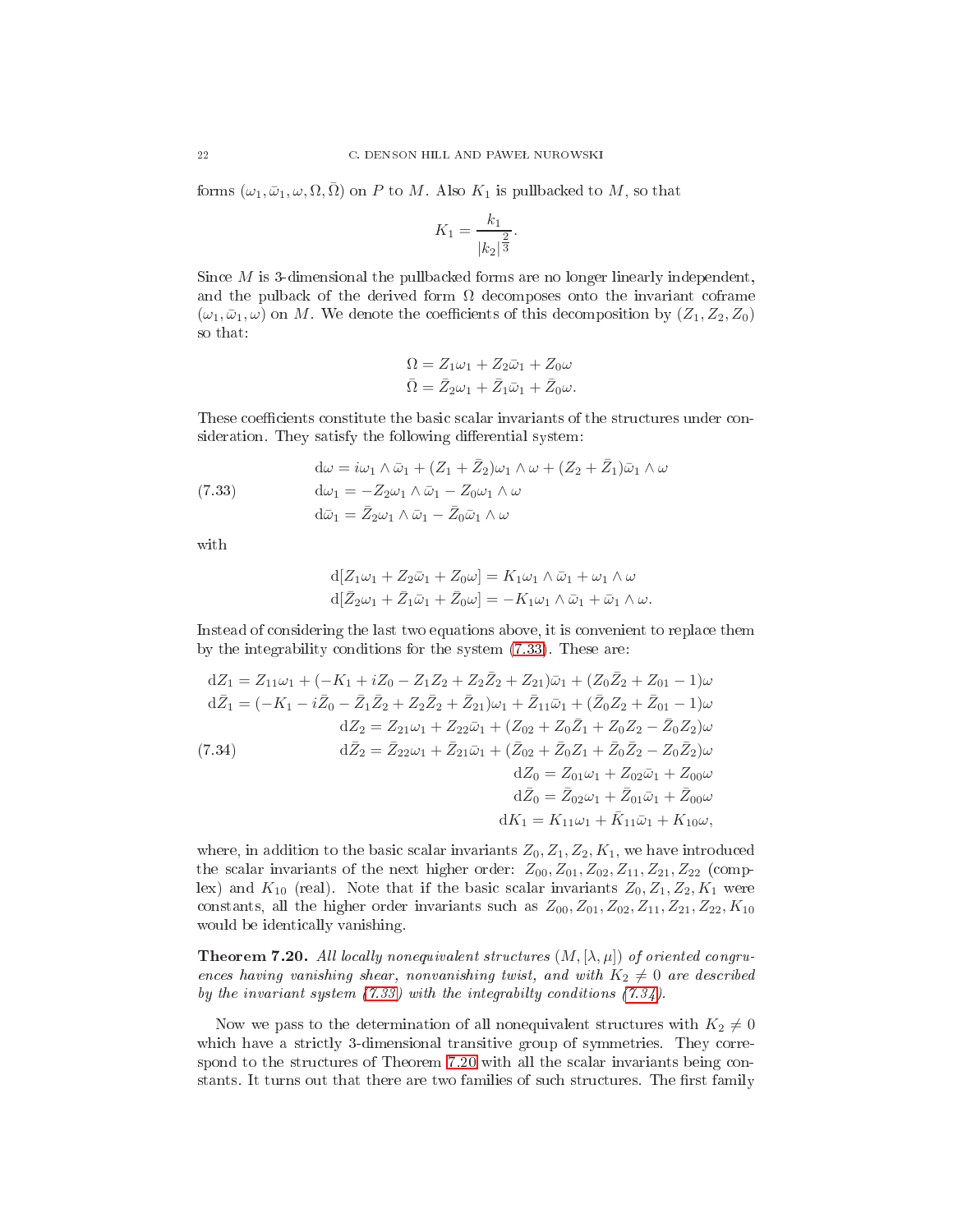is des
ribed by the following invariant system:

$$
d\omega_1 = e^{i\alpha} [-(2\sin\alpha)^{-1/3}\omega_1 \wedge \bar{\omega}_1 - (2\sin\alpha)^{1/3}\omega_1 \wedge \omega],
$$
  
\n
$$
d\bar{\omega}_1 = e^{-i\alpha} [(2\sin\alpha)^{-1/3}\omega_1 \wedge \bar{\omega}_1 - (2\sin\alpha)^{1/3}\bar{\omega}_1 \wedge \omega],
$$
  
\n
$$
d\omega = i\omega_1 \wedge \bar{\omega}_1 + (2\sin\alpha)^{-1/3} (e^{i\alpha}\omega_1 \wedge \omega + e^{-i\alpha}\bar{\omega}_1 \wedge \omega).
$$

All the nonvanishing s
alar invariants here are:

$$
K_1 = (2\sin\alpha)^{-2/3}
$$

and

$$
Z_1 = i(2\sin\alpha)^{2/3}, \quad Z_2 = e^{i\alpha}(2\sin\alpha)^{-1/3}, \quad Z_0 = e^{i\alpha}(2\sin\alpha)^{1/3}.
$$

Two different values  $\alpha$  and  $\alpha'$  of the parameter yield different respective quadruples  $(K_1, Z_0, Z_1, Z_2)$  and  $(K'_1, Z'_0, Z'_1, Z'_2)$ , and hence correspond to nonequivalent structures.

The second family of nonequivalent structures with a strictly 3-dimensional group of symmetries orresponds to the following invariant system:

<span id="page-22-0"></span>(7.35)  
\n
$$
\begin{aligned}\n\mathbf{d}\omega &= i\omega_1 \wedge \bar{\omega}_1 + i\beta^{-1}\omega \wedge (\omega_1 - \bar{\omega}_1) \\
\mathbf{d}\omega_1 &= -i(\beta\omega + \beta^{-1}\bar{\omega}_1) \wedge \omega_1 \\
\mathbf{d}\bar{\omega}_1 &= i(\beta\omega + \beta^{-1}\omega_1) \wedge \bar{\omega}_1.\n\end{aligned}
$$

The nonvanishing s
alar invariants here are:

<span id="page-22-2"></span>(7.36) 
$$
K_1 = (\beta^3 + 3)\beta^{-2}
$$
,  $Z_1 = -2i\beta^{-1}$ ,  $Z_2 = -i\beta^{-1}$ ,  $Z_0 = -i\beta$ .

The corresponding structures of an oriented congruence are parametrized by a real parameter  $\beta \neq 0$ . This means that each  $\beta \neq 0$  defines a distinct structure.

A further analysis of this system shows that the congruence structures described by it have a transitive symmetry group of Bianchi type  $VII_0$  (iff  $\beta = -2^{\frac{1}{3}}$ ), Bianchi type VIII (iff  $\beta > -2^{\frac{1}{3}}$ ), and of Bianchi type IX (iff  $\beta < -2^{\frac{1}{3}}$ ).

If we parametrize the 3-dimensional manifold M by  $(u, z, \bar{z})$ , the structures  $(M, \lambda, \mu)$  corresponding to the system [\(7.35\)](#page-22-0) may be locally represented by:

<span id="page-22-1"></span>(7.37) 
$$
\lambda = du + \frac{2\beta e^{-i\beta u} + i\bar{z}}{\beta(z\bar{z} - 2\beta^2(2 + \beta^3))} dz + \frac{2\beta e^{i\beta u} - iz}{\beta(z\bar{z} - 2\beta^2(2 + \beta^3))} d\bar{z}
$$

$$
\mu = -\frac{2\beta^2 e^{-i\beta u}}{z\bar{z} - 2\beta^2(2 + \beta^3)} dz, \qquad \bar{\mu} = -\frac{2\beta^2 e^{i\beta u}}{z\bar{z} - 2\beta^2(2 + \beta^3)} d\bar{z}.
$$

Note that the above  $(\lambda, \mu)$  can be also used to define a CR structure on M. Despite the fact that the 3-dimensional CR structures are associated with this  $(\lambda, \mu)$ by fairly more general transformations,  $(\lambda, \mu) \rightarrow (f\lambda, h\mu + p\lambda)$ , than the *oriented* congruence structures, which are defined by the restricted  $(\lambda, \mu) \rightarrow (f \lambda, h \mu)$  transformations, each  $s \neq 0$  in [\(7.37\)](#page-22-1) defines also a *distinct* CR structure in the sense of Cartan.

Three particular values of  $\beta \neq 0$  in [\(7.37\)](#page-22-1) are worthy of mention. These are:

$$
\beta = \beta_B = -2^{\frac{1}{3}},
$$

when the local symmetry group (both the CR and the oriented congruence symmetry) changes the structure from Bianchi type IX, with  $\beta < \beta_B$ ; through Bianchi type  $VII_0$ , with  $\beta = \beta_B$ ; to Bianchi type  $VIII$ , with  $\beta > \beta_B$ .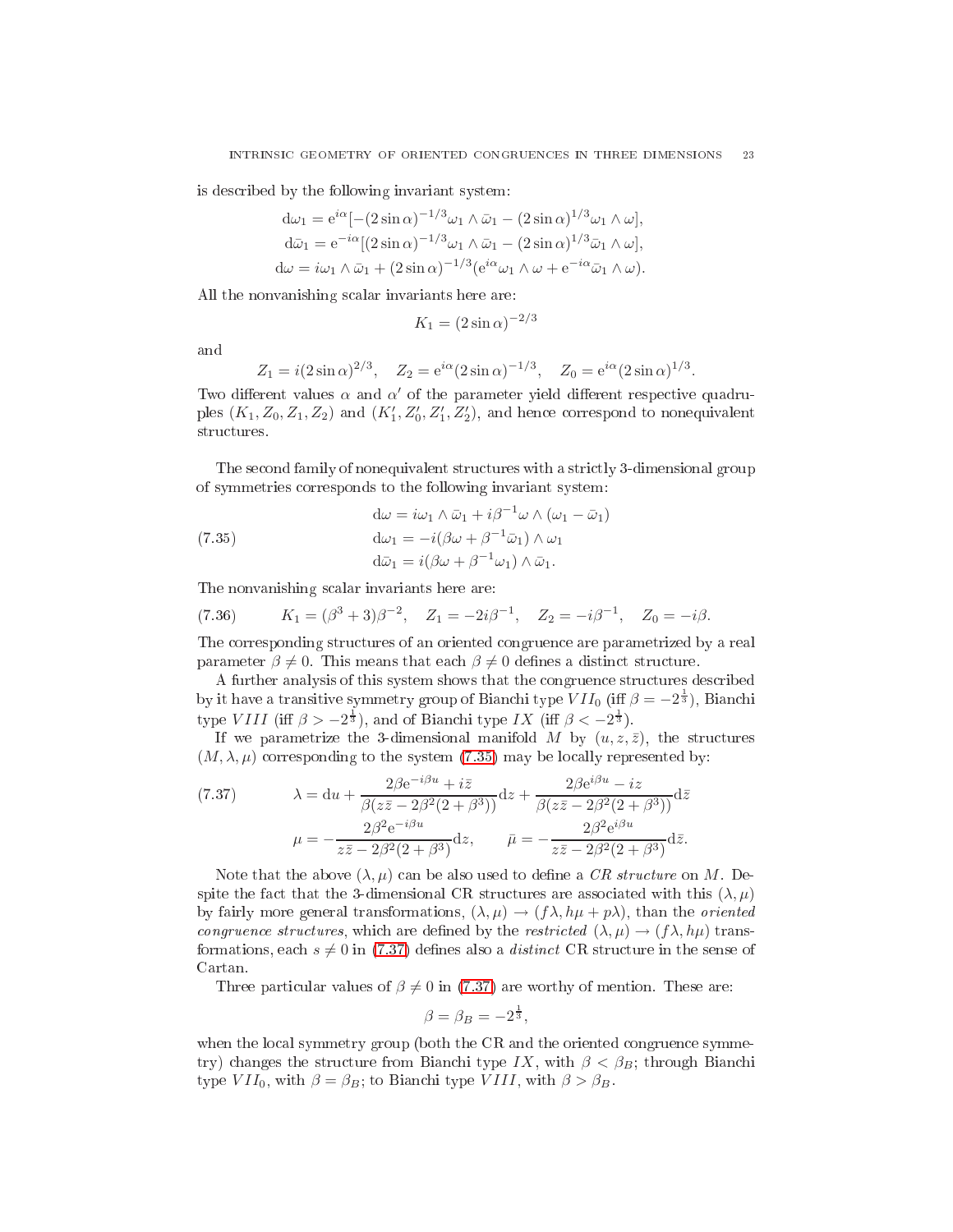Next is:

$$
\beta = \beta_H = -1,
$$

when the lowest order *Cartan* invariant of the CR structure associated with  $\lambda_{\beta_H}$ and  $\mu_{\beta_H}$  is identically vanishing [15]; in this case the CR structure becomes locally equivalent to the Heisenberg group CR stru
ture, and the 3-dimensional transitive CR symmetry group of Bianchi type  $IX$  is extendable, from the local  $SO(3)$  group, to the 8-dimensional local CR symmetry group  $SU(2,1)$ .

The third distinguished  $\beta$  is:

$$
\beta = \beta_K = -3^{\frac{1}{3}}.
$$

Note that for  $\beta = \beta_K$  our invariant  $K_1$  of the congruence structure  $(\lambda_{\beta}, \mu_{\beta})$  vanishes,  $K_1 \equiv 0$ , as in [\(7.36\)](#page-22-2). This case is of some importance, since it will be shown in Section 10.2 that the congruence structures with  $K_1 \equiv 0$  and  $K_2 \neq 0$  have very ni
e properties.

## 8. Vanishing twist and nonvanishing shear

<span id="page-23-0"></span>Now we assume the opposite of Section [7,](#page-8-1) namely that  $(M, [\lambda, \mu])$  has some shear,  $s \neq 0$ , but has identically vanishing twist,  $a \equiv 0$ . As in Section [6](#page-8-0) the no twist condition  $d\lambda \wedge \lambda \equiv 0$  yields  $\lambda = f dt$  for some real function t on M. Thus in this case we again have a foliation of M by the level surfaces  $t = const$ . Each leaf  $\mathcal C$  of this foliation is a 2-dimensional real submanifold which is equipped with a complex structure  $J$  determined by the requirement that its holomorphic vector bundle  $H^{1,0} = \{X - iJX, X \in \Gamma(T\mathcal{C})\}$  coincides with the anihilator of  $Span_{\mathbb{C}}(\lambda) \oplus Span_{\mathbb{C}}(\overline{\mu})$ . But the simple situation of M being locally equivalent to  $\mathbb{R}\times\mathbb{C}$  is no longer true. If  $s\neq 0$  the manifold M gets equipped with the structure of a fibre bundle  $C \to M \to V$ , with fibres C being 1-dimensional complex manifolds - the leaves of the foliation given by  $t = const$ , and with the base V being 1dimensional, and parametrized by t. This an be rephrased by saying that we have a 1-parameter family of complex curves  $\mathcal{C}(t)$ , with complex structure tensors  $J_{\mathcal{C}(t)}$ , which are *not* invariant under Lie transport along the vector field  $\partial_t$ . Recall that having a complex structure in a real 2-dimensional vector space is equivalent to having a conformal metric and an orientation in the space. Thus the condition of having  $s \neq 0$  means that, under Lie transport along  $\partial_t$ , the metrics on the 2-planes tangent to the surfaces  $t = const$  change in a fashion more general than conformal. This means that small circles on these two planes do not go to small circles when Lie transported along  $\partial_t$ . They may, for example, be distorted into small ellipses, which intuitively means that the congruence generated by  $\partial_t$  has shear. This explains the name of the complex parameter s, as was promised in Section [5.](#page-6-1)

We now pass to a more explicit description of this situation. We start with an arbitrary structure  $(M, [\lambda, \mu])$  with  $d\lambda \wedge \lambda = 0$ . This guarantees that the 2-dimensional distribution anihilating  $\lambda$  defines a foliation in M, and M is additionally equipped with a transversal congruence of curves. Note that a foliation of a 3-space by 2surfaces equipped with a congruence *locally* can either be described in terms of coordinates  $(t, x, y)$  such that the tangent vector to the congruence is  $\partial_t$  (in such case the surfaces are in general curved for each value of the parameter  $t$ , or in terms of coordinates  $(u, z, \bar{z})$  such that locally the surfaces are 2-planes (in such case the congruence is tangent to a vector field with a more complicated representation  $X=\partial_u+S\partial_z+\bar{S}\partial_{\bar{z}}$ . Regardless of the descriptions the leaves of the foliation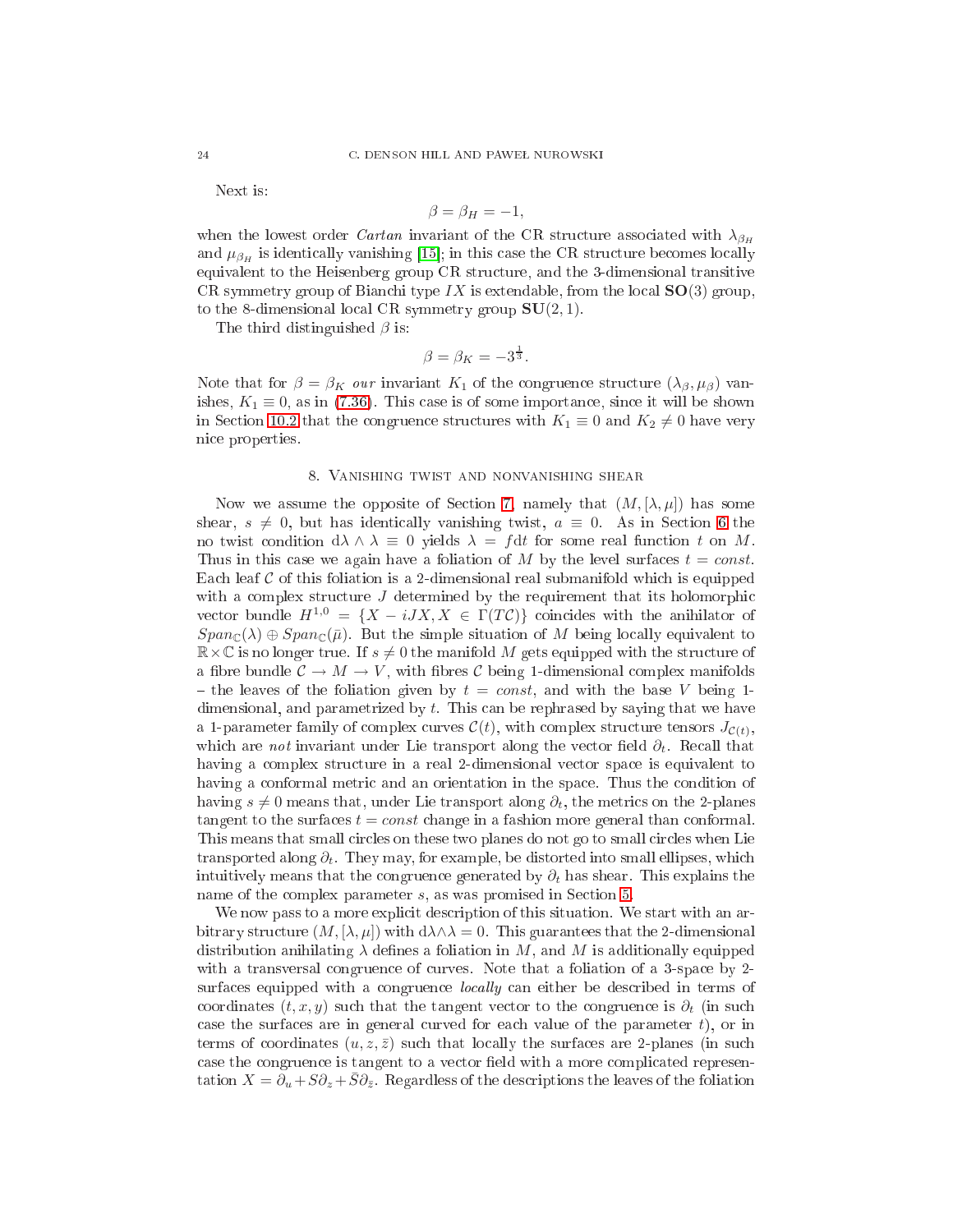are given by the level surfaces of the real parameters  $t = const$  (in the first case, as in the begining of this Section) or  $u = const$  (as it will be used in this Section from now on). Having this in mind and re
alling the allowed transformations [\(3.1\)](#page-4-2) we conclude that our  $(M, [\lambda, \mu])$  with  $d\lambda \wedge \lambda = 0$  may be represented by a pair of 1-forms

$$
\lambda = \mathrm{d}u, \qquad \mu = \mathrm{d}z + H\mathrm{d}\bar{z} + G\mathrm{d}u,
$$

where  $H = H(u, z, \bar{z})$  and  $G = G(u, z, \bar{z})$  are complex-valued functions on M, with coordinates  $(u, z, \overline{z})$ , such that  $|H| < 1$ . The foliation has leaves tangent to the vector fields  $\partial_z$ ,  $\partial_{\bar{z}}$ . Each leaf is equipped with a complex structure, which may be described by saying that its  $T^{(1,0)}$  space is spanned by the vector field

$$
(8.1) \t\t Z = \partial_z - \bar{H} \partial_{\bar{z}};
$$

consequently the  $T^{(0,1)}$  space is spanned by the complex conjugate vector field

$$
\bar{Z}=\partial_{\bar{z}}-H\partial_z.
$$

The ongruen
e on M whi
h gives the preferred splitting is tangent to the real vector field

(8.2) 
$$
X = \partial_u + \frac{GH-G}{1-HH} \partial_z + \frac{GH-G}{1-HH} \partial_{\bar{z}}.
$$

<span id="page-24-0"></span>Thus we have the following proposition.

**Proposition 8.1.** All structures  $(M, [\lambda, \mu])$  with vanishing twist,  $a \equiv 0$ , may be locally represented by

(8.3) 
$$
\lambda = du, \qquad \mu = dz + Hd\bar{z} + Gdu,
$$

where  $H = H(u, z, \bar{z})$  and  $G = G(u, z, \bar{z})$  are complex-valued functions on M, with coordinates  $(u, z, \bar{z})$ , such that  $|H| < 1$ . They have nonvanishing shear  $s \neq 0$  iff

$$
H_u - GH_z + HG_z - G_{\bar{z}} \neq 0.
$$

The following two cases are of particular interest:

- $H \equiv 0$ . In this case all surfaces  $u = const$  are equipped with the standard complex structure. The coordinate  $z$  is the holomorphic coordinate for it, but the congruence is tangent to a complicated real vector field  $X =$  $\partial_u - G \partial_z - \bar{G} \partial_{\bar{z}}.$
- $G \equiv 0$ . Here each surface  $u = const$  has its own complex structure J, for which  $z$  is not a holomorphic coordinate;  $J$  is determined by specifying a complex function  $H$ . A nice feature of this case is that the congruence is now tangent to the very simple vector field  $X = \partial_u$ , which enables us to identify oordinates t and u.

Note that in Proposition [8.1](#page-24-0) we made an assumption about the modulus of the function  $H$ . The modulus equal to one is excluded because it violates the condition that the forms  $\lambda$ ,  $\mu$ ,  $\bar{\mu}$  are independent. We excluded also the  $H > 1$  case, since because of the coordinate transformation  $z \to \overline{z}$  followed by  $H \to 1/H$ , such structures are in one to one equivalence with those having  $|H| < 1$ . We now turn to the question about nonequivalent stru
tures among those overed by Proposition [8.1.](#page-24-0)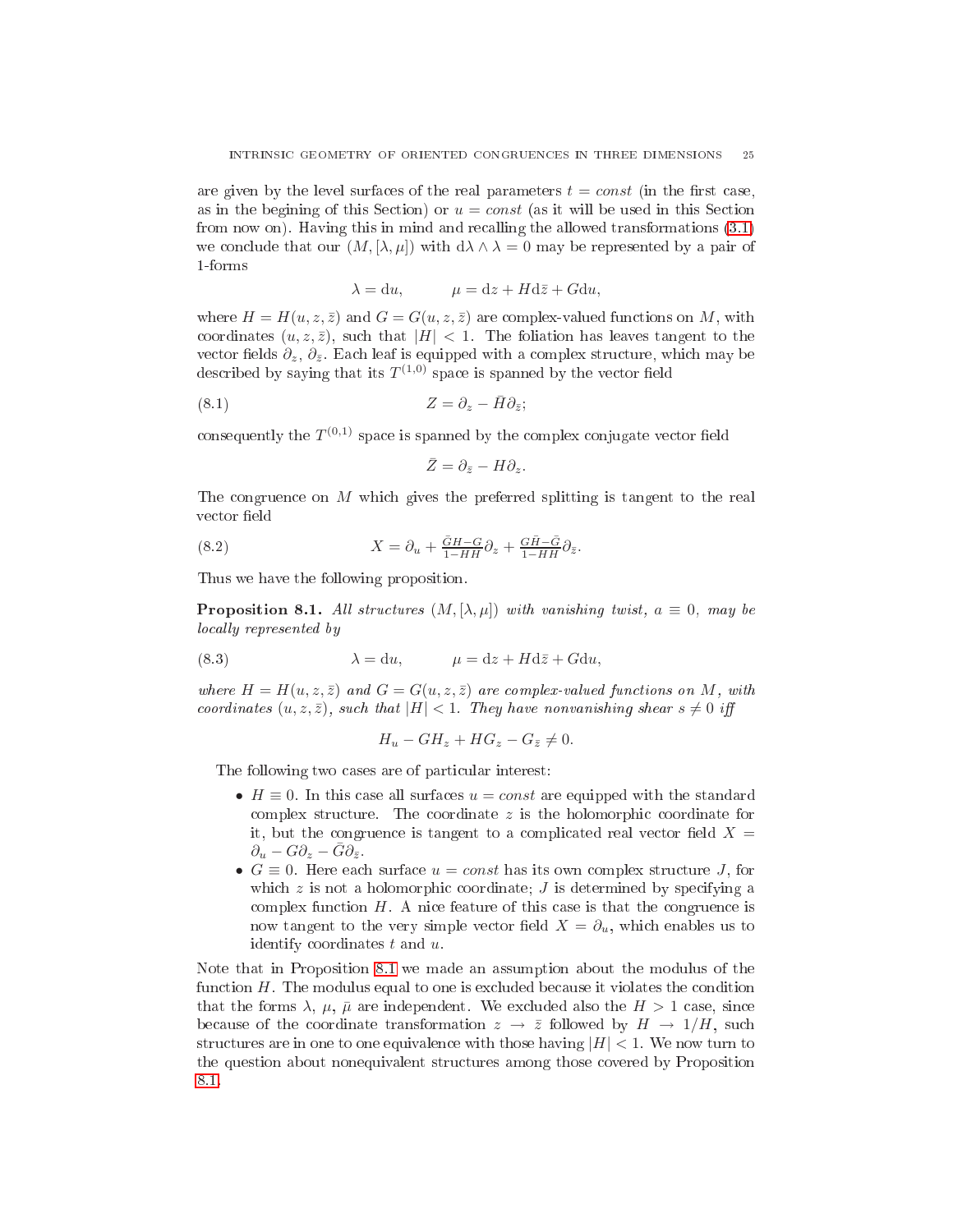<span id="page-25-0"></span>8.1. The invariant  $T_0$  and the relative invariants  $T_1$ ,  $K_0$ ,  $K_1$ . To answer this we have to go ba
k to the begining of Se
tion [5](#page-6-1) and again perform the Cartan analysis on the system  $(5.1)$ , but now with  $a \equiv 0, s \neq 0$ . In this case the formulae [\(5.1\)](#page-6-2) be
ome

(8.4) 
$$
d\lambda = b\mu \wedge \lambda + \bar{b}\bar{\mu} \wedge \lambda \nd\mu = p\mu \wedge \bar{\mu} + q\mu \wedge \lambda + s\bar{\mu} \wedge \lambda \nd\bar{\mu} = -\bar{p}\mu \wedge \bar{\mu} + \bar{s}\mu \wedge \lambda + \bar{q}\bar{\mu} \wedge \lambda.
$$

It is convenient to write the complex shear function  $s$  as

<span id="page-25-1"></span>
$$
s = |s|e^{i\psi}.
$$

Now for a chosen pair  $(\lambda, \mu)$  representing the structure, using [\(8.4\)](#page-25-1), we find that the differentials of the Cartan frame

(8.5) 
$$
(\omega, \omega_1, \bar{\omega}_1) = (f\lambda, \rho e^{i\phi}\mu, \rho e^{-i\phi}\bar{\mu})
$$

are:

$$
d\omega = d\log f \wedge \omega + \frac{b}{\rho} e^{-i\phi} \omega_1 \wedge \omega + \frac{\overline{b}}{\rho} e^{i\phi} \overline{\omega}_1 \wedge \omega
$$

$$
d\omega_1 = i d\phi \wedge \omega_1 + d \log \rho \wedge \omega_1 + \frac{p}{\rho} e^{i\phi} \omega_1 \wedge \bar{\omega}_1 + \frac{q}{f} \omega_1 \wedge \omega + \frac{|s|}{f} e^{i(2\phi + \psi)} \bar{\omega}_1 \wedge \omega
$$

$$
\mathrm{d}\bar\omega_1\ =\ -i\mathrm{d}\phi\wedge\bar\omega_1+\mathrm{d}\log\rho\wedge\bar\omega_1-\frac{\bar p}{\rho}\mathrm{e}^{-i\phi}\omega_1\wedge\bar\omega_1+\frac{|s|}{f}\mathrm{e}^{-i(2\phi+\psi)}\omega_1\wedge\omega+\frac{\bar q}{f}\bar\omega_1\wedge\omega.
$$

Because of  $s \neq 0$ , we can gauge the structure so that

(8.6) 
$$
d\omega_1 \wedge \omega_1 = \omega_1 \wedge \bar{\omega}_1 \wedge \omega.
$$

This requirement defines f modulo sign to be  $f = \pm |s|$ . Writing f as

<span id="page-25-2"></span>
$$
f = e^{i\epsilon \pi} |s|,
$$

where  $\epsilon = 0, 1$ , and still requiring the normalization [\(8.6\)](#page-25-2), we get

$$
\phi = -\frac{1}{2}\psi + \epsilon \frac{\pi}{2}.
$$

Thus the functions f and  $\phi$  are fixed modulo  $\epsilon$ .

After this normalization we introduce a *real* 1-form  $\Omega$  such that

(8.7) 
$$
(\mathrm{d}\omega_1 - \mathrm{d}\bar{\omega}_1) \wedge (\omega_1 + \bar{\omega}_1) = 2\Omega \wedge \omega_1 \wedge \bar{\omega}_1.
$$

This equation defines  $\Omega$  to be

<span id="page-25-3"></span>
$$
\Omega = \mathrm{d}\log\rho + z\omega_1 + \bar{z}\bar{\omega}_1 + (1 - \mathrm{e}^{i\epsilon\pi} \frac{q + \bar{q}}{2|s|})\omega,
$$

where  $z$  is an auxiliary complex parameter. The condition that fixes  $z$  in an algebrai fashion is:

(8.8) 
$$
d\omega_1 \wedge \omega = \Omega \wedge \omega_1 \wedge \omega, \qquad d\bar{\omega}_1 \wedge \omega = \Omega \wedge \bar{\omega}_1 \wedge \omega.
$$

It uniquely specifies  $z$  to be

<span id="page-25-4"></span>
$$
z = \frac{(i\psi_{\mu} - 2\bar{p})}{2\rho} e^{\frac{i}{2}(\psi - \epsilon\pi)}, \qquad \bar{z} = \frac{(-i\psi_{\mu} - 2p)}{2\rho} e^{-\frac{i}{2}(\psi - \epsilon\pi)}.
$$

Thus given a structure  $(M, [\lambda, \mu])$  with vanishing twist and nonvanishing shear, the three normalization conditions  $(8.6)$ ,  $(8.7)$ ,  $(8.8)$  uniquely specify a 4-dimensional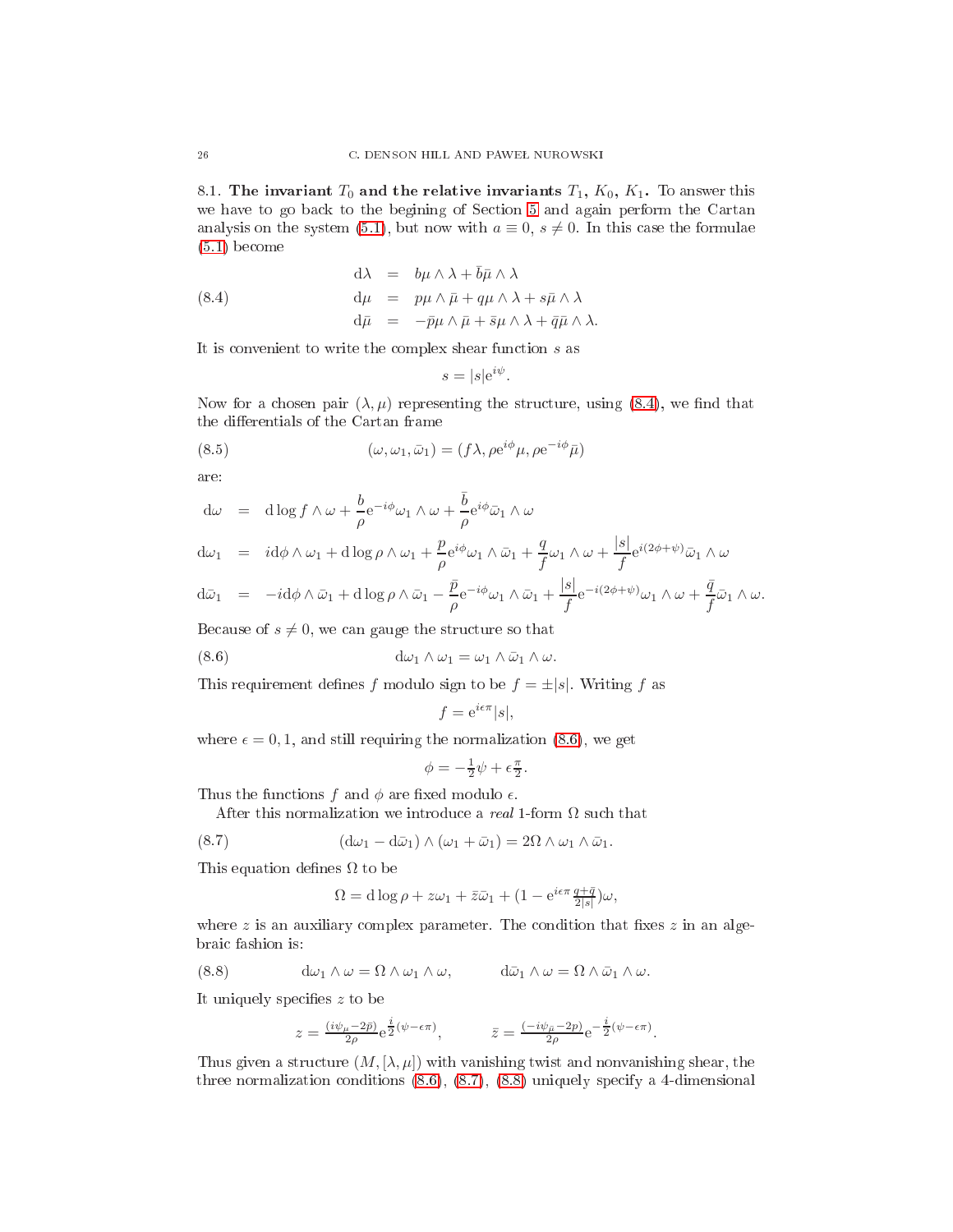manifold P, which is locally  $M \times \mathbb{R}_+$ , and a well defined coframe  $(\omega, \omega_1, \bar{\omega}_1, \Omega)$  on<br>it such that

<span id="page-26-0"></span>
$$
\omega = e^{i\epsilon \pi} |s| \lambda
$$
  
\n
$$
\omega_1 = \rho e^{-\frac{i}{2}(\psi - \epsilon \pi)} \mu
$$
  
\n(8.9) 
$$
\bar{\omega}_1 = \rho e^{\frac{i}{2}(\psi - \epsilon \pi)} \bar{\mu}
$$
  
\n
$$
\Omega = d \log \rho + \frac{(i\psi_{\mu} - 2\bar{p})}{2\rho} e^{\frac{i}{2}(\psi - \epsilon \pi)} \omega_1 + \frac{(-i\psi_{\mu} - 2p)}{2\rho} e^{-\frac{i}{2}(\psi - \epsilon \pi)} \bar{\omega}_1 +
$$
  
\n
$$
(1 - e^{i\epsilon \pi} \frac{q + \bar{q}}{2|s|}) \omega.
$$

Here the positive coordinate along the factor  $\mathbb{R}_+$  in the fibration  $\mathbb{R}_+ \to P \to M$  is ρ. The coframe  $(ω, ω<sub>1</sub>, ω<sub>1</sub>, Ω)$  satisfies

<span id="page-26-1"></span>(8.10)  
\n
$$
\begin{array}{rcl}\n\mathrm{d}\omega & = & T_1\omega_1 \wedge \omega + \bar{T}_1\bar{\omega}_1 \wedge \omega \\
\mathrm{d}\omega_1 & = & \Omega \wedge \omega_1 + (\omega_1 + \bar{\omega}_1) \wedge \omega + i T_0\omega_1 \wedge \omega \\
\mathrm{d}\bar{\omega}_1 & = & \Omega \wedge \bar{\omega}_1 + (\omega_1 + \bar{\omega}_1) \wedge \omega - i T_0\bar{\omega}_1 \wedge \omega \\
\mathrm{d}\Omega & = & iK_0\omega_1 \wedge \bar{\omega}_1 + K_1\omega_1 \wedge \omega + \bar{K}_1\bar{\omega}_1 \wedge \omega\n\end{array}
$$

where

<span id="page-26-4"></span>(8.11) 
$$
T_0 = \frac{\psi_\lambda + i(\bar{q} - q)}{2|s|} e^{i\epsilon \pi}, \qquad T_1 = \frac{t_1}{\rho}, \qquad K_0 = \frac{k_0}{2\rho^2}, \qquad K_1 = \frac{k_1}{2\rho}
$$

and

<span id="page-26-2"></span>
$$
t_1 = (b|s| + |s|_{\mu}) \frac{e^{\frac{i}{2}(\psi - \epsilon \pi)}}{|s|}
$$
  
\n
$$
(8.12)k_0 = -\psi_{\mu\bar{\mu}} - \psi_{\bar{\mu}\mu} + p\psi_{\mu} + \bar{p}\psi_{\bar{\mu}} + 2i(p_{\mu} - \bar{p}_{\bar{\mu}})
$$
  
\n
$$
k_1 = 2(t_1 - \bar{t}_1) +
$$
  
\n
$$
e^{\frac{i}{2}\epsilon\pi}[(b\bar{q} - bq - q_{\mu} + \bar{q}_{\mu} + iq\psi_{\mu} - i\psi_{\mu})e^{\frac{i}{2}\psi} + i\psi_{\bar{\mu}}|s|e^{-\frac{i}{2}\psi}]|s|^{-1}.
$$

Note that functions  $T_0$ ,  $T_1$ ,  $K_0$  and  $K_1$  are invariants of the structure on the *bundle*  $\mathbb{R}_+ \to P \to M$ , with the fiber coordinate  $\rho$ . They are defined modulo the parameter  $\epsilon = 0, 1$ . Thus two structures which differ only by the value of  $\epsilon$  are equivalent.

If we want to look for the invariants on the *original* manifold  $M$  we must examine the fiber coordinate dependence of the structural functions  $T_0$ ,  $T_1$ ,  $K_0$  and  $K_1$ . Since the last three functions  $T_1, K_0, K_1$  have a nontrivial  $\rho$  dependence they do not project to invariant functions on  $M$ . However, since in all these cases this dependence is just *scaling* by  $\rho$  we conclude that they lead to the *relative* invariants on M. Thus the vanishing or not of any of the functions  $t_1, k_1$  (complex),  $k_0$  (real) is an invariant property of the structure on  $M$ . The situation is quite different for the real function  $T_0$ . Although originally defined on P it is *constant* along the fibers. Thus it projects to a well defined invariant on the original manifold  $M$ . Thus  $T_0$  is an invariant of the structure on M. We summarize the above discussion in the following Theorem.

<span id="page-26-3"></span>**Theorem 8.2.** A given structure  $(M, [\lambda, \mu])$  of an oriented congruence with vanishing twist,  $a \equiv 0$ , and nonvanishing shear,  $s \neq 0$ , uniquely defines a 4-dimensional manifold P, 1-forms  $\omega, \omega_1, \bar{\omega}_1, \Omega$  and functions  $T_0, K_0$  (real)  $T_1, K_1$  (complex) on P such that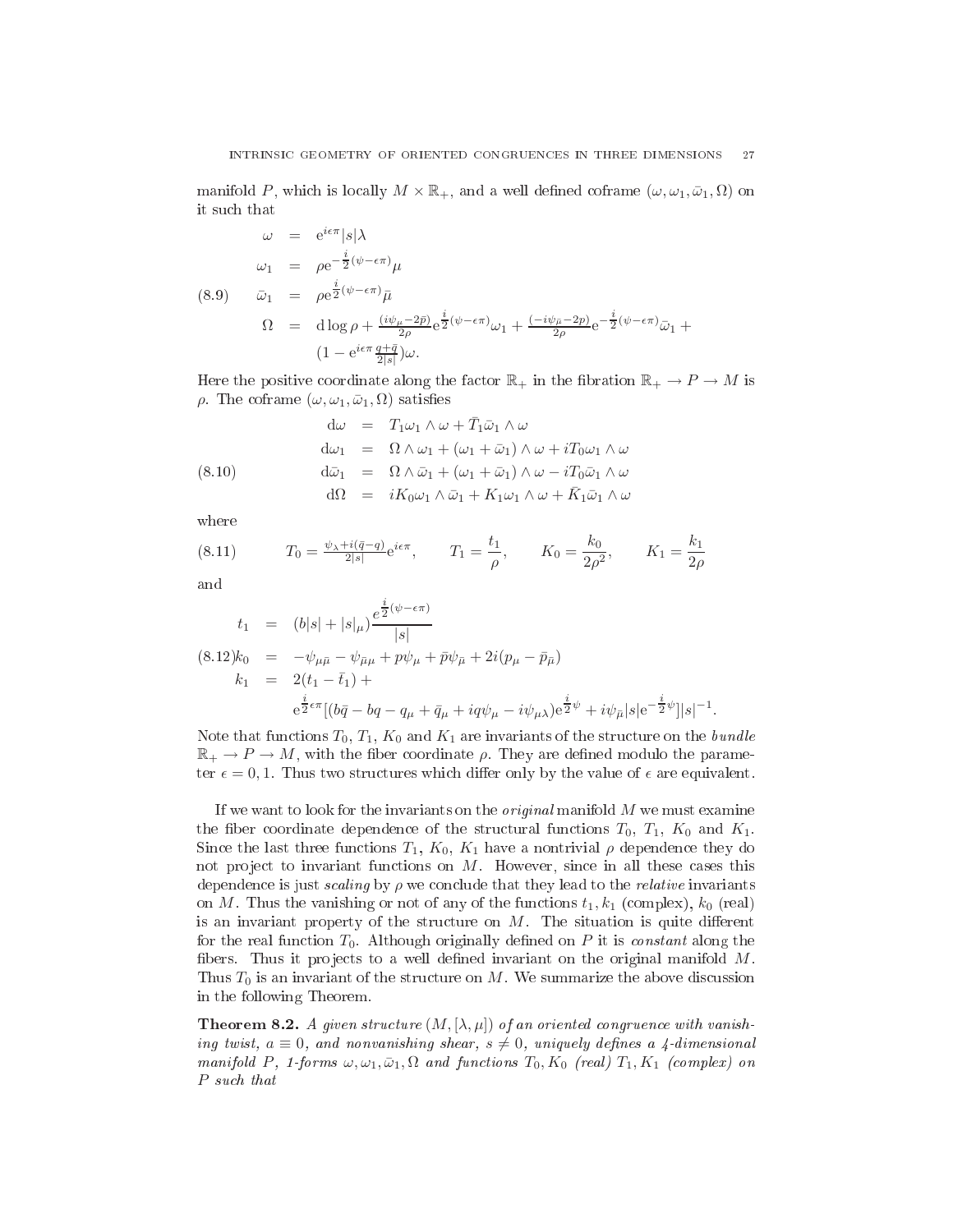- $-\omega, \omega_1, \bar{\omega}_1, \Omega$  are as in [\(8.9\)](#page-26-0),
- $-\omega \wedge \omega_1 \wedge \bar{\omega}_1 \wedge \Omega \neq 0$  at each point of P,
- the forms and functions  $T_0, T_1, K_0, K_1$  are uniquely determined by the requirement that on  $P$  they satisfy equations  $(8.10)$ .

In particular  $T_0$  is an invariant of the structure on M; the identical vanishing, or not, of either of the functions  $t_1$ ,  $k_0$  or  $k_1$  defined in [\(8.12\)](#page-26-2) is an invariant condition on M.

The structures covered by Theorem [8.2](#page-26-3) admit symmetry groups of at most four dimensions. Those for which the symmetry group is strictly 4-dimensional have all the relative invariants  $t_1$ ,  $k_0$ ,  $k_1$  equal to zero and constant invariant  $T_0$ . When finding such structures it is enough to consider  $T_0 = \alpha = const \geq 0$  since, due to the fact that  $T_0$  is defined modulo sign ( $e^{i\epsilon\pi} = \pm 1$ ), each structure with  $T_0 = \alpha < 0$ is equivalent to the one with  $T_0 = |\alpha|$ . Inspecting all the possibilities we get the following theorem.

<span id="page-27-1"></span>**Theorem 8.3.** All locally nonequivalent structures  $(M, [\lambda, \mu])$  of oriented congruences having vanishing twist, nonvanishing shear, and possessing a strictly 4dimensional transitive group of symmetries are parametrized by a real onstant  $\alpha \geq 0$  as follows.

• if  $0 \leq \alpha < 1$  they can be locally represented by

$$
\lambda = du, \qquad \mu = dx + e^{2u\sqrt{1-\alpha^2}}(\alpha + i\sqrt{1-\alpha^2})dy
$$

• if  $\alpha = 1$  they can be locally represented by

$$
\lambda = du, \qquad \mu = dx + (i + 2u)dy
$$

• if  $\alpha > 1$  they can be locally represented by

$$
\lambda = du,
$$
  
\n
$$
\mu = [(i + \alpha)\cos(u\sqrt{\alpha^2 - 1}) - i\sqrt{\alpha^2 - 1}\sin(u\sqrt{\alpha^2 - 1})]dx + [(i + \alpha)\sin(u\sqrt{\alpha^2 - 1}) + i\sqrt{\alpha^2 - 1}\cos(u\sqrt{\alpha^2 - 1})]dy.
$$

Here  $(u, x, y)$  are coordinates on M. The real parameter  $\alpha \geq 0$  is just the invariant  $T_0 = \alpha$  and as such enumerates nonequivalent structures.

<span id="page-27-0"></span>8.2. Description in terms of the Cartan connection. Equations [\(8.10\)](#page-26-1) can be better understood in terms of the matrix  $\tilde{\omega}$  of 1-forms defined by

$$
\tilde{\omega} = \begin{pmatrix}\n2(\Omega - \omega) & 0 & 0 \\
\omega_1 & \Omega - \omega & \omega \\
\bar{\omega}_1 & \omega & \Omega - \omega\n\end{pmatrix}
$$

where the 1-forms  $(\omega_1, \bar{\omega}_1, \omega, \Omega)$  are as in [\(8.10\)](#page-26-1) or as is [\(8.9\)](#page-26-0).

This matrix has values in the 4-dimensional Lie algebra  $\mathfrak{g}_4$  which is a semidirect produ
t of two 2-dimensional Abelian Lie algebras

$$
\mathfrak{h}_0 = \left\{ \begin{pmatrix} 2x & 0 & 0 \\ 0 & x & y \\ 0 & y & x \end{pmatrix} \middle| x, y \in \mathbb{R} \right\}
$$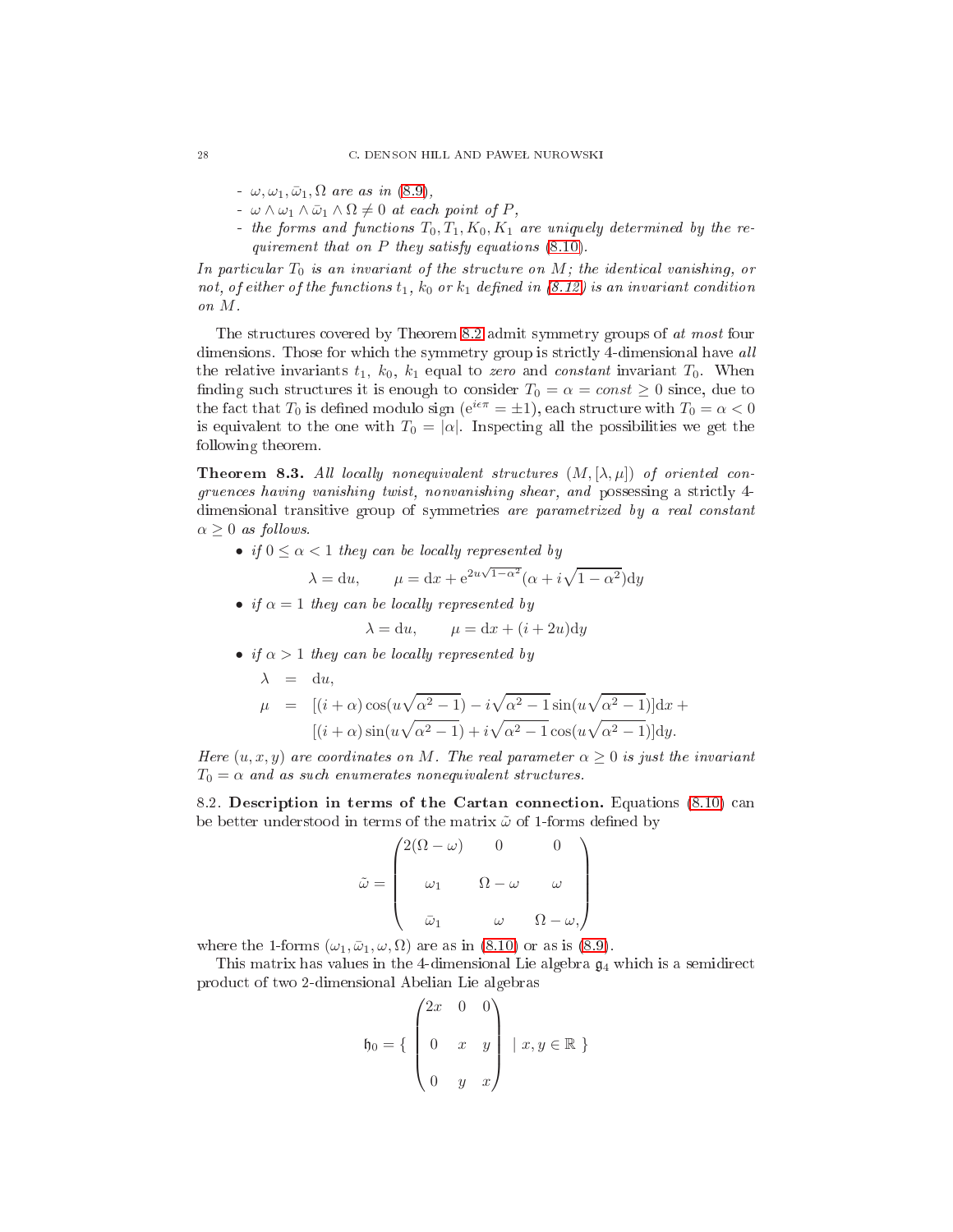and

$$
\mathfrak{h}_1 = \left\{ \begin{pmatrix} 0 & 0 & 0 \\ u + iv & 0 & 0 \\ u - iv & 0 & 0 \end{pmatrix} \middle| u, v \in \mathbb{R} \right\},\
$$

for which the commutator is the usual commutator of  $3 \times 3$  matrices. Thus

(8.13) g<sup>4</sup> = h<sup>0</sup> ⊕ h1,

as the direct sum of vector spaces  $\mathfrak{h}_0$  and  $\mathfrak{h}_1$ , with the commutator between  $\mathfrak{h}_0$  and  $\mathfrak{h}_1$  given by

<span id="page-28-0"></span>
$$
[\mathfrak{h}_0,\mathfrak{h}_1]\subset\mathfrak{h}_1.
$$

It turns out that due to the relations [\(8.10\)](#page-26-1),  $\tilde{\omega}$  is a Cartan connection on the principal fibre bundle  $\mathbb{R}_+ \to P \to M$ , which has as its structure group a 1-parameter Lie group generated by the vector field  $\rho \partial_{\rho}$  dual to  $\Omega$ .

<span id="page-28-2"></span>Remark 8.4. It is worthwile to note that the fibre bundle  $\mathbb{R}_+ \to P \to M$  has some additional structure. Indeed, equations  $(8.10)$  guarantee that P is foliated by 2dimensional leaves of the *integrable* 2-dimensional real distribution  $D$  anihilating forms  $\omega_1$  and  $\bar{\omega}_1$ . Thus, locally, P has also the structure of a fibre bundle over the leaf space  $P/D$ . This is actually a *principal* fiber bundle  $H_0 \to P \to P/D$ , with the structure group  $H_0$  having  $\mathfrak{h}_0$  as its Lie algebra.

Equations [\(8.10\)](#page-26-1) imply that the curvature R of the Cartan connection  $\tilde{\omega}$  is

$$
R = d\tilde{\omega} + \tilde{\omega} \wedge \tilde{\omega} = \begin{pmatrix} 2R_1 & 0 & 0 \\ R_3 & R_1 & R_2 \\ \bar{R}_3 & R_2 & R_1 \end{pmatrix},
$$

where

$$
R_1 = iK_0\omega_1 \wedge \bar{\omega}_1 + (K_1 - T_1)\omega_1 \wedge \omega + (\bar{K}_1 - \bar{T}_1)\bar{\omega}_1 \wedge \omega
$$
  
\n
$$
R_2 = T_1\omega_1 \wedge \omega + \bar{T}_1\bar{\omega}_1 \wedge \omega
$$
  
\n
$$
R_3 = iT_0\omega_1 \wedge \omega.
$$

In particular the absence of vertical  $\Omega \wedge$  terms in the curvature confirms our interpretation of  $\tilde{\omega}$  as a  $\mathfrak{g}_4$ -valued Cartan connection on P over M.

The Cartan connection  $\tilde{\omega}$  yields all the invariant information about the corresponding structures  $(M, [\lambda, \mu])$  and can be used in an invariant description of various examples of such structures. In particular, the invariant decomposition  $(8.13)$  may be used to distinguish two large classes  $(M, [\lambda, \mu])_0$  and  $(M, [\lambda, \mu])_1$  of nonequivalent structures  $(M, [\lambda, \mu])$ . These are defined by the requirement that the curvature R of their Cartan connection  $\tilde{\omega}$  has values in the respective parts  $\mathfrak{h}_0$  for  $(M, [\lambda, \mu])_0$ , and  $\mathfrak{h}_1$  for  $(M, [\lambda, \mu])_1$ .

<span id="page-28-1"></span>8.2.1. Curvature  $R \in \mathfrak{h}_0$ . The curvature R of the Cartan connection  $\tilde{\omega}$  resides in  $\mathfrak{h}_0$  iff it is of the form

$$
R = \begin{pmatrix} 2R_1 & 0 & 0 \\ 0 & R_1 & R_2 \\ 0 & R_2 & R_1 \end{pmatrix}.
$$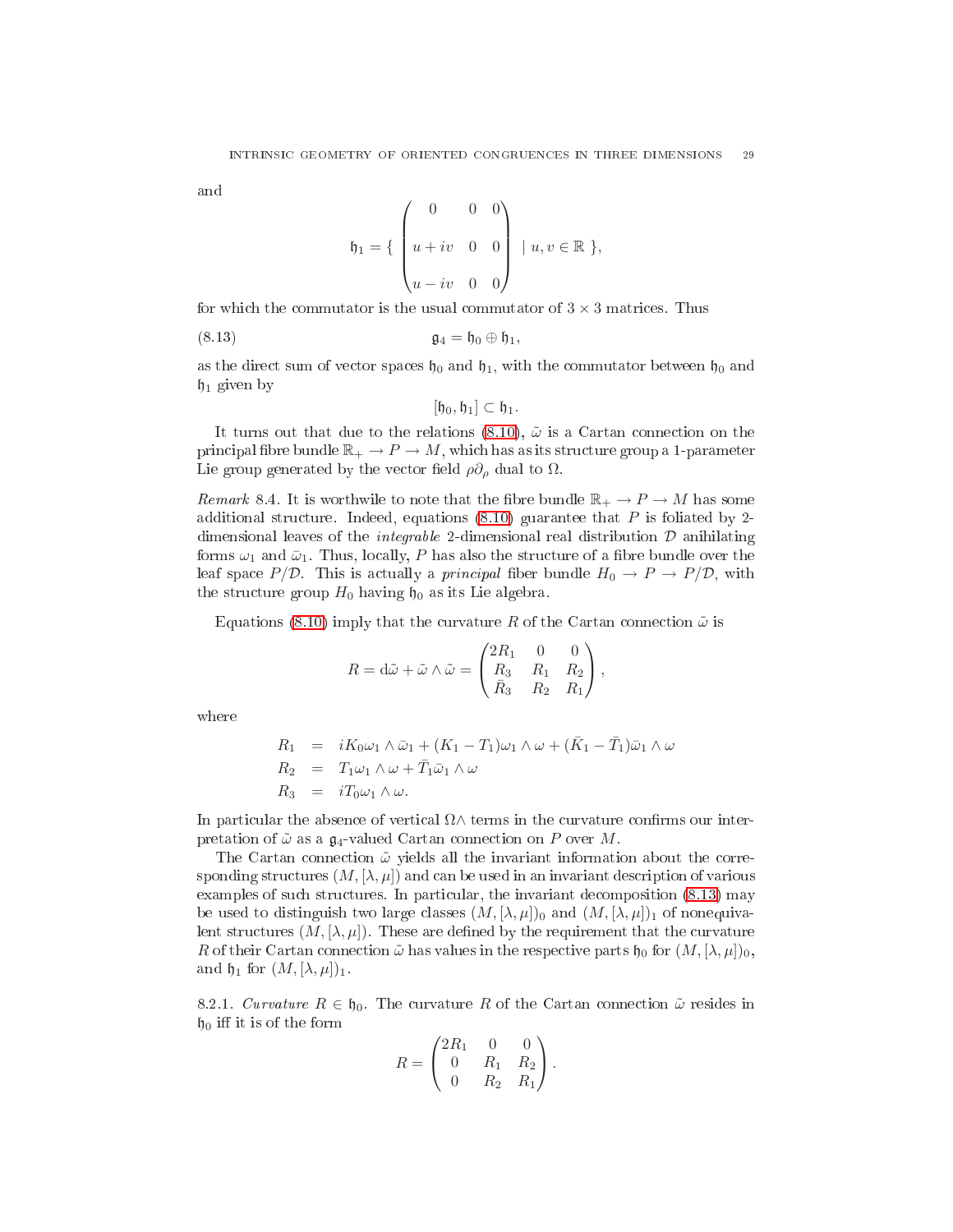An example of a structure  $(M, [\lambda, \mu])$  with such R is given by the following forms  $(\omega_1, \bar{\omega}_1, \omega, \Omega)$ :

$$
\omega_1 = e^r (dx + ie^{2(u+f)} dy),
$$
  
\n
$$
\bar{\omega}_1 = e^r (dx - ie^{2(u+f)} dy),
$$
  
\n
$$
\omega = du,
$$
  
\n
$$
\Omega = dr + 2du + 2f_x dx,
$$

with a real function  $f = f(x, y)$  of real variables x and y. These two variables, supplemented with the real u and r, constitute a coordinate system  $(u, x, y, r)$  on  $R_+ \to P \to M$ . The triple  $(u, x, y)$  parametrizes M, and r is related to the positive fiber coordinate  $\rho$  via  $\rho = e^r$ .

For each choice of a twice differentiable function  $f = f(x, y)$  the forms  $(\omega_1, \bar{\omega}_1, \omega, \Omega)$ satisfy the differential system  $(8.10)$  with

$$
K_1 \equiv 0, \qquad T_1 \equiv 0, \qquad T_0 \equiv 0,
$$

and the relative invariant  $K_0$  being

$$
K_0 = -e^{-2(r+u+f)} f_{xy}.
$$

A special case here is  $f_{xy} \equiv 0$ , in particular  $f \equiv 0$ . If this happens the corresponding structures  $(M, [\lambda, \mu])$  are all equivalent to the structure with 4-dimensional transitive symmetry group having  $\alpha = 0$  in Theorem [8.3.](#page-27-1) If  $f_{xy} \neq 0$ , then  $K_0 \neq 0$ , and the corresponding structures have the curvature of the Cartan connection  $\tilde{\omega}$  in the

$$
R = -e^{-2(r+u+f)} \begin{pmatrix} 2i\omega_1 \wedge \bar{\omega}_1 & 0 & 0 \\ 0 & i\omega_1 \wedge \bar{\omega}_1 & 0 \\ 0 & 0 & i\omega_1 \wedge \bar{\omega}_1 \end{pmatrix} f_{xy}.
$$

As such they are *special cases* of structures with  $R \in \mathfrak{h}_0$ . We will return to them in Section [8.3.1,](#page-30-1) where we further analyze the case  $K_0 \neq 0$ ,  $T_1 = 0$  and  $K_1 = 0$ .

<span id="page-29-1"></span>8.2.2. Curvature  $R \in \mathfrak{h}_1$ . The case of  $R \in \mathfrak{h}_0$  is entirely characterized by the requirement that all the relative invariants  $t_1, k_0, k_1$  identically vanish. Examples of su
h stru
tures are stru
tures with a 4-dimensional transitive group of symmetries given in Theorem [8.3.](#page-27-1) However these examples do not exhaust the list of nonequivalent structures having  $R \in \mathfrak{h}_1$ . To find them all we proceed as follows.

We want to find all structures with

$$
R = \begin{pmatrix} 0 & 0 & 0 \\ R_3 & 0 & 0 \\ \bar{R}_3 & 0 & 0 \end{pmatrix},
$$

i.e. those for which all the relative invariants  $T_1, K_1, K_0$ , as in [\(8.10\)](#page-26-1), vanish:

(8.14) 
$$
T_1 \equiv 0
$$
,  $K_0 \equiv 0$ ,  $K_1 \equiv 0$ .

Assuming  $(8.14)$ , equations  $(8.10)$  guarantee that real coordinates u and r may be introdu
ed on P su
h that

<span id="page-29-0"></span>
$$
\omega = \mathrm{d}u, \qquad \Omega = \mathrm{d}r.
$$

Then, taking the exterior derivatives of both sides of equations [\(8.10\)](#page-26-1), we see that [\(8.14\)](#page-29-0) forces  $T_0$  to be a real function of u only. Denoting this function by  $\alpha = \alpha(u)$ we have

$$
T_0 = \alpha(u).
$$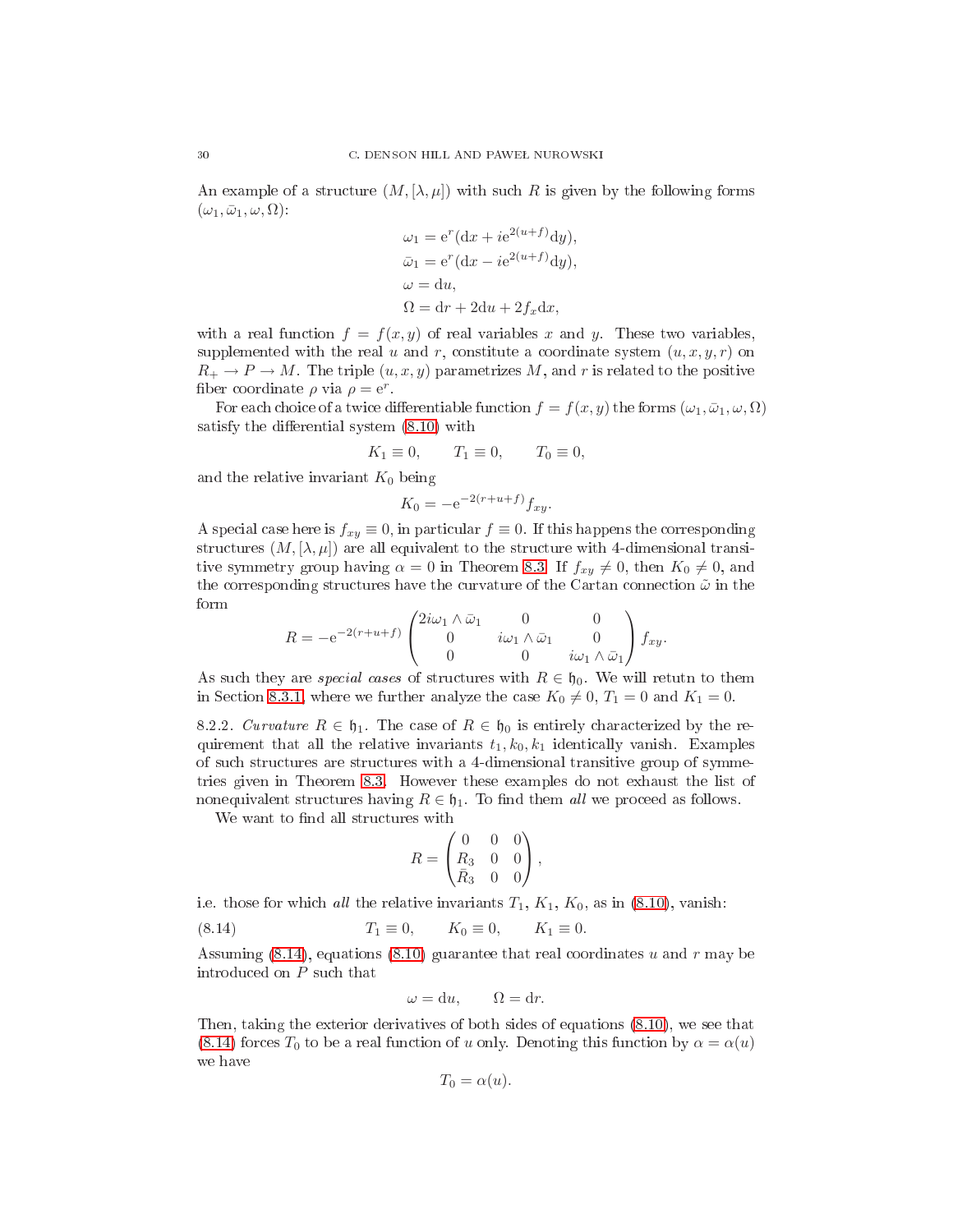<span id="page-30-5"></span>Integrating the system for such  $T_0$ , and denoting the *u*-derivatives by primes, we get the following theorem.

**Theorem 8.5.** A structure  $(M, [\lambda, \mu])$  of an oriented congruence with vanishing twist,  $a \equiv 0$ , nonvanishing shear,  $s \neq 0$ , and having the curvature of its corresponding Cartan connection  $\tilde{\omega}$  of the pure  $\mathfrak{h}_1$  type,  $R \in \mathfrak{h}_1$ , can be locally represented by

<span id="page-30-6"></span>
$$
\lambda = du
$$
,  $\mu = dz - (\frac{\bar{h}'}{h} + \frac{\bar{h}}{h} - i\alpha \frac{\bar{h}}{h})d\bar{z}$ ,

where the complex function  $h = h(u) \neq 0$  satisfies a second order ODE:

(8.15) 
$$
h'' + 2h' + (\alpha^2 + i\alpha')h = 0.
$$

Here the nonequivalent structures are distinguished by the real invariant  $T_0 = \alpha(u)$ .

Note that if  $\alpha(u) = const$  we recover the structures from Theorem [8.3.](#page-27-1)

<span id="page-30-0"></span>8.3. The case  $T_1 \equiv 0$ . Now we pass to the general case  $T_1 \equiv 0$ . To proceed we have to distinguish two subcases:

\n- $$
K_1 \equiv 0
$$
\n- $K_1 \neq 0$
\n

<span id="page-30-1"></span>8.3.1. The case  $K_1 \equiv 0$ . In this situation we have

<span id="page-30-2"></span>
$$
d\Omega = iK_0\omega_1 \wedge \bar{\omega}_1,
$$

with  $K_0$  given by [\(8.11\)](#page-26-4)-[\(8.12\)](#page-26-2). Since  $K_0$  is not identically equal to zero, because this correponds to the case  $t_1 \equiv 0$ ,  $k_0 \equiv 0$ ,  $k_1 \equiv 0$  already studied, we use it to fix  $\rho$  by the requirement

(8.16) 
$$
K_0 = sign(k_0) = \pm 1.
$$

We note that this sign is an invariant of the structures under consideration. This implies that the structures with different signs are nonequivalent.

After the normalization [\(8.16\)](#page-30-2) the forms  $(\omega_1, \bar{\omega}_1, \omega, \Omega)$  are defined as forms on M. Performing the standard Cartan analysis on the system  $(8.10)$ , we verified that after pullback to  $M$  it reads:

<span id="page-30-3"></span>(8.17) 
$$
d\omega = 0,
$$

$$
d\omega_1 = (iB - A)\omega_1 \wedge \bar{\omega}_1 + iT_0\omega_1 \wedge \omega + \bar{\omega}_1 \wedge \omega,
$$

$$
d\bar{\omega}_1 = (iB + A)\omega_1 \wedge \bar{\omega}_1 + \omega_1 \wedge \omega - iT_0\bar{\omega}_1 \wedge \omega,
$$

$$
d[(A + iB)\omega_1 + (A - iB)\bar{\omega}_1 + \omega] = \pm i\omega_1 \wedge \bar{\omega}_1.
$$

Here the real functions  $A, B, T_0$  are the scalar invariants on M. They satisfy the following integrability onditions

<span id="page-30-4"></span>
$$
dA = [A_1 + \frac{i}{2}(B_1 + \bar{B}_1 \pm 1)]\omega_1 + [A_1 - \frac{i}{2}(B_1 + \bar{B}_1 \pm 1)]\bar{\omega}_1 + (A - BT_0)\omega
$$
  
(8.18) 
$$
dB = B_1\omega_1 + \bar{B}_1\bar{\omega}_1 + (AT_0 - B)\omega
$$

$$
dT_0 \wedge \omega = 0,
$$

with the functions  $A_1$  (real) and  $B_1$  (complex) being the scalar invariants of the next higher order. In prin
iple, we ould have written the expli
it fotmulae for all these scalar invariants in terms of the defining variables  $b, q, p$  and s of  $(8.4)$ . We refrain from doing this, because the formulae are quite complicated, and not enlightening.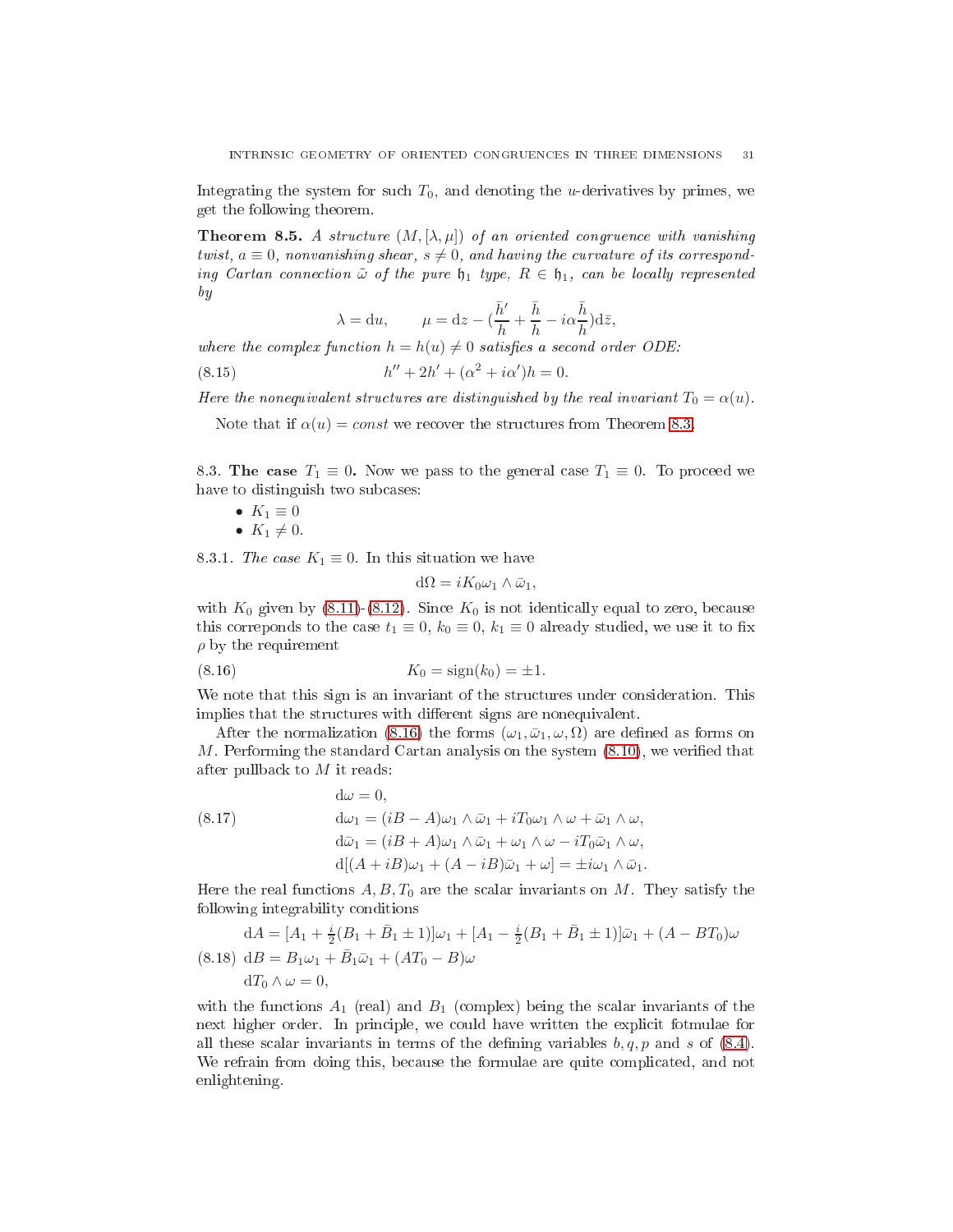We summarize these considerations in the following theorem.

**Theorem 8.6.** All locally nonequivalent structures  $(M, [\lambda, \mu])$  of oriented congruences having vanishing twist, nonvanishing shear, with  $T_1 \equiv 0$  and  $K_1 \equiv 0$ , are described by the invariant forms  $(\omega, \omega_1, \bar{\omega}_1)$  satisfying the system  $(8.17)$ - $(8.18)$  on  $M$  .

Thus having a representative  $(\lambda, \mu)$  of a structure with vanishing twist, nonvanishing shear and with  $T_1 \equiv 0$ , we always can gauge it to the invariant forms satisfying system [\(8.17\)](#page-30-3)-[\(8.18\)](#page-30-4). The other way around: given two 1-forms  $\omega$  and  $\omega_1$ satisfying the system [\(8.17\)](#page-30-3)-[\(8.18\)](#page-30-4), we may onsider them as a representative pair  $(\lambda = \omega, \mu = \omega_1)$  of a certain structure with vanishing twist, nonvanishing shear and with  $T_1 \equiv 0$ .

The immediate consequence of the integrability conditions  $(8.18)$  is the *nonexis*tence of structures  $(8.17)$  with a strictly 3-dimensional transitive group of symmetries. This is because, if such structures existed, they would have *constant* invariants  $A, B$  and  $T_0$ . Thus, for such structures the right hand sides of all the equations [\(8.18\)](#page-30-4) would be zero. But this is impossible, sin
e in su
h a situation the se
ond equation [\(8.18\)](#page-30-4) implies  $B_1 \equiv 0$  which, when compared with equating to zero the r.h.s of the first equation  $(8.18)$ , gives contradiction.

A family of nonequivalent structures  $(M, [\lambda, \mu])$  from this branch of the classifiation is given in Se
tion [8.2.1.](#page-28-1) Indeed, onsider the examples of this se
tion for whi
h

$$
f_{xy}\neq 0.
$$

Since this guarantees that  $K_1 \neq 0$ , and since we have  $T_1 = 0$  and  $K_1 = 0$  (and, what is less important for us here  $T_0 = 0$  for them, we may perform the above described normalization procedure on the invariant forms  $(\omega_1, \bar{\omega}_1, \omega, \Omega)$  defined in [8.2.1.](#page-28-1) A simple calculation, based on the normalization

(8.19) 
$$
-e^{-2(r+u+f)}f_{xy} = \pm 1,
$$

leads to the reduction to  $M$ , where the invariant forms read:

<span id="page-31-0"></span>
$$
\omega = du,
$$
  
\n
$$
\omega_1 = e^{-(u+f)} \left( \mp f_{xy} \right)^{\frac{1}{2}} (dx + i e^{2(u+f)} dy),
$$
  
\n
$$
\bar{\omega}_1 = e^{-(u+f)} \left( \mp f_{xy} \right)^{\frac{1}{2}} (dx - i e^{2(u+f)} dy).
$$

They satisfy the system  $(8.17)-(8.18)$  $(8.17)-(8.18)$  $(8.17)-(8.18)$  with the functions A and B given by:

$$
A = \frac{1}{4} \left( \mp f_{xy} \right)^{-\frac{3}{2}} \left( 2f_x f_{xy} + f_{xxy} \right) e^{u+f}
$$
  

$$
B = \frac{1}{4} \left( \mp f_{xy} \right)^{-\frac{3}{2}} \left( 2f_y f_{xy} - f_{xyy} \right) e^{-u-f}.
$$

These structures can thus be represented on  $M$  by

$$
\lambda = du, \qquad \mu = dx + ie^{2(u+f(x,y))}dy.
$$

The only scalar invariants for them are the functions  $A$  and  $B$  as above, since as we already noticed, the scalar invariant  $T_0$  identically vanishes,  $T_0 \equiv 0$ .

Note in particular, that given a function  $f = f(x, y)$ , two structures  $(M, [\lambda, \mu])$ with  $\lambda$ ,  $\mu$  as above, corresponding to two different signs of  $f_{xu}$  are nonequivalent. This is because the sign  $\pm$  in [\(8.19\)](#page-31-0) is an invariant of such structures.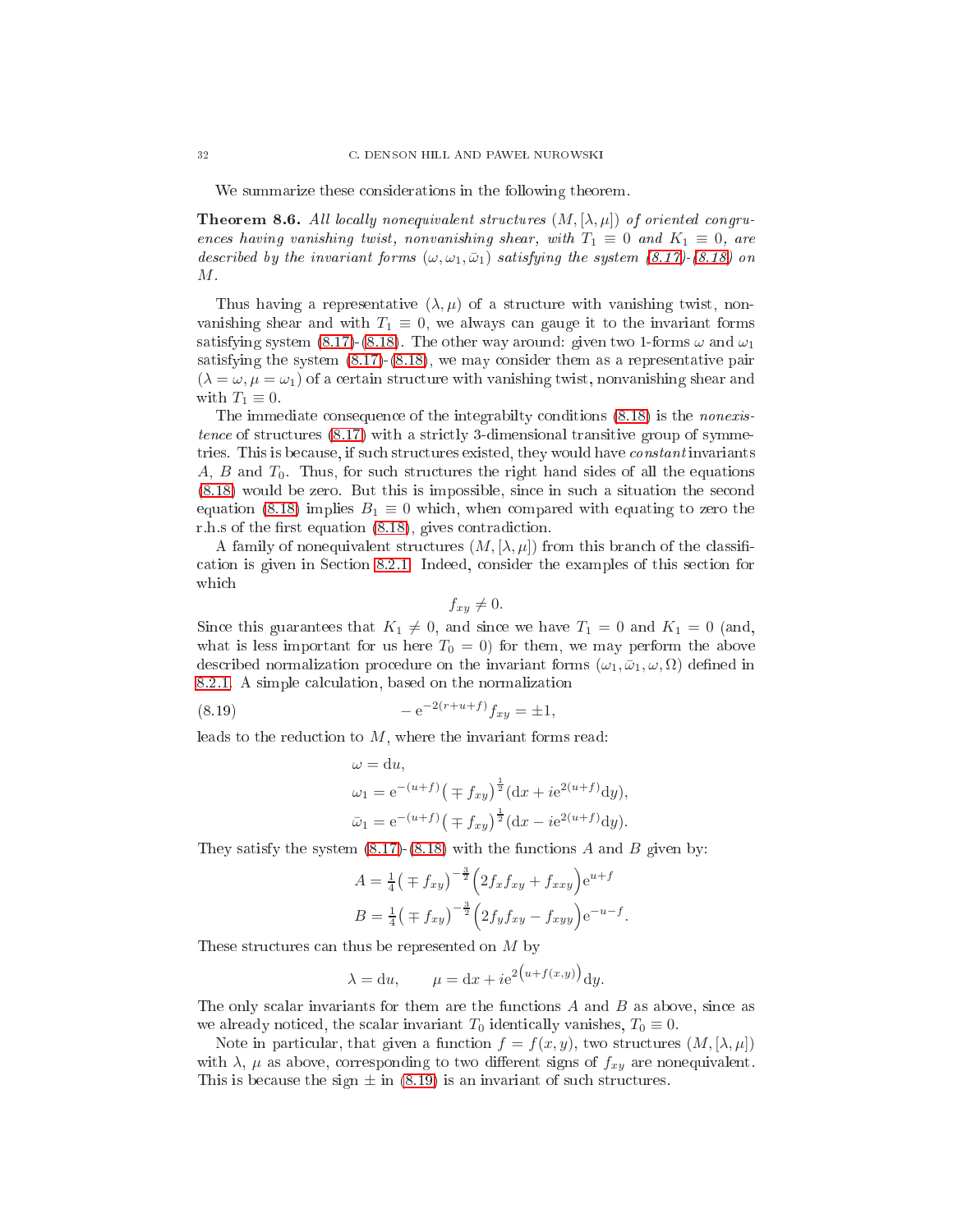Remark 8.7. The structures described above belong to a subclass of structures for which the curvature R is much more restricted than to  $\mathfrak{h}_0$ . Since, in addition to  $T_0 \equiv 0$ , we have here  $T_1 \equiv 0$ , the curvature R is actually contained in the diagonal 1-dimensional subalgebra of  $\mathfrak{h}_0$ . Moreover, since also  $K_1 \equiv 0$ , the curvature R does not involve  $\omega \wedge$  terms. This means that in this example, similarly as in all examples with  $T_0 \equiv T_1 \equiv K_1 \equiv 0$ , the curvature of the Cartan connection  $\tilde{\omega}$  is *horizontal from* the point of view of the principal fiber bundle  $H_0 \to P \to P/\mathcal{D}$  discussed in Remark [8.4.](#page-28-2) Thus here, the Cartan connection  $\tilde{\omega}$  can be reinterpreted as a  $\mathfrak{g}_4$ -valued Cartan connection on the bundle  $H_0 \to P \to P/\mathcal{D}$ .

8.3.2. The case  $K_1 \neq 0$ . If  $K_1 \neq 0$  we can use definition [\(8.11\)](#page-26-4) to scale it in such a way that it has values on the unit circle

$$
K_1 = \mathrm{e}^{i\gamma}.
$$

This fixes  $\rho$  uniquely, and the system  $(8.10)$  is again reduced to an invariant system on  $M$ . This reads (with new  $A$  and  $B$ ):

<span id="page-32-0"></span> $d\omega = 0$ ,  $d\omega_1 = (iB - A)\omega_1 \wedge \bar{\omega}_1 + (1 - C + iT_0)\omega_1 \wedge \omega + \bar{\omega}_1 \wedge \omega,$ (8.20)  $d\bar{\omega}_1 = (iB + A)\omega_1 \wedge \bar{\omega}_1 + \omega_1 \wedge \omega + (1 - C - iT_0)\bar{\omega}_1 \wedge \omega,$  $d[(A+iB)\omega_1 + (A-iB)\overline{\omega}_1 + C\omega] =$  $iK_0\omega_1 \wedge \bar{\omega}_1 + e^{i\gamma}\omega_1 \wedge \omega + e^{-i\gamma}\bar{\omega}_1 \wedge \omega.$ 

Here, all the real invariants are  $T_0$ , A, B, C,  $\gamma$  and  $K_0$  are well defined functions on  $M$ . They are expressible in terms of the original variables defining the structure and the functions  $k_0$ ,  $k_1$  of [\(8.12\)](#page-26-2). In particular,

$$
K_0 = 2 \frac{k_0}{|k_1|^2}.
$$

To discuss the integrability conditions for the system  $(8.20)$  we have to distinguish two ases:

- either  $K_1 = e^{i\gamma} \neq \pm 1$ ,
- or  $K_1 = e^{i\gamma} \equiv \pm 1$ .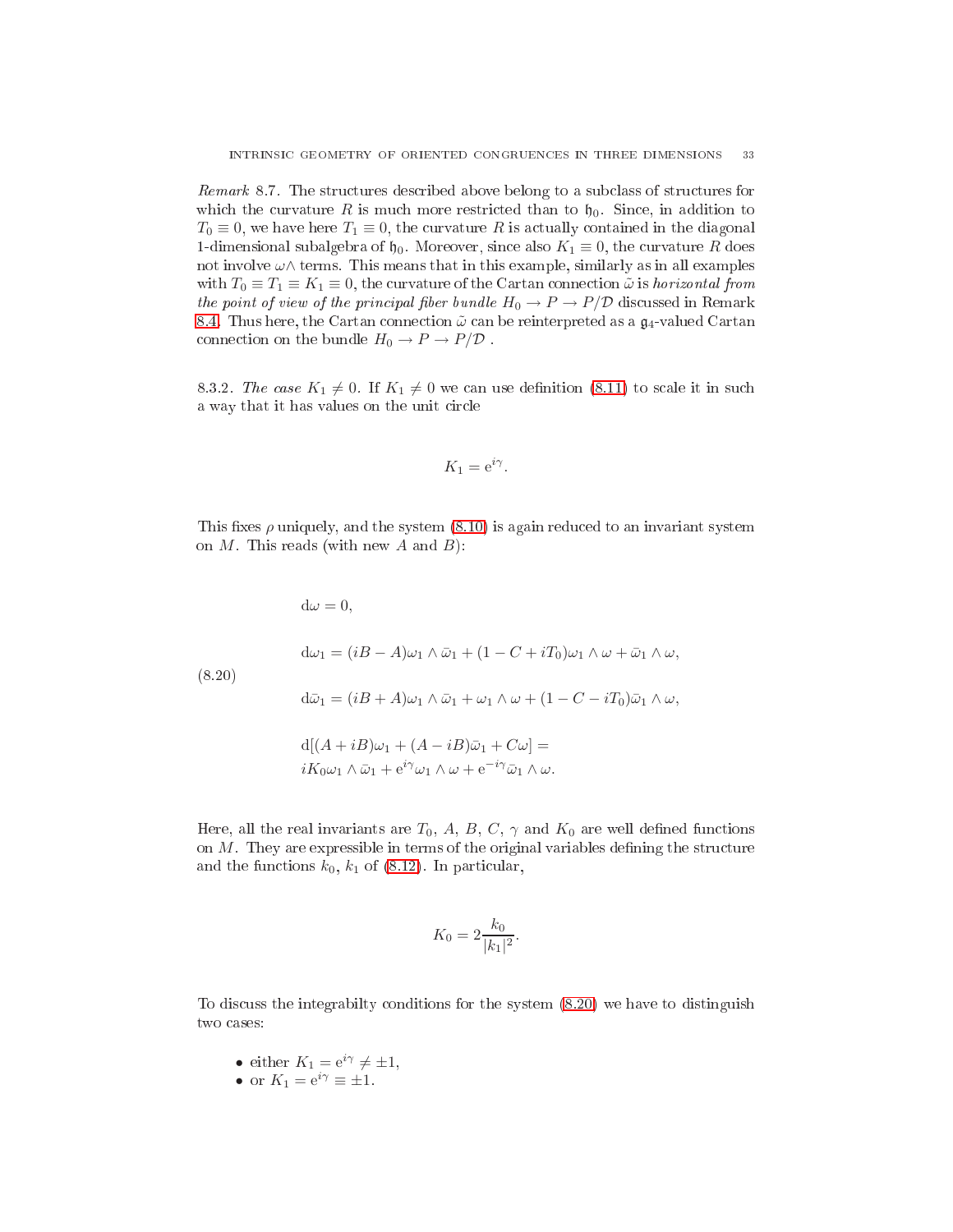In the first case:

<span id="page-33-0"></span>
$$
dT_0 = i(e^{i\gamma}\omega_1 - e^{-i\gamma}\bar{\omega}_2) + T_{00}\omega
$$
  
\n
$$
dA = \frac{1}{2}[i(\frac{K_0}{2} + A_1) + A_2]\omega_1 + \frac{1}{2}[-i(\frac{K_0}{2} + A_1) + A_2]\bar{\omega}_1 + A_0\omega
$$
  
\n
$$
dB = \frac{1}{2}[-\frac{K_0}{2} + A_1 + iB_1]\omega_1 + \frac{1}{2}[-\frac{K_0}{2} + A_1 - iB_1]\bar{\omega}_1 + B_0\omega
$$
  
\n(8.21)  
\n
$$
dC = [-2A + AC + A_0 + BT_0 + i(BC - AT_0 + B_0) + e^{i\gamma}]\omega_1 + [-2A + AC + A_0 + BT_0 - i(BC - AT_0 + B_0) + e^{-i\gamma}]\bar{\omega}_1 + C_0\omega
$$
  
\n
$$
d\gamma = [B + (A + \gamma_1)\cot\gamma + i\gamma_1]\omega_1 + [B + (A + \gamma_1)\cot\gamma - i\gamma_1]\bar{\omega}_1 + \gamma_0\omega
$$
  
\n
$$
dK_0 = K_{01}\omega_1 + \bar{K}_{01}\bar{\omega}_1 + 2[(A + \gamma_1)\csc\gamma + (1 - C)K_0]\omega,
$$

and in addition to the the basic scalar invariants  $K_0$ ,  $\gamma$ ,  $A$ ,  $B$ ,  $C$ , we have higher order scalar invariants  $A_0$ ,  $A_1$ ,  $A_2$ ,  $B_0$ ,  $B_1$ ,  $C_0$ ,  $\gamma_0$ ,  $\gamma_1$  (all real) and  $K_{01}$  (complex).

In the second case, when  $e^{i\gamma} \equiv \pm 1$ , one of the integrabilty conditions is the vanishing of the scalar invariant  $A$  of  $(8.20)$ ,

 $A \equiv 0.$ 

The rest of the integrabilty onditions are

<span id="page-33-1"></span> $dT_0 = \pm i(\omega_1 - \bar{\omega}_2) + T_{00}\omega$ 

 $dB = \left[-\frac{K_0}{2} + iB_1\right]\omega_1 + \left[-\frac{K_0}{2} - iB_1\right]\bar{\omega}_1 + B_0\omega$ 

(8.22)

$$
dC = [BT_0 + i(BC + B_0) \pm 1]\omega_1 +
$$
  

$$
[BT_0 - i(BC + B_0) \pm 1]\bar{\omega}_1 + C_0\omega
$$

$$
dK_0 = K_{01}\omega_1 + \bar{K}_{01}\bar{\omega}_1 + 2[\mp B + (1 - C)K_0]\omega,
$$

with the new higher order scalar invariants  $B_0, B_1, C_0$  (all real) and  $K_{01}$  (complex).

**Theorem 8.8.** All locally nonequivalent structures  $(M, [\lambda, \mu])$  of oriented congruences having vanishing twist, nonvanishing shear, with  $T_1 \equiv 0$  and  $K_1 \neq 0$ , are described by the invariant forms  $(\omega, \omega_1, \bar{\omega}_1)$  satisfying

- either the system [\(8.20\)](#page-32-0), [\(8.21\)](#page-33-0) on M, in which case  $K_1 = e^{i\gamma} \neq \pm 1$ ,
- or the system  $(8.20)$ ,  $(8.22)$  on M, in which case  $K_1 \equiv \pm 1$  and  $A \equiv 0$ .

As it is readily seen fom the integrabilty onditions [\(8.21\)](#page-33-0), [\(8.22\)](#page-33-1) neither of these cases admits structures with a strictly 3-dimensional transitive symmetry group (look at the equations for  $dT_0$  in [\(8.21\)](#page-33-0), [\(8.22\)](#page-33-1), and observe that  $T_0 = const$ , which implies  $dT_0 = 0$ , is forbidden!).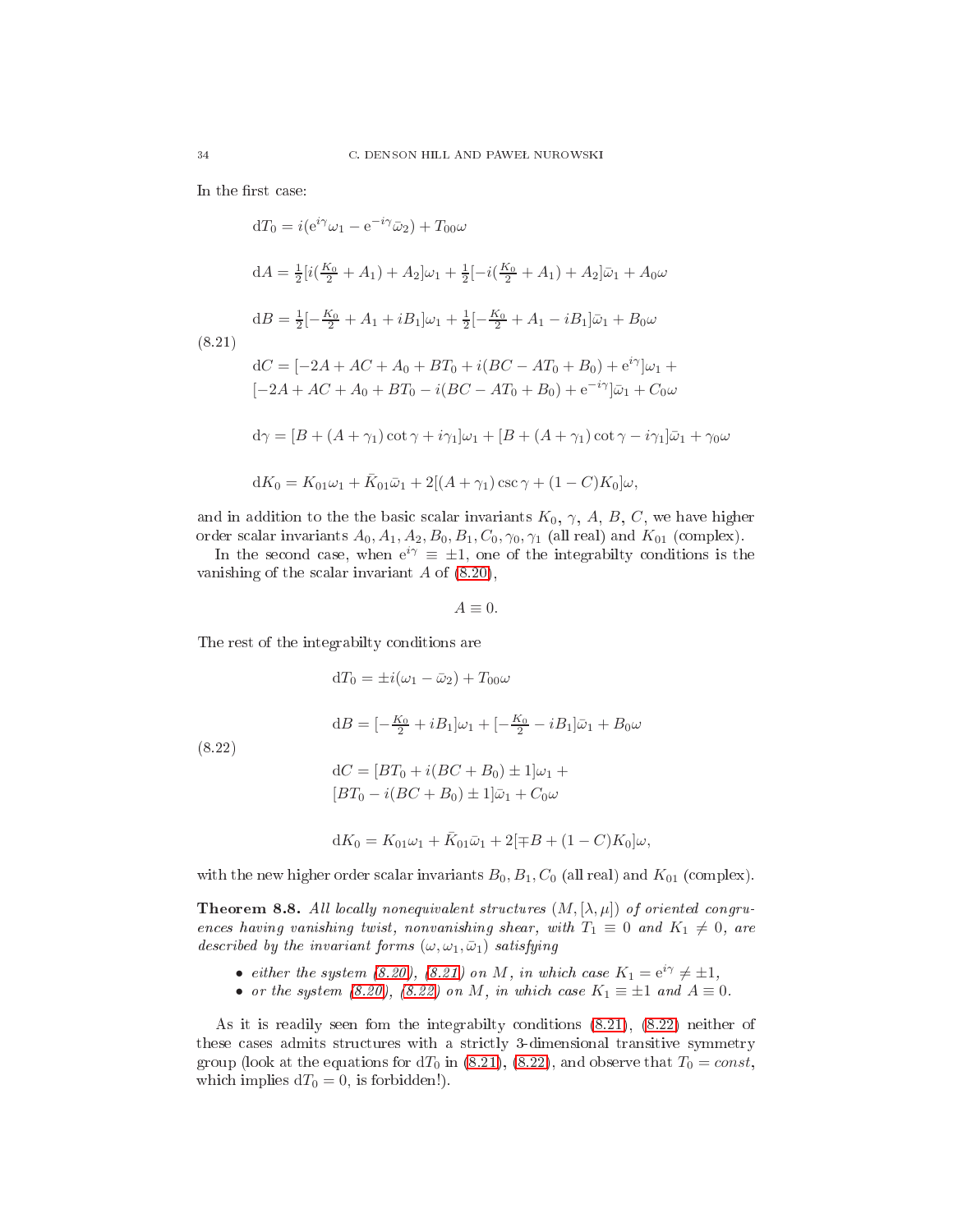<span id="page-34-0"></span>8.4. The case  $T_1 \neq 0$ . To analyze this case we again start with the basic system [\(8.10\)](#page-26-1) and we assume that  $t_1 \neq 0$ . This assumption enables us to normalize  $T_1$  so that its modulus is equal to one. Thus now we require

$$
|T_1|=1,
$$

which uniquely fixes  $\rho$  to be

$$
\rho=|t_1|.
$$

After su
h normalization all the forms be
ome forms on M and, depending on the location of  $T_1$  on the unit circle, we have to consider two cases:

- either  $T_1 = e^{i\delta} \neq \pm 1$ ,
- or  $T_1 = \pm 1$ .

We analyze the  $T_1 \neq \pm 1$  case first. Here we easily reduce the system [\(8.10\)](#page-26-1) to the following system on  $M$ :

<span id="page-34-1"></span>(8.23) 
$$
\begin{aligned}\n\mathrm{d}\omega &= (e^{i\delta}\omega_1 + e^{-i\delta}\bar{\omega}_1) \wedge \omega, \\
\mathrm{d}\omega_1 &= (iB - A)\omega_1 \wedge \bar{\omega}_1 + (1 - C + iT_0)\omega_1 \wedge \omega + \bar{\omega}_1 \wedge \omega, \\
\mathrm{d}\bar{\omega}_1 &= (iB + A)\omega_1 \wedge \bar{\omega}_1 + \omega_1 \wedge \omega + (1 - C - iT_0)\bar{\omega}_1 \wedge \omega.\n\end{aligned}
$$

It has the following integrability onditions:

<span id="page-34-2"></span>
$$
d\delta = [\delta_1 + i((B - \delta_1)\cot\delta - A)]\omega_1 + [\delta_1 - i((B - \delta_1)\cot\delta - A)]\bar{\omega}_1 + \delta_0\omega
$$
\n(8.24)

$$
dT_0 \wedge \omega =
$$
  
\n
$$
\{ [B_0 + BC - AT_0 + 2\sin \delta + i(2A - AC - BT_0 - A_0 + C_1) - e^{i\beta} (T_0 - iC)]\omega_1 +
$$
  
\n
$$
[B_0 + BC - AT_0 + 2\sin \delta - i(2A - AC - BT_0 - A_0 + C_1) -
$$
  
\n
$$
e^{-i\beta} (T_0 + iC)]\bar{\omega}_1 \} \wedge \omega.
$$

Here, the new scalar invariants are:  $T_0$ ,  $\delta$ ,  $A$ ,  $B$ ,  $C$  (real), and the higher order scalar invariants are:  $\delta_0$ ,  $\delta_1$ ,  $B_0$  (real) and  $C_1$  (complex).

In the  $T_1 \equiv \pm 1$  case the equations [\(8.23\)](#page-34-1) are still valid, provided that we put

$$
B\equiv 0.
$$

This condition is implied by  $T_1 \equiv \pm 1$ . Thus in this case the invariant forms satisfy

<span id="page-34-3"></span>(8.25) 
$$
d\omega = \pm (\omega_1 + \bar{\omega}_1) \wedge \omega,
$$

$$
d\omega_1 = -A\omega_1 \wedge \bar{\omega}_1 + (1 - C + iT_0)\omega_1 \wedge \omega + \bar{\omega}_1 \wedge \omega,
$$

$$
d\bar{\omega}_1 = A\omega_1 \wedge \bar{\omega}_1 + \omega_1 \wedge \omega + (1 - C - iT_0)\bar{\omega}_1 \wedge \omega.
$$

The integrability onditions for this system are:

<span id="page-34-4"></span>(8.26) 
$$
dT_0 = T_{00}\omega +
$$

$$
((\mp 1 - A)T_0 + i(2A - AC - A_0 + C_1 \pm C))\omega_1 +
$$

$$
((\mp 1 - A)T_0 - i(2A - AC - A_0 + \bar{C}_1 \pm C))\bar{\omega}_1,
$$

with the invariant sign equal to  $\pm 1$ , the new scalar invariants being:  $T_0$ , A, C (real), and the higher order scalar invariants being:  $B_0$ ,  $T_{00}$  (real) and  $C_1$  (complex).

We summarize with the following theorem.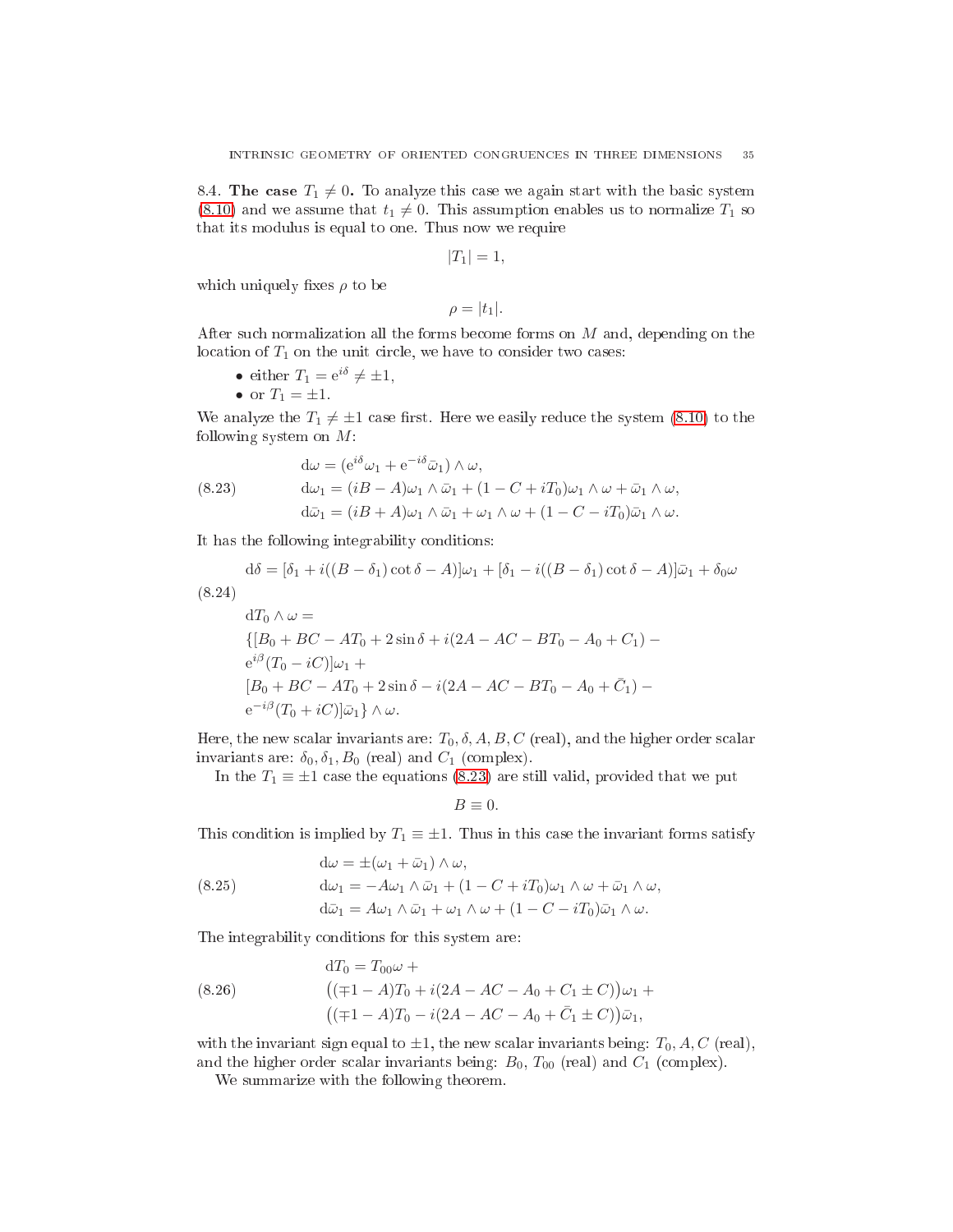**Theorem 8.9.** All locally nonequivalent structures  $(M, [\lambda, \mu])$  of oriented congruences having vanishing twist, nonvanishing shear, with  $T_1 \neq 0$ , are described by the invariant forms  $(\omega, \omega_1, \bar{\omega}_1)$  satisfying

- either the system [\(8.23\)](#page-34-1), [\(8.24\)](#page-34-2) on M, in which case  $T_1 = e^{i\delta} \neq \pm 1$ ,
- or the system  $(8.25)$ ,  $(8.26)$  on M, in which case  $T_1 \equiv \pm 1$ .

We pass to the determination of the structures with strictly 3-dimensional transitive group of symmetries.

Using the system [\(8.23\)](#page-34-1), [\(8.24\)](#page-34-2) we easily establish that in the case  $T_1 \neq \pm 1$  the structures are governed by the following system of invariant forms:

$$
d\omega = (e^{i\delta}\omega_1 + e^{-i\delta}\bar{\omega}_1) \wedge \omega,
$$
  
(8.27) 
$$
d\omega_1 = -\frac{1 - C - \cos 2\delta}{1 - C + \cos 2\delta}e^{-i\delta}\omega_1 \wedge \bar{\omega}_1 + (1 - C + i\sin 2\delta)\omega_1 \wedge \omega + \bar{\omega}_1 \wedge \omega,
$$

$$
d\bar{\omega}_1 = \frac{1 - C - \cos 2\delta}{1 - C + \cos 2\delta}e^{i\delta}\omega_1 \wedge \bar{\omega}_1 + \omega_1 \wedge \omega + (1 - C - i\sin 2\delta)\bar{\omega}_1 \wedge \omega.
$$

In a similar way, if  $T_1 \equiv \pm 1$ , using the system [\(8.25\)](#page-34-3), [\(8.26\)](#page-34-4), we see that the structures with 3-dimensional symmetry groups are governed by the following system:

(8.28)  
\n
$$
d\omega = \pm (\omega_1 + \bar{\omega}_1) \wedge \omega,
$$
\n
$$
d\omega_1 = \pm \omega_1 \wedge \bar{\omega}_1 + i T_0 \omega_1 \wedge \omega + \bar{\omega}_1 \wedge \omega,
$$
\n
$$
d\bar{\omega}_1 = \mp \omega_1 \wedge \bar{\omega}_1 + \omega_1 \wedge \omega - i T_0 \bar{\omega}_1 \wedge \omega.
$$

## 9. Nonvanishing twist and nonvanishing shear

<span id="page-35-0"></span>The Cartan procedure applied to this case is very similar to the one in Section [8](#page-23-0) concerned with  $a \equiv 0$  and  $s \neq 0$ . There, before the final reduction to three dimensions, the procedure stopped at the intermediate 4-dimensional manifold  $M \times$  $\mathbb{R}_+$  parametrized by the points of M and the positive coordinate  $\rho$ . In the present case, in addition to  $s \neq 0$ , we also have  $a \neq 0$ , which enables us to make an immediate reduction to three dimensions and thus to produce invariants on M. Explicitly this reduction is achieved as follows.

We start with the general system  $(5.1)$  of Section [5.](#page-6-1) We have

$$
a \neq 0, \qquad s \neq 0
$$

and we again write the omplex shear fun
tion s as

<span id="page-35-1"></span>
$$
s = |s|e^{i\psi}.
$$

Now, for a chosen pair  $(\lambda, \mu)$  representing the structure, we impose the conditions

- (9.1)  $d\omega \wedge \omega = i\omega_1 \wedge \bar{\omega}_1 \wedge \omega$
- (9.2)  $d\omega_1 \wedge \omega_1 = \omega_1 \wedge \bar{\omega}_1 \wedge \omega_1$

on the Cartan frame

$$
\omega = f\lambda, \qquad \omega_1 = \rho e^{i\phi}\mu, \qquad \bar{\omega}_1 = \rho e^{-i\phi}\bar{\mu}.
$$

Note that [\(9.1\)](#page-35-1) is possible because of  $a \neq 0$  and [\(9.2\)](#page-35-1) is possible because of  $s \neq 0$ . It is a matter of straightforward calculation to show that these two conditions uniquely specify the choice of f,  $\rho$  and  $\phi$ . To write the relevant formulae for f,  $\rho$  and  $\phi$  we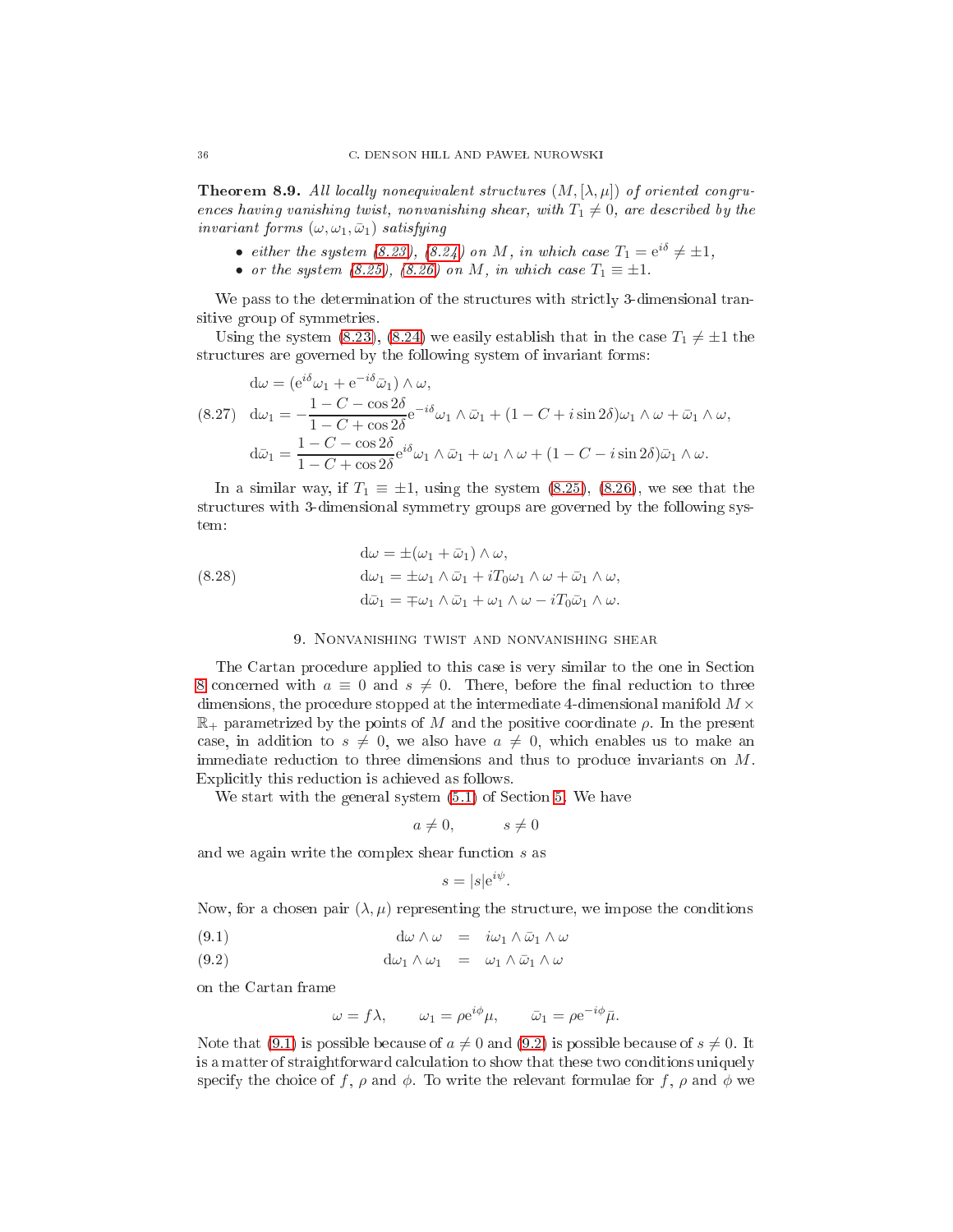denote the sign of a by  $e^{i\epsilon\pi}$ , where  $\epsilon = 0$  or 1. Then having  $e^{i\epsilon\pi} = \text{sign}(a)$ , these formualae are:

<span id="page-36-0"></span>
$$
f = e^{i\epsilon\pi} |s|,
$$
  $\rho e^{i\phi} = \sqrt{|a|} \sqrt{|s|} e^{-\frac{i}{2}(\psi - \epsilon\pi)}$ 

and the forms  $(\omega, \omega_1, \bar{\omega}_1)$  satisfy

(9.3) 
$$
\begin{aligned}\n\mathbf{d}\omega &= i\omega_1 \wedge \bar{\omega}_1 + k_1\omega_1 \wedge \omega + \bar{k}_1\bar{\omega}_1 \wedge \omega \\
\mathbf{d}\omega_1 &= k_2\omega_1 \wedge \bar{\omega}_1 + k_3\omega_1 \wedge \omega + \bar{\omega}_1 \wedge \omega \\
\mathbf{d}\bar{\omega}_1 &= -\bar{k}_2\omega_1 \wedge \bar{\omega}_1 + \omega_1 \wedge \omega + \bar{k}_3\bar{\omega}_1 \wedge \omega.\n\end{aligned}
$$

Here the complex functions  $k_1, k_2, k_3$  are defined on M and:

$$
k_1 = \frac{(b|s| + |s|_{\mu})}{\sqrt{|a|}\sqrt{|s|^3}} e^{\frac{i}{2}(\psi - \epsilon \pi)}
$$
  
\n
$$
k_2 = \frac{-(\log|a|)_{\bar{\mu}} + 2p - (\log|s|)_{\bar{\mu}} + i\psi_{\bar{\mu}}}{2\sqrt{|a|}\sqrt{|s|}} e^{-\frac{i}{2}(\psi - \epsilon \pi)}
$$
  
\n
$$
k_3 = \frac{ib_{\bar{\mu}} - i\bar{b}_{\mu} - ibp + i\bar{b}\bar{p} + e^{-i\epsilon\pi}|a|(q - \bar{q} - (\log|s|)_{\lambda} + i\psi_{\lambda})}{2|a||s|}
$$

These functions constitute the full system of invariants of  $(M, [\lambda, \mu])$  for  $a \neq 0$ ,  $s \neq 0$ .

**Theorem 9.1.** A given structure  $(M, [\lambda, \mu])$  of an oriented congruence with nonvanishing twist,  $a \neq 0$ , and nonvanishing shear,  $s \neq 0$ , uniquely defines the frame of invariant 1-forms  $\omega, \omega_1, \bar{\omega}_1$  and invariant complex functions  $k_1, k_2, k_3$  on M. The forms and the functions are determined by the requirement that they satisfy the system [\(9.3\)](#page-36-0). Starting with an arbitrary representative  $(\lambda, \mu)$  of the structure  $[\lambda, \mu]$ , the forms are given by

$$
\omega = e^{i\epsilon \pi} |s|\lambda, \qquad \omega_1 = \sqrt{|a|} \sqrt{|s|} e^{-\frac{i}{2}(\psi - \epsilon \pi)} \mu, \qquad \bar{\omega}_1 = \sqrt{|a|} \sqrt{|s|} e^{\frac{i}{2}(\psi - \epsilon \pi)} \bar{\mu},
$$

where the shear function is  $s = |s|e^{i\psi}$  $s = |s|e^{i\psi}$  $s = |s|e^{i\psi}$ . Here  $e^{i\epsilon\pi}$ ,  $\epsilon = 0,1$ , denotes the sign of the twist function  $a$ . The system  $(9.3)$  encodes all the invariant information of the structure  $(M, [\lambda, \mu]).$ 

We pass to the determination of all homogeneous examples with  $a \neq 0$ ,  $s \neq 0$ . Now the maximal dimension of a group of transitive symmetries is three. The structures with 3-dimensional groups of symmetries correspond to those satisfying system  $(9.3)$  with all the functions  $k_1, k_2, k_3$  being constants. Applying the exterior differential to the system  $(9.3)$  with  $k_1, k_2, k_3$  constants we arrive at the following Theorem.

**Theorem 9.2.** All homogeneous structures  $(M, [\lambda, \mu])$  with nonvanishing twist,  $a \neq 0$ , and nonvanishing shear,  $s \neq 0$ , have a strictly 3-dimensional symmetry group and fall into four main types characterized by:

I:  $k_3 = 1$ . In this case there is a 2-real parameter family of nonequivalent structures distinguished by real constants x and y related to the invariants  $k_1$  and  $k_2$  via:

$$
k_1 = x, \qquad k_2 = iy.
$$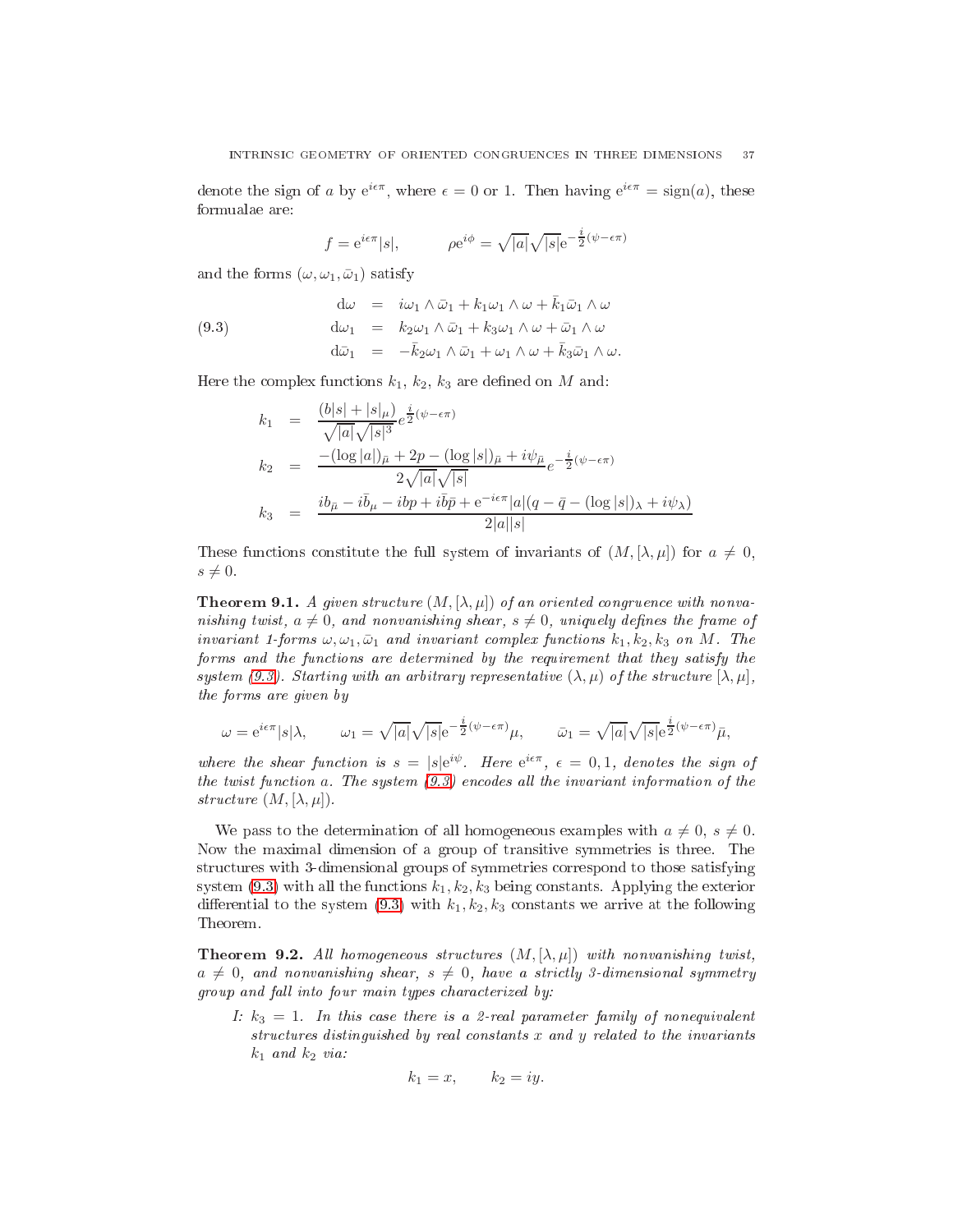II:  $k_3 = e^{i\phi}$ ,  $0 < \phi < 2\pi$ . In this case there is a 2-real parameter family of nonequivalent structures distinguished by real constants  $x, y$  which together with the parameter  $\phi$  are constrained by the equation

$$
\cos\phi(1 - 2xy + \cos\phi) = 0.
$$

The invariants  $k_1, k_2, k_3$  are then given by

$$
k_1 = x(\cot \frac{\phi}{2} + i),
$$
  $k_2 = -iy(\cot \frac{\phi}{2} + i),$   $k_3 = \cos \phi + i \sin \phi.$ 

III:  $k_3 + \bar{k}_3 = 0$ ,  $k_3 \neq \pm i$ . In this case there is a 3-real parameter family of nonequivalent structures distinguished by real constants  $y' \neq \pm 1, x, y$ related to the invariants  $k_1$ ,  $k_2$ ,  $k_3$  via:

$$
k_1 = x + iy
$$
,  $k_2 = \bar{k}_1 = x - iy$ ,  $k_3 = iy'$ .

IV:  $|k_3| \neq 1$ ,  $k_3 + \bar{k}_3 \neq 0$ . In this case there is a 3-real parameter family of  $\emph{nonequivalent structures}$  distinguished by real constants  $x'\neq 0,\ y',\ x,\ y$ onstrained by the equation

$$
{x'}^2 + {y'}^2 + 2y'(x^2 + y^2) - 4xy = 1.
$$

The invariants  $k_1, k_2, k_3$  are then given by

$$
k_1 = x + iy
$$
,  $k_3 = x' + iy'$ ,  $k_2 = \frac{\bar{k}_1(1 + k_3^2) - k_1(k_3 + \bar{k}_3)}{1 - |k_3|^2}$ .

Among all the structures covered by the above theorem, the simplest have  $k_1 =$  $k_2 = k_3 \equiv 0$ . This unique structure belongs to the case III above and is the flat case for the branch  $a \neq 0$ ,  $s \neq 0$ . We describe it in the following proposition.

**Proposition 9.3.** A structure of an oriented congruence  $(M, [\lambda, \mu])$  with nonvanishing twist,  $a \neq 0$ , nonvanishing shear  $s \neq 0$  and having  $k_1 = k_2 = k_3 \equiv 0$ , may be locally represented by forms

(9.4) 
$$
\lambda = du + \frac{\sqrt{2}e^{iu} - i\bar{z}}{z\bar{z} - 1}dz + \frac{\sqrt{2}e^{-iu} + iz}{z\bar{z} - 1}d\bar{z}, \qquad \mu = \frac{2e^{iu}}{z\bar{z} - 1}dz - \sqrt{2}\lambda,
$$

where  $(u, z, \overline{z})$  are coordinates on M. This structure has the local symmetry group of Bianchi type VIII, locally isomorphic to the group  $SL(2, \mathbb{R})$ .

Remark 9.4. There are more structures with  $a \neq 0, s \neq 0$ , which have a 3dimensional transitive symmetry group of Bianchi type VIII. It is quite complicated to write them all here. For example, among them, there is a 1-parameter family of nonequivalent structures with  $k_1 = k_2 \equiv 0$ . They may be represented by

<span id="page-37-0"></span>
$$
(9.5) \quad \lambda = du + \frac{\kappa e^{iu} - i\bar{z}}{z\bar{z} - 1} dz + \frac{\kappa e^{-iu} + iz}{z\bar{z} - 1} d\bar{z}, \qquad \mu = (\kappa^2 - 1) \frac{2e^{iu}}{z\bar{z} - 1} dz - \kappa \lambda,
$$

where  $\kappa > 0, \kappa \neq 1$ . The only nonvanishing invariant for this 1-parameter family is  $k_3 = -i(1 - \frac{2}{\kappa^2})$ . It may be considered as a deformation of the flat case above, which corresponds to  $\kappa = \sqrt{2}$ .

Remark 9.5. In a similar way, among all the structures with  $a \neq 0$ ,  $s \neq 0$ , which have a 3-dimensional transitive symmetry group of Bian
hi type IX, we may easily characterize those with  $k_1 = k_2 \equiv 0$ . They may be represented by

<span id="page-37-1"></span>
$$
(9.6) \quad \lambda = du + \frac{\kappa e^{iu} - i\bar{z}}{z\bar{z} + 1} dz + \frac{\kappa e^{-iu} + iz}{z\bar{z} + 1} d\bar{z}, \qquad \mu = (\kappa^2 + 1) \frac{2e^{iu}}{z\bar{z} + 1} dz - \kappa \lambda,
$$

where  $\kappa > 0$ . Here the only nonvanishing invariant is  $k_3 = -i(1 + \frac{2}{\kappa^2})$ .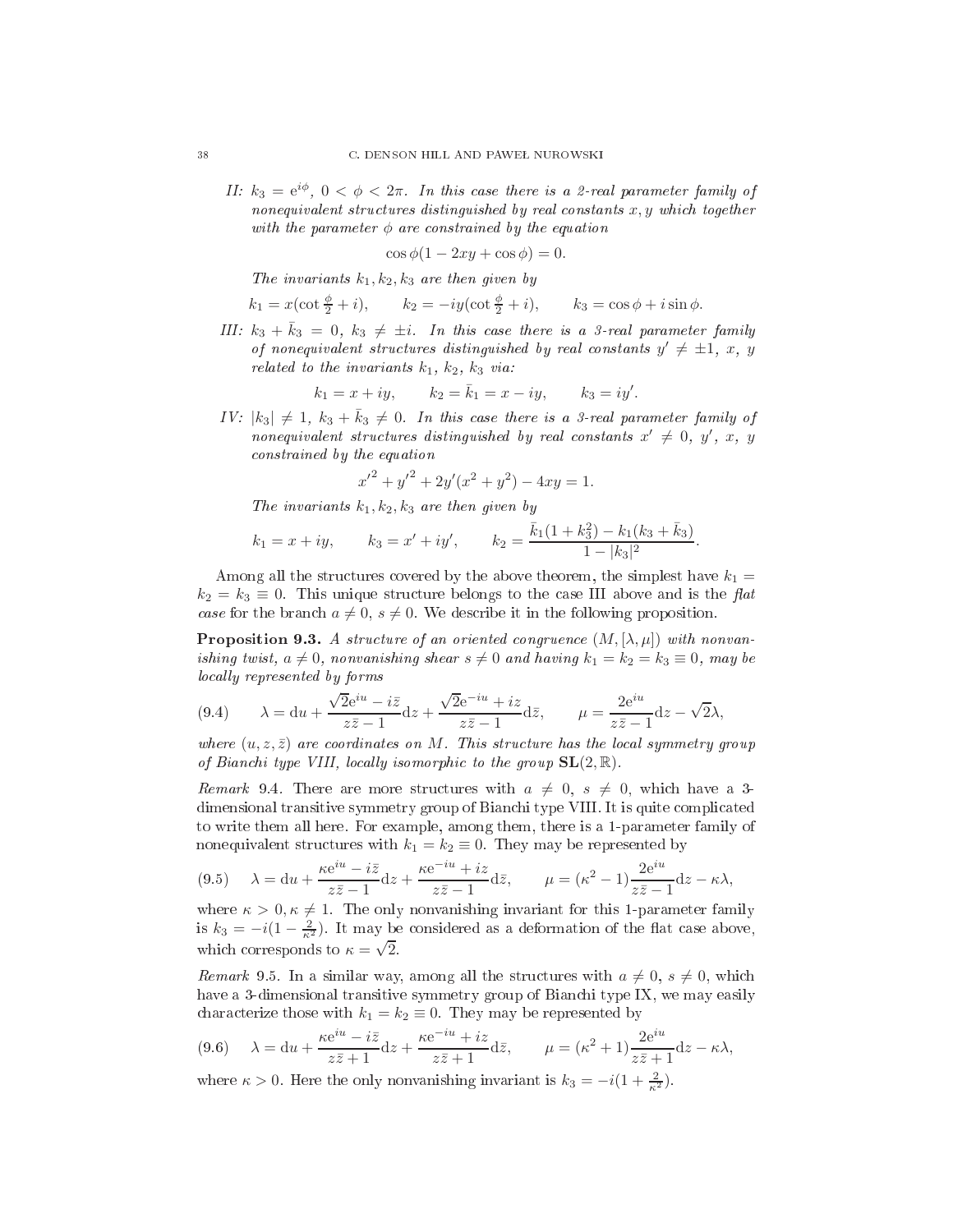*Remark* 9.6. It is interesting to remark which of the structures  $(9.5)$ ,  $(9.6)$  correspond to the flat CR-structure in the sense of Cartan. According to  $[15]$ , they correspond to  $\kappa = 0, \sqrt{2}$  in the [\(9.5\)](#page-37-0) case, and  $\kappa = 0$  in the [\(9.6\)](#page-37-1) case. Thus in these cases the corresponding structures of an oriented congruence are locally CRequivalent to the hyperquadri CR stru
ture of Example [7.3,](#page-12-3) with a nonstandard splitting, which causes the shear  $s \neq 0$ .

It is a rather complicated matter to describe which Bianchi types having a 3dimensional transitive symmetry group orrespond to a given homogeneous stru
 ture with  $a \neq 0$ ,  $s \neq 0$ . We remark that the groups of Bianchi types I and V are excluded for such structures. We also fully describe the situation for Bianchi types II and IV. This is summarized in the following theorem.

#### Theorem 9.7.

There are only two nonequivalent structures of an oriented congruence  $(M, [\lambda, \mu])$ with  $a \neq 0$ ,  $s \neq 0$ , which have a local transitive symmetry group of Bianchi type II. They may be locally represented by

$$
\lambda = du + \frac{i}{2}(z\mathrm{d}\bar{z} - \bar{z}\mathrm{d}z), \qquad \mu = dz \pm \sqrt{2}(1 - i)\lambda,
$$

where  $(u, z, \bar{z})$  are coordinates on M. The constant invariants are

$$
k_1 = \pm \frac{1-i}{\sqrt{2}},
$$
  $k_2 = \pm \frac{1+i}{\sqrt{2}},$   $k_3 = -i,$ 

and the sign  $\pm 1$  distinguishes between the nonequivalent structures.

There are also only two 2-parameter families of nonequivalent stru
tures of an oriented congruence  $(M, [\lambda, \mu])$  with  $a \neq 0$ ,  $s \neq 0$ , which have a local transitive symmetry group of Bianchi type IV. They may be locally represented by

$$
\lambda = y^{-1}(du - \log y dx),
$$
  $\mu = y^{-1}d(x + iy) \pm \sqrt{2}(1 - i)w\lambda,$ 

where  $(u, x, y)$  are coordinates on M and  $w = \text{Re}(w) + i\text{Im}(w) \neq 0$  is a complex parameter. The onstant invariants are

$$
k_1 = \pm \frac{1-i}{\sqrt{2}} + \frac{i}{2\bar{w}},
$$
  $k_2 = \pm \frac{1+i}{\sqrt{2}} + \frac{i}{2\bar{w}},$   $k_3 = -i \pm (\frac{1+i}{\bar{w}} + \frac{1-i}{w}),$ 

and the two real parameters  $\text{Re}(w)$  and  $\text{Im}(w)$ , together with the sign  $\pm 1$  distinguish between the nonequivalent structures.

Remark 9.8. We remark that the structures with a symmetry group of Bianchi type II are in a sense the limiting case of the two families of structures with Bianchi type IV. They correspond to the limit  $|w| \to \infty$ .

## 10. APPLICATION 1: LORENTZIAN METRICS IN FOUR DIMENSIONS

<span id="page-38-0"></span>In this section we use our results about oriented congruence structures to constru
t Lorentzian metri
s in 4-dimensions.

<span id="page-38-1"></span>10.1. Vanishing twist – nonvanishing shear case and  $pp$ -waves. Since our oriented ongruen
e stru
tures are 3-dimensional ob je
ts, we on
entrate only on those structures, which in some *natural* manner define an associated 4-dimensional manifold. As we noted in the se
tions devoted to the Cartan analysis of the oriented ongruen
e stru
tures, in some ases, su
h as those des
ribed in Se
tion [8,](#page-23-0) the Cartan bundle P encoding the basic invariants of the structures is 4-dimensional.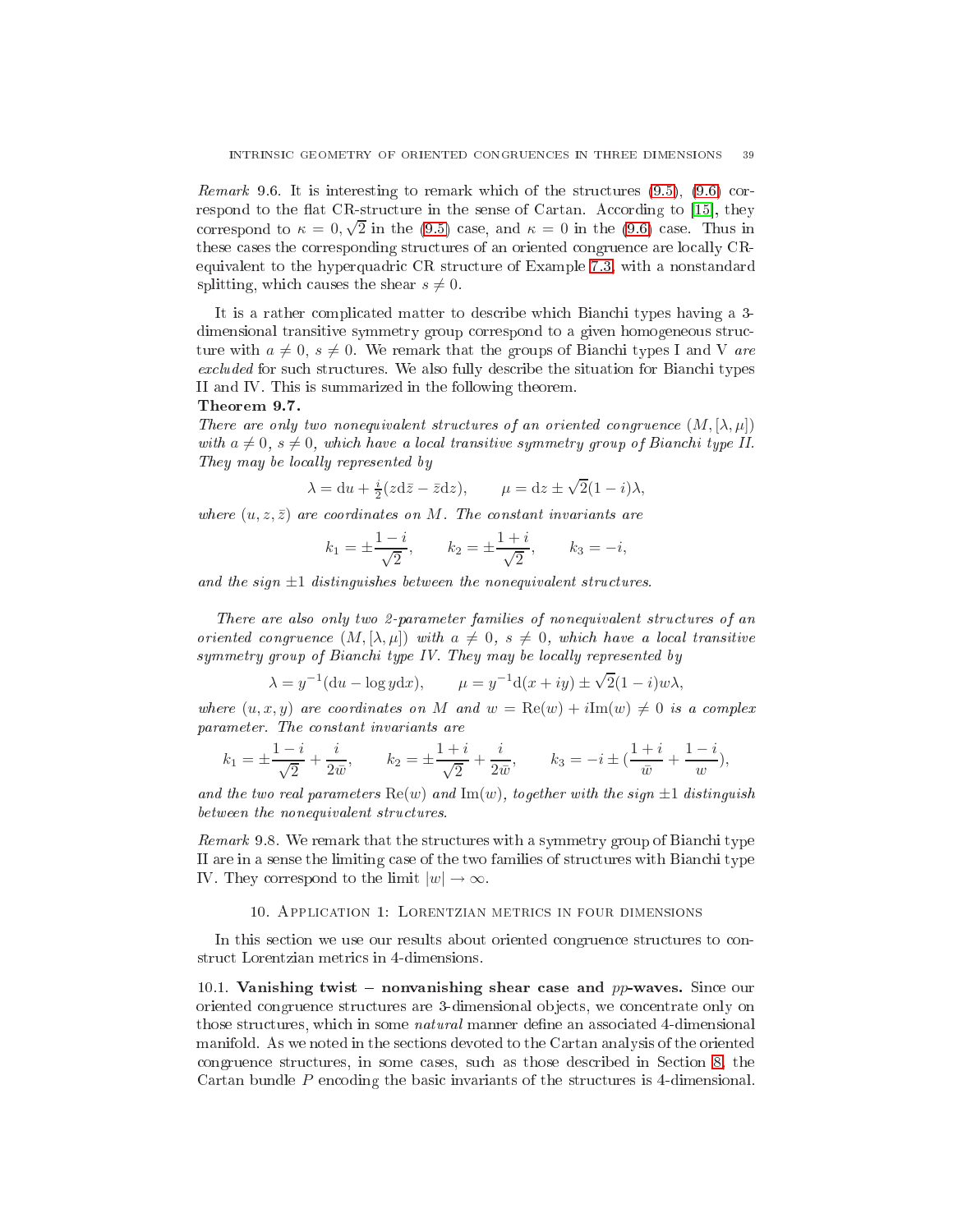So in this case, i.e. when the twist  $a \equiv 0$  and the shear  $s \neq 0$ , we have a 4dimensional manifold naturally associated with the oriented congruence structure. Moreover, in such case the Cartan procedure provides us also with a rigid coframe of invariant forms  $(\omega_1, \bar{\omega}_1, \omega, \Omega)$  on P. Using these forms we may define

(10.1) 
$$
g = 2\omega_1 \bar{\omega}_1 + 2\omega \Omega,
$$

or, as suggested by the form of the asso
iated Cartan onne
tion,

(10.2) 
$$
g = 2\omega_1 \bar{\omega}_1 + 2\omega(\Omega - \omega).
$$

These both are well defined Lorentzian metrics on  $P$ , which are built only from the ob je
ts naturally and invariantly asso
iated with the oriented ongruen
e stru
ture.

To be more specific, let us consider the structures with the curvature of the Cartan connection  $R \in \mathfrak{h}_1$ , as described in Theorem [8.5.](#page-30-5) In this case the bundle P is parametrized by  $(z, \bar{z}, u, r)$  and the invariant forms are:

<span id="page-39-1"></span><span id="page-39-0"></span>
$$
\Omega = dr, \qquad \omega = du
$$
  
\n
$$
\omega_1 = e^r \left( h dz - (\bar{h}' + \bar{h} - i\alpha \bar{h}) d\bar{z} \right)
$$
  
\n
$$
\bar{\omega}_1 = e^r \left( \bar{h} d\bar{z} - (h' + h + i\alpha h) dz \right),
$$

with functions  $\alpha = \alpha(u)$  (real) and  $h = h(u)$  (complex) satisfying the ordinary differential equation [8.15.](#page-30-6) Inserting these forms in the formulae  $(10.1)-(10.2)$  $(10.1)-(10.2)$  $(10.1)-(10.2)$ , we get the respe
tive 4-dimensional Lorentzian metri
s

$$
g_0 = 2e^{2r} \left(hdz - (\bar{h}' + \bar{h} - i\alpha\bar{h})d\bar{z}\right) \left(\bar{h}d\bar{z} - (h' + h + i\alpha h)dz\right) + 2dudr,
$$

and

$$
g_{-1} = 2e^{2r} \left(hdz - (\bar{h}' + \bar{h} - i\alpha\bar{h})d\bar{z}\right) \left(\bar{h}d\bar{z} - (h' + h + i\alpha h)dz\right) + 2du(dr - du).
$$

It turns out that both these metrics have quite nice properties.

Actually, introducing a still bigger class of metrics

$$
g_c = 2e^{2r} \left(hdz - (\bar{h}' + \bar{h} - i\alpha\bar{h})d\bar{z}\right) \left(\bar{h}d\bar{z} - (h' + h + i\alpha h)dz\right) + 2du(dr - cdu),
$$

with  $c = \text{const} \in \mathbb{R}$ , one checks that they all are of type N in the Petrov classifiation of 4-dimensional Lorentzian metri
s. This means that their Weyl tensor is expressed in terms of only one nonvanishing complex function  $\Psi_4$ , called the Weyl spin coefficient, which reads

$$
\Psi_4 = 2(i\alpha - c - 1).
$$

All the other Weyl coefficients  $(\Psi_0, \Psi_1, \Psi_2, \Psi_3)$ , which together with  $\Psi_4$  totally encode the Weyl tensor of  $g_c$ , are identically zero.

Looking at the spin coefficient  $\Psi_4$  we see that there is a distinguished metric in the class  $g_c$ . This corresponds to  $c = -1$ . In such case the Weyl tensor of g is just proportional to  $\Psi_4 = 2i\alpha$  and we have a Lorentz-geometric interpretation of the invariant  $\alpha = \alpha(u)$  of the corresponding structure of the oriented congru-ence. Confronting these considerations with the results of Section [8.2.2](#page-29-1) we get the following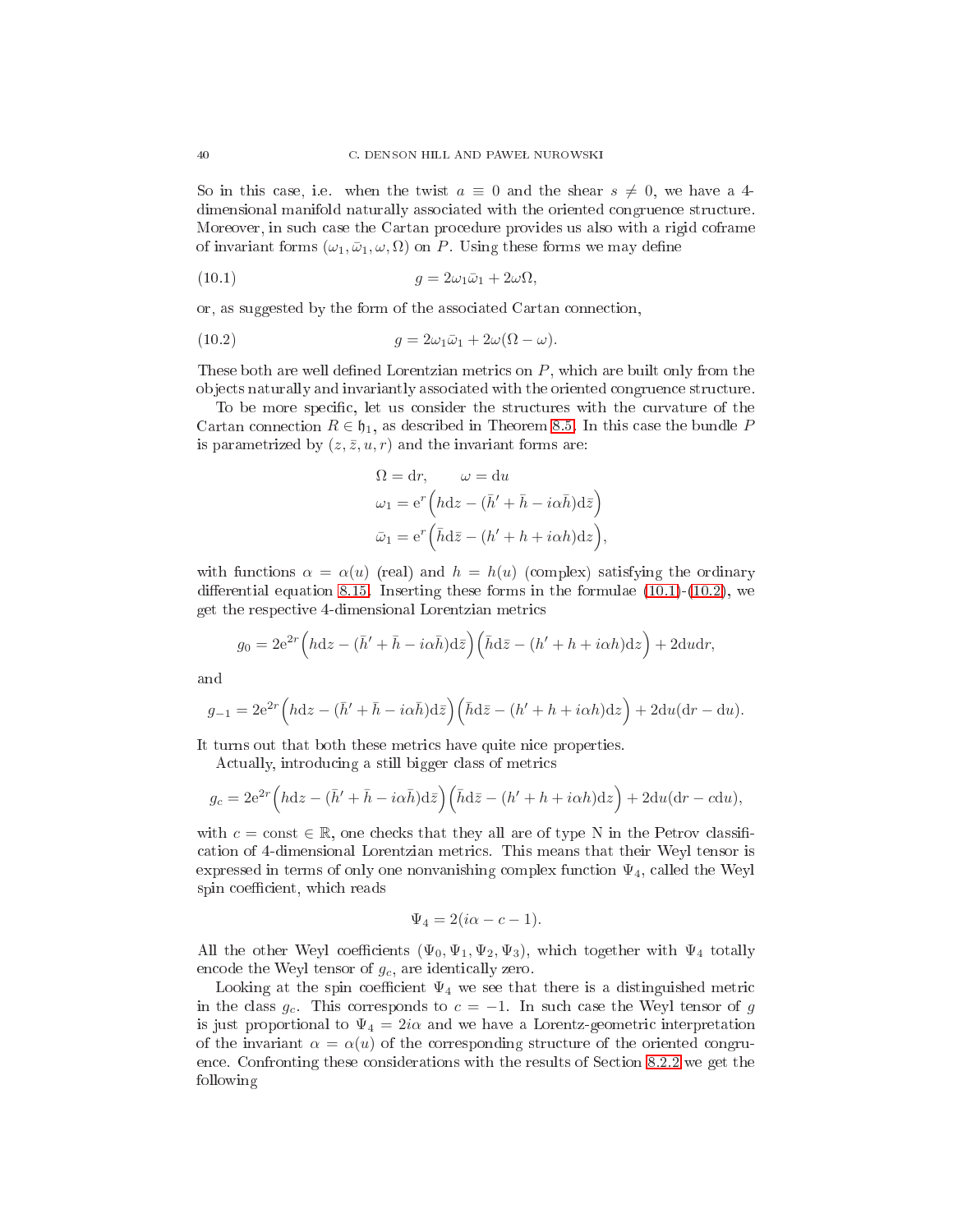**Theorem 10.1.** Every structure of an oriented congruence  $(M, \lambda, \mu)$  with vanishing twist,  $a \equiv 0$ , nonvanishing shear  $s \neq 0$ , and having the curvature R of its corresponding Cartan connection in  $\mathfrak{h}_1$ , defines a Lorentzian metric

$$
g_{-1} = 2\omega_1 \bar{\omega}_1 + 2\omega(\Omega - \omega),
$$

which is of Petrov type  $N$  or conformally flat. The nonequivalent metrics correspond to different structures of the oriented congruence, and the metric is conformally flat if and only if  $R \equiv 0$ .

Interestingly metrics  $g_{-1}$  are conformal to Ricci flat metrics. The Ricci flat metric in the conformal class of  $g_{-1}$  is given by

$$
\hat{g}_{-1} = \frac{2e^{4u}}{(t+e^{2u})^2} \Big( \Big(hdz - (\bar{h}' + \bar{h} - i\alpha\bar{h})d\bar{z}\Big) \Big(\bar{h}d\bar{z} - (h' + h + i\alpha h)dz\Big) + e^{-2r} du (dr - du)\Big),
$$

where t is a real constant. For each  $\alpha = \alpha(u)$  and for each solution  $h = h(u)$  of  $(8.15)$ , the corresponding Ricci flat metric is the so called *linearly polarized pp-wave* from General Relativity Theory (see [10], p. 385).

<span id="page-40-0"></span> $10.2$ . Nonvanishing twist – vanishing shear case and the Bach metrics. Another example of 4-dimensional Lorentzian manifolds naturally asso
iated with the structures of oriented congruences appears in the nonvanishing twist – vanishing shear case, as we explained in Section [7.3.](#page-12-0) Actually in Section [7.3](#page-12-0) we defined conformal Lorentzian 4-manifolds equipped with the *conformal* class of Lorentzian metrics  $[g_t]$ , which are naturally associated with a congruence structure with twist and without shear. Here we study the conformal properties of these metrics.

10.2.1. The Cotton and Bach conditions for conformal metrics. We recall [4] that a Lorentzian metric  $g$  on a manifold  $M$  is called *conformal to Einstein* iff there exists a real function  $\Upsilon$  on M such that the rescaled metric  $\hat{g} = e^{2\Upsilon}g$  satisfies the Einstein equations  $Ric(\hat{g}) = \Lambda \hat{g}$ . In the case of an oriented M with  $\dim M = 4$  there are two necessary conditions [\[2,](#page-54-9) 8] for g to be conformal to Einstein (in algebraically generic cases [4] these necessary conditions are sufficient). To describe these conditions we denote by F the curvature 2-form of the Cartan normal conformal connection  $\omega_{[q]}$ associated with a conformal class [g] (see [7] for definitions). The curvature F is horizontal. Thus, choosing a representative g of the conformal class  $[g]$ , we can calculate its Hodge dual  $*F$  and calculate the  $6 \times 6$  matrix of 3-forms

(10.3) 
$$
D * F = d * F + \omega_{[g]} \wedge *F - *F \wedge \omega_{[g]}
$$

for the connection  $\omega_{[g]}$ . This matrix has a remarkably simple form

<span id="page-40-1"></span>
$$
D * F = \begin{pmatrix} 0 & *j^{\mu} & 0 \\ 0 & 0 & *j_{\mu} \\ 0 & 0 & 0 \end{pmatrix},
$$

where  $\ast j^{\mu}$  is a vector-valued 3-form, the Hodge dual of the so called Yang-Mills current  $j^{\mu}$  for the conformal connection  $\omega_{[g]}$ . Having said this we introduce the vacuum Yang-Mills equation for the conformal connection  $\omega_{[g]}$ 

$$
(10.4) \t\t D * F = 0
$$

i.e. the condition that the Yang-Mills current  $j^{\mu}$  vanishes. It turns out that in  $\dim M = 4$  equations [\(10.4\)](#page-40-1) are *conformally invariant*. They are equivalent to the requirement that the *Bach tensor* of g identically vanishes [\[2,](#page-54-9) 4]. This condition is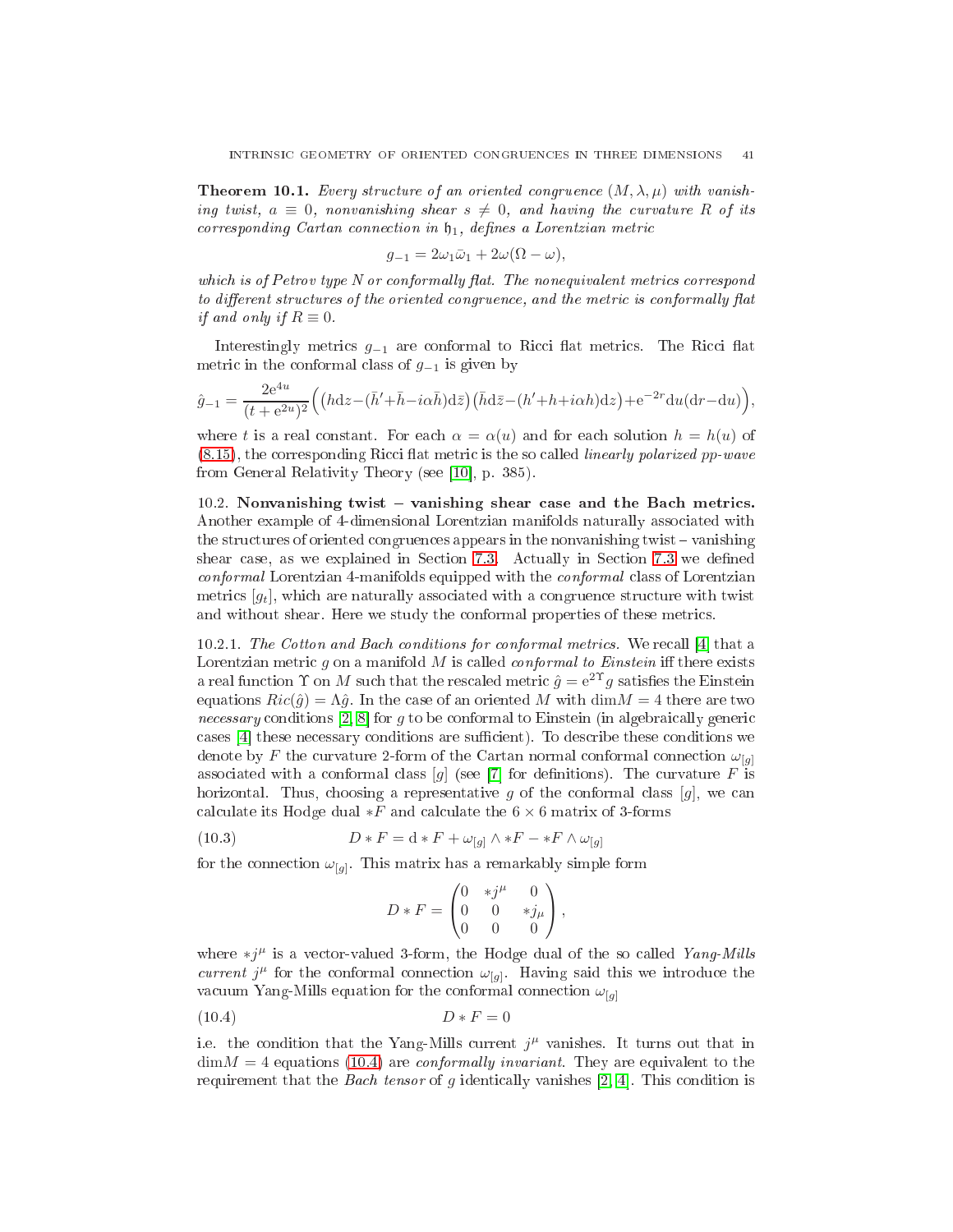known [9] to constitute a first system of equations which a 4-dimensional metric q must satisfy to be onformal to Einstein.

Another independent condition can be obtained by decomposing  $F$  into  $F =$  $F^+ \oplus F^-$ , where  $*F^{\pm} = \pm iF^{\pm}$  are its selfdual and antiselfdual parts (note that i appears here as a onsequen
e of the assumed Lorentzian signature). De
omposing the curvatures  $F^{\pm}$  onto a basis of 2-forms  $\{\theta^i \wedge \theta^j\}$  associated with a coframe  $\{\theta^i\}$ in which g takes the form  $g = g_{ij} \theta^i \theta^j$ , we recall that the second necessary condition for a 4-metric  $g$  to be conformal to Einstein is

<span id="page-41-0"></span>(10.5) 
$$
[F_{ij}^+, F_{kl}^-] = 0 \qquad \forall i, j, k, l = 1, 2, 3, 4.
$$

Here [,] is the commutator of the  $6 \times 6$  matrices  $F_{ij}^+$  and  $F_{kl}^-$ . We term [\(10.4\)](#page-40-1) the ondition and contract the Cotton and Cotton and Cotton and Cotton and Cotton and Cotton and Cotton and Cotton I

10.2.2. Conformal curvature of the associated metrics. Now we calculate the Car-tan normal conformal connection and its curvature for the conformal metrics [\(7.18\)](#page-12-4). We recall the setting from Sections [7.2,](#page-11-0) [7.3.](#page-12-0) The structure of an oriented congruence  $(M, \lambda, \mu)$  with vanishing shear and nonvanishing twist defines a 5-dimensional principal fiber bundle  $H_2 \to P \to M$ , on which the invariant forms  $(\omega_1, \bar{\omega}_1, \omega, \Omega, \bar{\Omega}),$ satisfying the system  $(7.15)$  reside. There is another fiber bundle associated with such a situation. This is the bundle  $P \to N$  with a 4-dimensional base N and with 1-dimensional fibers. The manifold N is in addition fibered over M also with 1-dimensional fibers. The forms

<span id="page-41-1"></span>
$$
\{\theta^1, \theta^2, \theta^3, \theta^4\} = \{\omega_1, \bar{\omega}_1, \omega, ti(\bar{\Omega} - \Omega)\}\
$$

on P are used to define a bilinear form  $G_t = 2(\theta^1\theta^2 + \theta^3\theta^4)$  on P. Although this is degenerate on P, it projects to a well defined conformal class  $[g_t]$  of Lorentzian metri
s

$$
(10.6) \qquad \qquad g_t = 2(\theta^1 \theta^2 + \theta^3 \theta^4)
$$

on  $N$ , see  $(7.18)$ .

One can try to calculate the Cartan normal conformal connection for the metrics  $g_t$  on N itself, but we prefer to do this on the 5-dimensional bundle P instead. This is more convenient, since in such an approach we can directly use the coframe derivatives [\(7.15\)](#page-10-3) of the forms  $(\omega_1, \bar{\omega}_1, \omega, \Omega, \bar{\Omega})$  on P, without the necessity of projecting them from  $P$  to  $N$ .

Thus, in the following, we associate the dual set of vector fields  $(E_1, \bar{E}_1, E_0, E_2, \bar{E}_2)$ to  $(\omega_1, \bar{\omega}_1, \omega, \Omega, \bar{\Omega})$ , and we will use them to denote the derivatives of the functions, such as the invariants  $K_1$ ,  $K_2$  and  $\bar{K}_2$ . The conventions will be as follows: the symbols  $K_{11} = E_1(K_1)$  and  $K_{11} = \overline{E}_1(K_1)$  will denote the directional derivatives of  $K_1$  in the respective directions of the vector fields  $E_1$  and  $\bar{E}_1$ . In particular  $K_{2\bar{1}0}$ will denote  $E_0(\bar{E}_1(K_2))$ .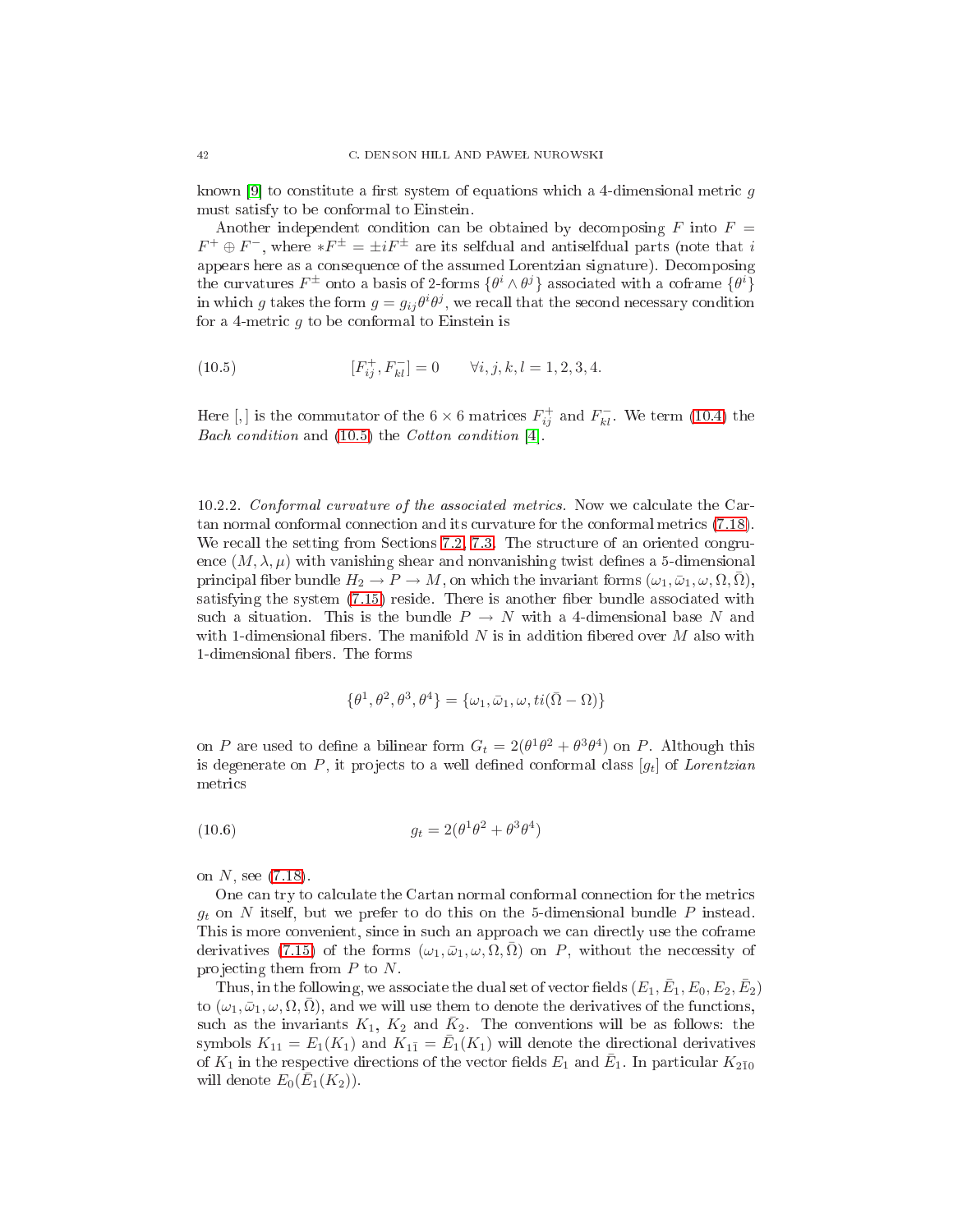A (rather tedious) calculation gives the following expressions for the Cartan normal conformal connection  $\omega_t$  for the metrics  $g_t$  on P:

$$
(10.7) \quad \omega_t = \begin{pmatrix} \frac{1}{2}(\Omega + \bar{\Omega}) & \tau^1 & \tau^2 & \tau^3 & \tau^4 & 0 \\ \theta^1 & -i\Omega_1 & 0 & -\Omega_2 & \frac{i}{2}\theta^1 & \tau^2 \\ \theta^2 & 0 & i\Omega_1 & -\bar{\Omega}_2 & -\frac{i}{2}\theta^2 & \tau^1 \\ \theta^3 & \frac{i}{2}\theta^2 & -\frac{i}{2}\theta^1 & -\frac{1}{2}(\Omega + \bar{\Omega}) & 0 & \tau^4 \\ \theta^4 & \bar{\Omega}_2 & \Omega_2 & 0 & \frac{1}{2}(\Omega + \bar{\Omega}) & \tau^3 \\ 0 & \theta^2 & \theta^1 & \theta^4 & \theta^3 & -\frac{1}{2}(\Omega + \bar{\Omega}) \end{pmatrix}
$$

.

Here the 1-forms  $\Omega_1$  (real) and  $\Omega_2$  (complex) are

$$
\Omega_1 = tK_1\theta^3 + \frac{1-t}{2t}\theta^4, \quad \Omega_2 = itK_1\theta^1 + it\bar{K}_2\theta^3, \quad \bar{\Omega}_2 = -itK_1\theta^2 - itK_2\theta^3
$$
  
and the 1-forms  $\{\tau^1, \tau^2, \tau^3, \tau^4\}$  are:  

$$
\tau^1 = -\frac{1}{6}(5t-2)K_1\theta^2 + \frac{1}{4}(2itK_{11} + K_2(1-t))\theta^3
$$

$$
\tau^2 = \bar{\tau}^1 = -\frac{1}{6}(5t-2)K_1\theta^1 + \frac{1}{4}(-2itK_{11} + \bar{K}_2(1-t))\theta^3
$$

$$
\begin{array}{rcl}\n\tau^3 & = & \frac{1}{4} (2itK_{11} - K_2(t+1))\theta^1 - \frac{1}{4} (2it\bar{K}_{1\bar{1}} + \bar{K}_2(t+1))\theta^2 - t^2 K_1^2 \theta^3 + \frac{1}{6} (4t-1)K_1 \theta^4 \\
\tau^4 & = & \frac{1}{6} (4t-1)K_1 \theta^3 - \frac{1}{4} \theta^4.\n\end{array}
$$

The next step, namely the calculation of the curvature  $F_t = d\omega_t + \omega_t \wedge \omega_t$  of  $\omega_t$ , is really tedious, but achievable with the help of symbolic calculation programs such as, e.g. Mathematica. The resulting formulae are too complicated to display here, but the  $\mathfrak{so}(1,3)$ -part of the curvature, which is just the Weyl tensor of  $g_t$ , is worth quoting. We present it in terms of the (lifted to P) Weyl spinors  $\Psi_0$ ,  $\Psi_1$ ,  $\Psi_2$ ,  $\Psi_3$  and  $\Psi_4$ . These read:

<span id="page-42-1"></span>(10.8)  
\n
$$
\Psi_0 = 0, \qquad \Psi_1 = 0,
$$
\n
$$
\Psi_2 = \frac{1}{6}(1 - 4t)K_1,
$$
\n
$$
\Psi_3 = \frac{1}{4}(2itK_{1\bar{1}} + (3t - 1)\bar{K}_2),
$$
\n
$$
\Psi_4 = -it\bar{K}_{2\bar{1}}.
$$

<span id="page-42-0"></span>We have the following

**Proposition 10.2.** Every metric  $g_t$  with  $K_1 \equiv 0$  or  $t = \frac{1}{4}$  is of Petrov type III or its specializations. If  $t = \frac{1}{3}$  and  $K_1 \equiv 0$ , then the conformal class  $[g_{1/3}]$  of the metric  $g_{1/3}$  is of Petrov type N.

Calculation of the Yang-Mills current  $j = j_\mu \theta^\mu$  for  $\omega_t$  is also possible. Since the covariant derivative of the Hodge dual of the curvature  $F_t$  is *horizontal* with repect to the bundle  $P \to N$ , the current components  $j_{\mu}$ , as viewed on P or on N, differ only by nonvanishing scales. The result of our calculation on  $P$  reads:

$$
\begin{array}{rcl}\nj^1 & = & \bar{j}^2 = \frac{1}{3}(1-4t)[K_{111}\theta^1 - 2iK_{11}\theta^4] + \frac{1}{6}j_2^1\theta^2 - \frac{1}{6}j_3^1\theta^3 \\
j^3 & = & -\frac{1}{6}j_3^1\theta^1 - \frac{1}{6}j_3^1\theta^2 - \frac{1}{6}j_3^3\theta^3 - \frac{1}{6}j_2^1\theta^4 \\
j^4 & = & \frac{2}{3}(4t-1)[K_1\theta^4 + iK_{11}\theta^1 - iK_{1\bar{1}}\theta^2] - \frac{1}{6}j_2^1\theta^3,\n\end{array}
$$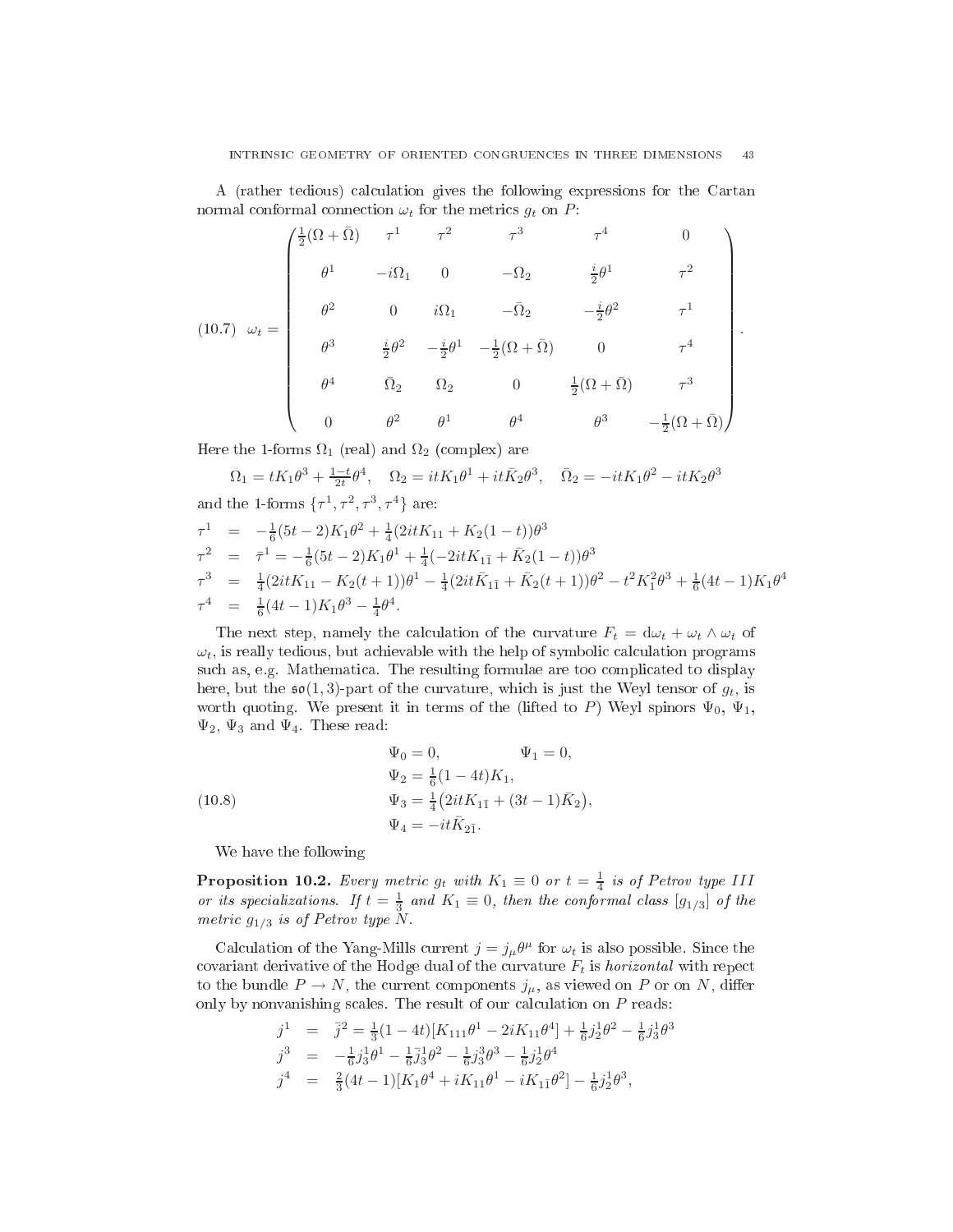$$
j_2^1 = (1 - 4t)(1 - 12t)K_1^2 + (7t - 1)(K_{11\bar{1}} + K_{1\bar{1}1})
$$
  
\n
$$
j_3^1 = 16it(4t - 1)K_1K_{11} - 2(1 - 2t)(1 - 4t)K_1K_2 + (1 - 4t)K_{2\bar{1}1} + 3it(K_{11\bar{1}1} + K_{1\bar{1}11})
$$
  
\n
$$
j_3^3 = 16t^2(1 - 4t)K_1^3 - 36t^2K_{11}K_{1\bar{1}} + 3(1 - t)(1 + 3t)|K_2|^2 + 2(t + 2)K_{2\bar{1}3} - 24t^2K_1(K_{11\bar{1}} + K_{1\bar{1}1}) + 2it(4 - 7t)(K_{1\bar{1}}K_2 - K_{11}\bar{K}_2).
$$

We have also calculated the Cotton matrices  $[F_{tij}^+, F_{tij}^-]$  for each value of the real parameter t. We obtained formulae which are too complicated to write here. However we observed, that among all the parameter values for  $t$ , there are a few preferred ones for which the formulae simplify significantly. These special parameter values are:

$$
t = \pm \frac{1}{3}
$$
,  $t = \frac{1}{4}$ ,  $t = 1$ .

<span id="page-43-0"></span>Here we focus on  $t = -\frac{1}{3}$  and  $t = 1$ , for which we have the following theorem.

**Theorem 10.3.** If  $t = -\frac{1}{3}$  or  $t = 1$  and the relative invariant  $K_1 \equiv 0$ , then the conformal metrics  $[g_t]$  satisfy the Bach condition. If in addition the relative invariant  $K_2 \neq 0$ , the metrics are not conformally flat and do not satisfy the Cotton condition. If  $K_1 \equiv K_2 \equiv 0$  the conformal metrics  $g_{-1/3}$  and  $g_1$  have  $F_t \equiv 0$ , i.e. they are conformally flat.

The theorem can be verified by using the explicit formulae for the Yang-Mills current  $j^{\mu}$ , the matrices  $[F_{tij}^{+}, F_{tij}^{-}]$ , and the integrability conditions for the system [\(7.15\)](#page-10-3) with  $K_1 = 0$ . These integrability conditions, in particular, imply that  $K_{2\bar{1}} =$ 0.

We shall return to the other two interesting values  $t = 1/4$  and  $t = 1/3$  for  $g_t$ below, where we onsider examples.

10.2.3. Examples. As noted above a particularly interesting class of structures  $(M, \lambda, \mu)$  corresponds to  $K_1 \equiv 0$  and  $K_2 \neq 0$ . Looking at the list of our examples presented in Section [7](#page-8-1) we find such a structure in Section [7.6.](#page-20-0) This corresponds to a special value of the parameter  $\beta_K = -3^{\frac{1}{3}}$  in the family of structures described by the invariant system [\(7.35\)](#page-22-0), and is locally represented by forms  $\lambda$ ,  $\mu$  as in [\(7.37\)](#page-22-1) with  $\beta_K = -3^{\frac{1}{3}}$ . Actually it is worthwhile to write the metrics  $g_t$  for all the structures covered by  $(7.37)$ . These metrics read:

$$
g_t = g_t(\beta) = 2dzd\overline{z} +
$$
  
\n
$$
t\left(du + \frac{2\beta e^{-i\beta u} + i\overline{z}}{\beta(z\overline{z} - 2\beta^2(2+\beta^3))}dz + \frac{2\beta e^{i\beta u} - iz}{\beta(z\overline{z} - 2\beta^2(2+\beta^3))}d\overline{z}\right) \times
$$
  
\n
$$
\frac{(z\overline{z} - 2\beta^2(2+\beta^3))^2}{2\beta^4} \left(2dr + \frac{2(\beta e^{-i\beta u} - i\overline{z})}{z\overline{z} - 2\beta^2(2+\beta^3)}dz + \frac{2(\beta e^{i\beta u} + iz)}{z\overline{z} - 2\beta^2(2+\beta^3)}d\overline{z}\right),
$$

and in addition to the real parameter  $t$ , they are parametrized by the real parameter  $\beta \neq 0$  which enumerates nonequivalent structures  $(M, \lambda, \mu)$ .

These are quite interesting conformal Lorentzian metrics for the following reasons.

First, if

$$
\beta = \beta_K = -3^{\frac{1}{3}},
$$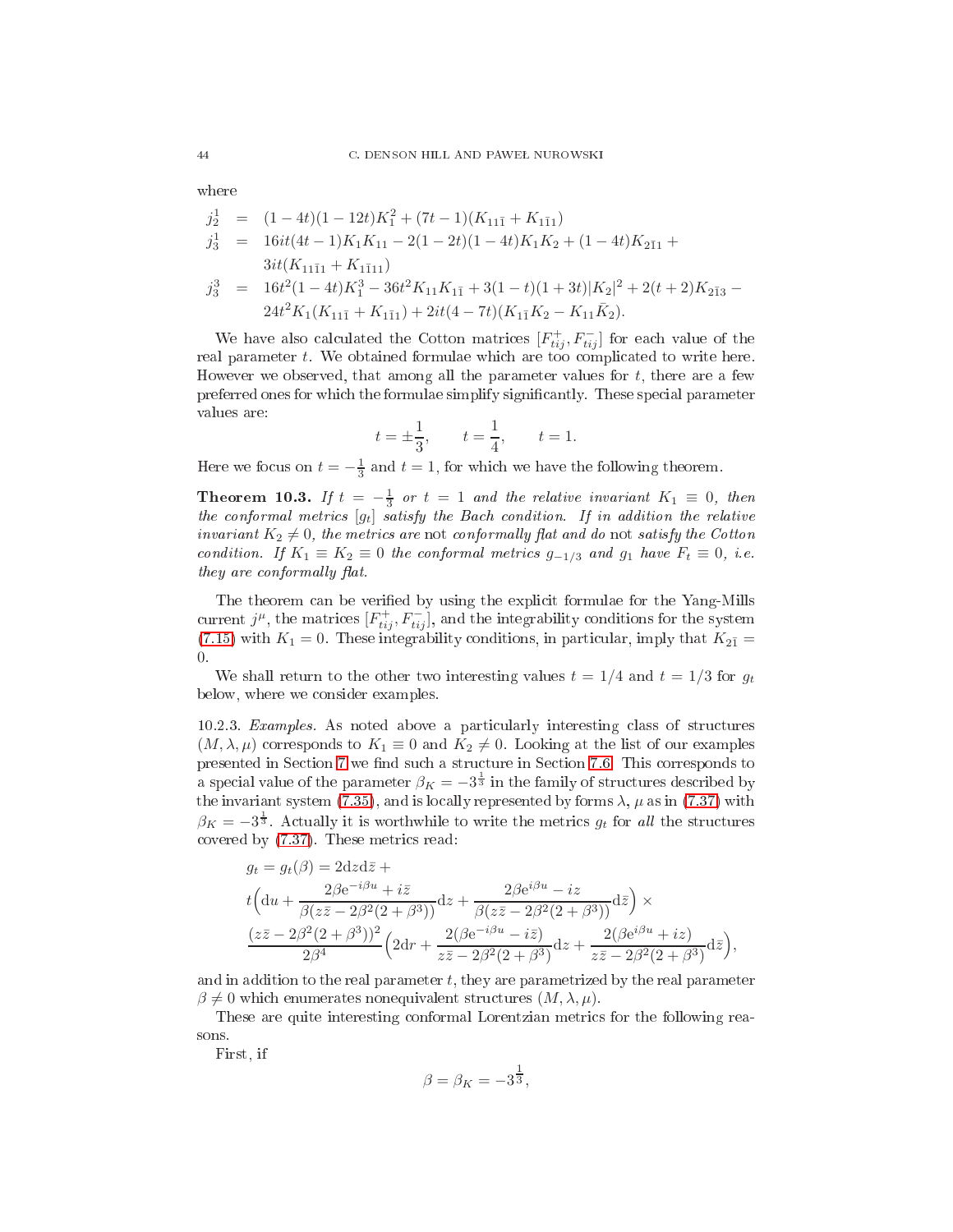we have  $K_1 \equiv 0$ , and according to Theorem [10.3,](#page-43-0) the metrics

$$
g_{-1/3}(-3^{\frac{1}{3}}) = 2dzd\overline{z} -
$$
  
\n
$$
\left(du + \frac{2 \cdot 3^{\frac{1}{3}} e^{3^{\frac{1}{3}}iu} - i\overline{z}}{3^{\frac{1}{3}}(z\overline{z} + 2 \cdot 3^{\frac{2}{3}})}dz + \frac{2 \cdot 3^{\frac{1}{3}} e^{-3^{\frac{1}{3}}iu} + i\overline{z}}{3^{\frac{1}{3}}(z\overline{z} + 2 \cdot 3^{\frac{2}{3}})}dz\right) \times
$$
  
\n
$$
\frac{(z\overline{z} + 2 \cdot 3^{\frac{2}{3}})^2}{18 \cdot 3^{\frac{1}{3}}} \left(2dr - \frac{2(3^{\frac{1}{3}} e^{3^{\frac{1}{3}}iu} + i\overline{z})}{z\overline{z} + 2 \cdot 3^{\frac{2}{3}}}dz - \frac{2(3^{\frac{1}{3}} e^{-3^{\frac{1}{3}}iu} - iz)}{z\overline{z} + 2 \cdot 3^{\frac{2}{3}}}d\overline{z}\right),
$$

and

$$
g_1(-3^{\frac{1}{3}}) = 2dzd\overline{z} +
$$
  
\n
$$
\left(du + \frac{2 \cdot 3^{\frac{1}{3}} e^{3^{\frac{1}{3}}iu} - i\overline{z}}{3^{\frac{1}{3}}(z\overline{z} + 2 \cdot 3^{\frac{2}{3}})}dz + \frac{2 \cdot 3^{\frac{1}{3}} e^{-3^{\frac{1}{3}}iu} + i\overline{z}}{3^{\frac{1}{3}}(z\overline{z} + 2 \cdot 3^{\frac{2}{3}})}dz\right) \times
$$
  
\n
$$
\frac{(z\overline{z} + 2 \cdot 3^{\frac{2}{3}})^2}{6 \cdot 3^{\frac{1}{3}}} \left(2dr - \frac{2(3^{\frac{1}{3}} e^{3^{\frac{1}{3}}iu} + i\overline{z})}{z\overline{z} + 2 \cdot 3^{\frac{2}{3}}}dz - \frac{2(3^{\frac{1}{3}} e^{-3^{\frac{1}{3}}iu} - i\overline{z})}{z\overline{z} + 2 \cdot 3^{\frac{2}{3}}}d\overline{z}\right),
$$

are Bach flat. Since the invariant  $K_2$  of the corresponding structures  $(M, \lambda, \mu)$ is nonvanishing, they are also *not* conformal to any Einstein metric. Note that, again because of  $K_1 \equiv 0$  and  $K_2 \neq 0$ , both metrics  $g_1(-3^{\frac{1}{3}})$  and  $g_{-1/3}(-3^{\frac{1}{3}})$  are of general Petrov type III (see Proposition [10.2\)](#page-42-0). As far as we know, they both provide the first explicit examples of conformally non Einstein Bach metrics which are of this Petrov type (compare e.g. with  $[16]$ ).

Second, note also that, since  $K_1 \equiv 0$  for  $\beta_K = -3^{\frac{1}{3}}$ , the metric  $g_{1/3}(\beta_K)$ , with now  $t = \pm 1/3$ , is also quite interesting. According to Proposition [10.2](#page-42-0) this metric is of Petrov type N. In gravitation theory it would be also termed twisting type N (see [10]). It is not conformal to any Einstein metric, since for all metrics  $g_t(\beta_K)$  the Bach tensor  $B_t(\beta_k)$ , when expressed in terms of the coframe  $(\theta^1, \theta^2, \theta^3, \theta^4)$ , reads

$$
B_t(-3^{\frac{1}{3}}) = 2^5 \cdot 3^4 \cdot \frac{(t-1)(1+3t)}{(z\bar{z}+2\cdot 3^{\frac{2}{3}})^6} \theta^3 \odot \theta^3.
$$

This obviously does not vanish, when  $t = 1/3$ , hence the metrics  $g_{1/3}(\beta_K)$  are examples of twisting type N metrics, which are not conformally Einstein.

Third, suggested by the structure of the Weyl tensor [\(10.8\)](#page-42-1) for all the metrics  $g_t$  we specialize the metrics  $g_t(\beta)$  to the case when  $t = \frac{1}{4}$ . The Yang-Mills current for this special case may be read off from the general formulae from the previous section. Here however we prefer to give the explicit formulae for the Bach tensor for  $g_{1/4}(\beta)$ . Here again the Bach tensor  $B_{1/4}(\beta)$  for these metrics has a very simple form

$$
B_{1/4}(\beta) = 6 \frac{\beta^6 (\beta^6 + 36\beta^3 + 36)}{(z\overline{z} - 2\beta^2 (2 + \beta^3))^6} \theta^3 \odot \theta^3.
$$

As is readily seen this vanishes for the following two real values of  $\beta$ :

$$
\beta_{S_1} = -\left(6(3+2\sqrt{2})\right)^{\frac{1}{3}}, \quad \beta_{S_2} = -\left(6(3-2\sqrt{2})^{\frac{1}{3}}\right).
$$

Thus the two corresponding metrics  $g_{1/4}(\beta_{S_1})$ , and  $g_{1/4}(\beta_{S_2})$  are further examples of Ba
h Lorentzian metri
s, whi
h are again of Petrov type III. One an he
k by direct calculation that they are also not conformal to any Einstein metric.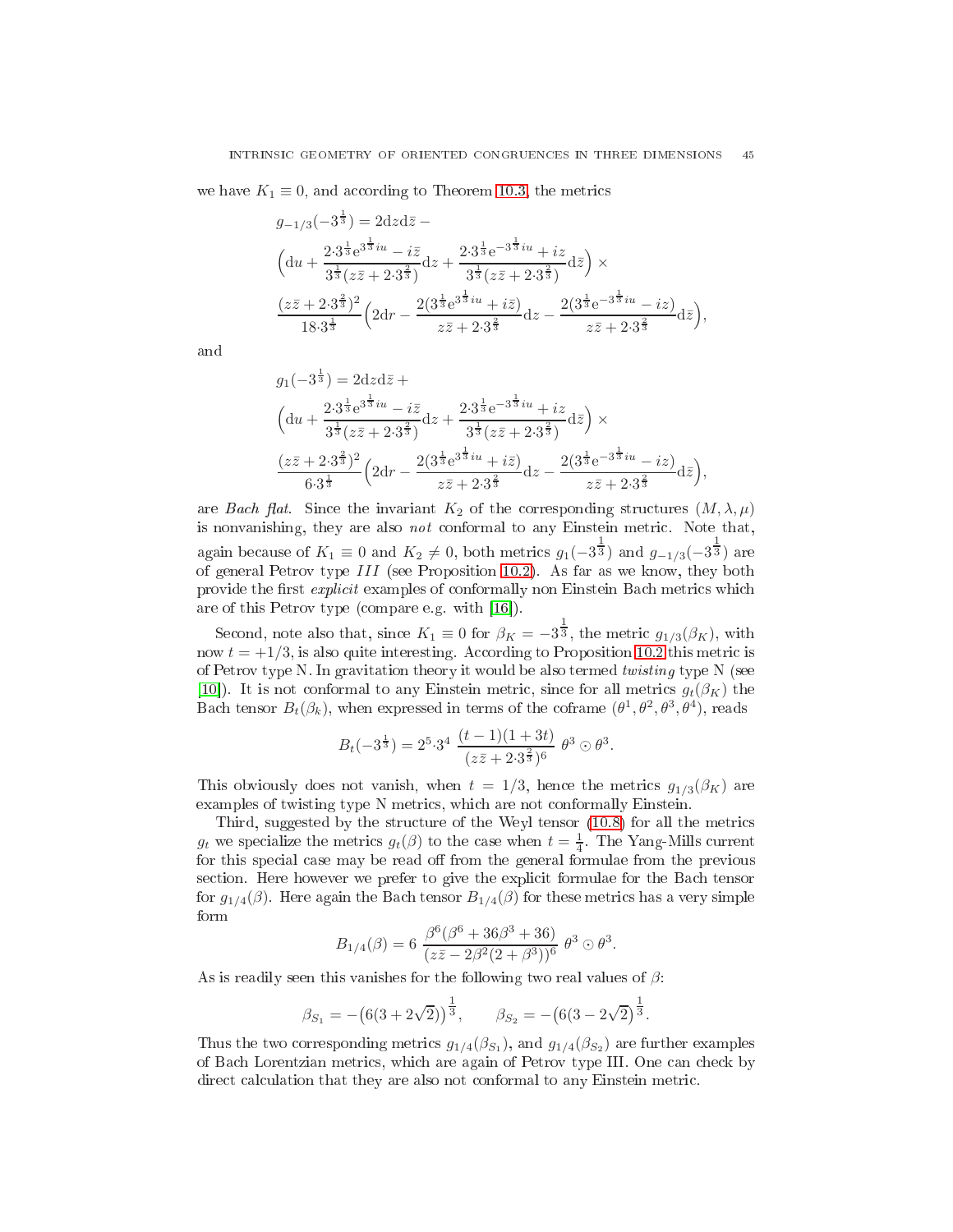Motivated by this last example we calculated the Bach tensor for all the metrics  $g_{1/4}$  (not necessarily those associated with the  $\beta$ -parametrized-structures [\(7.37\)](#page-22-1)). This al
ulation leads to the following

**Theorem 10.4.** If  $t = \frac{1}{4}$  and a structure  $(M, \lambda, \mu)$  with nonvanishing twist and vanishing shear has the relative invariant  $K_1$  satisfying

$$
K_{11\bar{1}} + K_{1\bar{1}1} \equiv 0,
$$

then the Bach tensor  $B_t$  of the metrics  $g_t$  corresponding to the structure  $(M, \lambda, \mu)$ , as defined in  $(10.6)$ , has a very simple form

$$
B_{1/4} = \frac{3}{32} \Big( 4K_{11}K_{1\bar{1}} + 2i(K_{11}\bar{K}_2 - K_{1\bar{1}}K_2) - 7K_2\bar{K}_2 - 4(K_{2\bar{1}0} + \bar{K}_{210}) \Big) \theta^3 \odot \theta^3,
$$

in which nine out of the apriori ten components, identically vanish.

<span id="page-45-0"></span>Apart from the structures with  $\beta_{S_1}$  and  $\beta_{S_2}$  we do not know examples of structures satisfying condition  $K_{11\bar{1}} + K_{1\bar{1}1} \equiv 0$ .

## 11. APPLICATION 2: ALGEBRAICALLY SPECIAL SPACETIMES

All the metrics discussed in Section [10](#page-38-0) are examples of *algebraically special space*times. These are 4-dimensional Lorentzian metrics, whose Weyl tensor is *degenerate* in an open region of the spacetime. The algebraically special vacuum (or in other words: *Ricci*  $flat$  metrics have the interesting property that they define a congruence of shearfree and null geodesics in the underlying *spacetime*. At this stage we must emphasize that the congruence associated with such metrics lives in four dimensions and the vanishing *shear* and the *geodesic* condition is a *four* dimensional notion here. Nevertheless we observe that the 3-dimensional oriented ongruen
es in our sense are related, at least at the level of the Lorentzian metrics discussed so far, to an analogous notion in  $3+1$  dimensions, where the metric is of Lorentzian signature. In this section we discuss this relationship more closely. Note that in all the examples of Section [10](#page-38-0) the *four*-dimensional congruence of shearfree null geodesics was always tangent to the vector field  $k = \partial_r$ .

Before passing to the subject proper of this section we remark that the algebrai
ally spe
ial Lorentzian metri
s are very important in physi
s. To be more specific we consider the metric

<span id="page-45-1"></span>(11.1) 
$$
g = 2\left(\mathcal{P}^2\mu\bar{\mu} + \lambda(\mathrm{d}r + \mathcal{W}\mu + \bar{\mathcal{W}}\mu + \mathcal{H}\lambda)\right),
$$

$$
\lambda = du + \frac{i(2M + (a + M)z\bar{z})}{z(1 + \frac{K}{2}z\bar{z})^2} dz - \frac{i(2M + (a + M)z\bar{z})}{\bar{z}(1 + \frac{K}{2}z\bar{z})^2} d\bar{z}, \qquad \mu = dz,
$$
  

$$
\mathcal{P}^2 = \frac{r^2}{(1 + \frac{K}{2}z\bar{z})^2} + \frac{(KM - a + (KM + a)\frac{K}{2}z\bar{z})^2}{(1 + \frac{K}{2}z\bar{z})^4},
$$
  
(11.2)  

$$
\mathcal{W} = \frac{iKa\bar{z}}{(1 + \frac{K}{2}z\bar{z})^2},
$$
  

$$
\mathcal{H} = -\frac{K}{2} + \frac{mr + KM^2 - aM}{r^2 + \frac{(KM - a + (KM + a)\frac{K}{2}z\bar{z})^2}{(1 + \frac{K}{2}z\bar{z})^2}},
$$

<span id="page-45-2"></span> $(1+\frac{K}{2}z\bar{z})^2$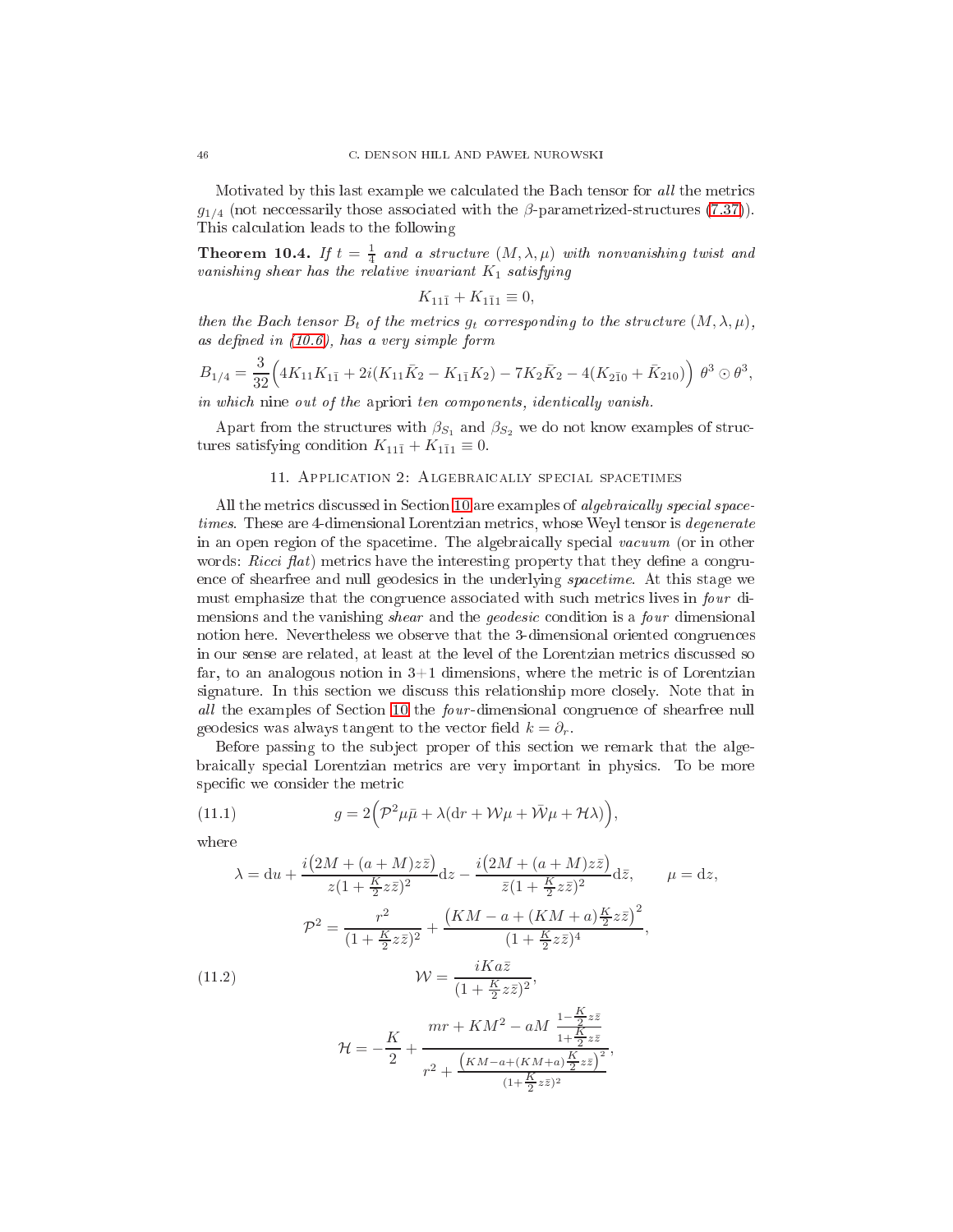and  $m, a, M, K$  are real constants.

This s
ary-looking metri has very interesting properties. First, it admits a 4 dimensional ongruen
e of null and shearfree geodesi
s, whi
h is tangent to the vector field  $k = \partial_r$ . Second, if  $K = 1$ , it is algebraically special, actually of Petrov type D, and more importantly, it is Ricci flat. The parameter values  $K-1 = M = 0$ , correspond to the celebrated Kerr metric, describing a gravitational field outside a rotating black hole, with mass m and angular momentum parameter a. In this case the angular momentum parameter  $a$  measures the *twist* of the congruence tangent to k. If in addition  $a = 0$ , the twist of the congruence vanishes, and the metric becomes the *Schwarzschild metric*. Third, in the  $K-1 = a = m = 0$  case the metric is the Taub-NUT vacuum metric, which is important in Relativity Theory because its serves as a 'counterexample for almost everything' [13]. Fourth, it should be also noted that if  $M = 0$  and the other parameters, including K, are arbitrary, the metric is again type  $D$  and Ricci flat. Finally, we should mention that for general values of  $K \neq 1$  and  $M \neq 0$  the metric is algebraically *general* and *neither* Ricci flat nor Einstein.

From the point of view of our paper the relevance of the metric  $(11.1)-(11.2)$  $(11.1)-(11.2)$  $(11.1)-(11.2)$  is self evident. The four dimensional spacetime  $\mathcal M$  on which the metric is defined, locally parametrized by  $(u, z, \overline{z}, r)$ , is locally a product  $\mathcal{M} = M \times \mathbb{R}$ , with M being parametrized by  $(u, z, \overline{z})$ . The 3-dimensional manifold M is then naturally equipped with the oriented congruence structure  $(M, \lambda, \mu)$ , defined in terms of the 1-forms  $\lambda, \mu$  from [\(11.2\)](#page-45-2). Note that these forms, although defined on  $\mathcal{M}$ , do not depend on the  $r$  coordinate, and as such project to  $M$ . Note also that the oriented congruence structure defined by these forms has always vanishing shear  $s \equiv 0$ . It has nonvanishing twist, with the exception of the Schwarzschild metric  $a = M = 0$ , or the case when  $K = 0$  and  $M + a = 0$ . In this last case the metric is of Petrov type  $D$ , but is *neither* Ricci flat *nor* Einstein.

Since in the case of Ricci flat metrics  $(11.1)-(11.2)$  $(11.1)-(11.2)$  $(11.1)-(11.2)$  only the Schwarzschild metric has the corresponding structure of an oriented congruence with vanishing twist, in the next sections we decided to make a systematic study of the Lorentzian metrics [\(11.1\)](#page-45-1) (not necessarily of the form [\(11.2\)](#page-45-2)), with forms  $\lambda, \mu$  defining an oriented congruence structure in *three* dimensions which have vanishing shear, but nonvanishing twist, only. Actually, for the sake of brevity, we only discuss the case when the structural invariants  $K_1$  and  $K_2$  of the congruence structures, as defined in Section [7.1,](#page-8-2) satisfy  $K_1 \neq 0$ ,  $K_2 \equiv 0$ .

<span id="page-46-0"></span>11.1. **Reduction of the Einstein equations.** As we know from Section [7.5](#page-14-0) every structure  $(M, [\lambda, \mu])$  having  $K_1 \neq 0, K_2 \equiv 0$  defines an invariant coframe  $(\omega, \omega_1, \bar{\omega}_1)$ on  $M$  which satisfies the system  $(7.29)$ ,  $(7.31)$ . Given such a structure we consider a 4-manifold  $\mathcal{M} = \mathbb{R} \times M$  with a distinguished class of Lorentzian metrics. These metrics can be written using any representative of a class  $[\lambda, \mu]$ . Since the invariant forms  $(\omega, \omega_1)$  provide us with such a representative it is natural to use them, rather than a randomly chosen pair  $(\lambda, \mu)$ . Thus, given a structure  $(M, [\lambda, \mu])$  having  $K_1 \neq 0, K_2 \equiv 0$ , we write a metric on

<span id="page-46-2"></span>(11.3) <sup>M</sup> <sup>=</sup> <sup>R</sup> <sup>×</sup> <sup>M</sup>

<span id="page-46-1"></span>(11.4) 
$$
g = P^2 \left[ 2\omega_1 \bar{\omega}_1 + 2\omega (dr + W\omega_1 + \bar{W}\bar{\omega}_1 + H\omega) \right].
$$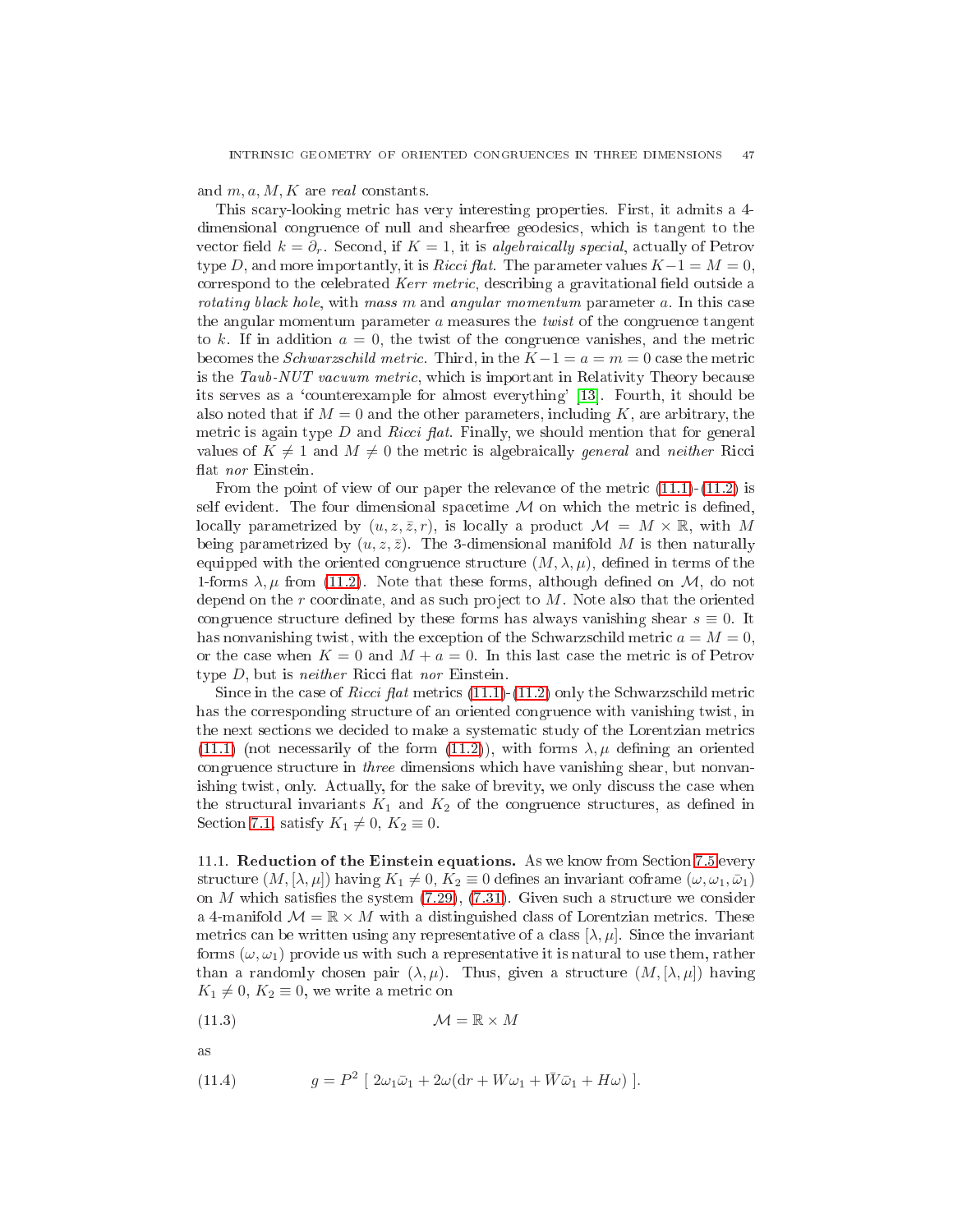Here the forms  $(\omega, \omega_1, \bar{\omega}_1)$  satisfy the system [\(7.29\)](#page-18-1), [\(7.31\)](#page-19-0), r is a coordinate along the R factor in M, and  $P \neq 0$ , H (real) and W (complex) are arbitrary functions on M.

The null vector field  $k = \partial_r$  is tangent to a congruence of twisting and shear-free null geodesics in  $M$ . This is a distinguished geometric structure on  $M$ .

Now we pass to the question if the metrics  $(11.4)$  may be Einstein. To discuss this we need to spe
ify what is the interesting energy momentum tensor that will constitute the r.h.s. of the Einstein equations. Since the only geometrically distinguished structure on M is the shear-free congruence generated by  $k = \partial_r$  it is natural to onsider the Einstein equations in the form

<span id="page-47-0"></span>(11.5) 
$$
Ric(g) = \Phi k \odot k.
$$

If the real function  $\Phi$  satisfies  $\Phi > 0$  the above equations have the physical interpretation of a gravitational field of 'pure radiation' type in which the gravitational energy is propagated with the speed of light along the congruence k. If  $\Phi \equiv 0$  we have just Ricci-flat metrics, which correspond to vacuum gravitational fields. This last possibility is not ex
luded by our Einstein equations. In the following analysis we will not insist on the condition  $\Phi \equiv 0$ .

At this point it is worthwhile to mentioned that a similar problem was studied by one of us some years ago in  $[14]$ ; see also the more modern treatment in [6]. Using the results of  $[6, 14]$  $[6, 14]$  and the symbolic calculation program Mathematica, we redu
ed the Einstein equations [\(11.5\)](#page-47-0) to the following form:

First, it turns out that the Einstein equations [\(11.5\)](#page-47-0) an be fully integrated along  $k$ , so that the r dependence of the functions  $P$ ,  $H$ ,  $W$  is explicitly determined. A
tually we have:

<span id="page-47-1"></span>(11.6) 
$$
P = \frac{p}{\cos \frac{r}{2}}
$$

$$
W = i\alpha e^{-ir} + \beta
$$

$$
H = -\frac{\bar{m}}{p^4}e^{2ir} - \frac{m}{p^4}e^{-2ir} + \frac{1}{2}\bar{\phi}e^{ir} + \frac{1}{2}\phi e^{-ir} + \frac{1}{2}\chi,
$$

where the functions  $p, \chi$  (real) and  $\alpha, \beta, m$  (complex) do not depend on the r coordinate. Thus, using some of the Einstein equations  $(11.5)$ , one quickly reduces the problem from  $M$  to a system of equations on the CR-manifold with preferred splitting  $(M, [\lambda, \mu])$ .

Now we introduce a preferred set of vector fields  $(\partial_0, \partial, \overline{\partial})$  on M defined as the respective duals of the preferred forms  $(\omega, \omega_1, \bar{\omega}_1)$ . Note that this notation is in agreement with the notation of CR-structure theory. In particular  $\partial$  is the tangential CR-operator on M, so that the equation for a CR-function  $\xi$  on M is  $\partial \xi = 0.$ 

<span id="page-47-2"></span>With this notation the remaining Einstein equations [\(11.5\)](#page-47-0) for  $ds^2$  give first:

(11.7) 
$$
\alpha = 2(\partial \log p - c)
$$

$$
\beta = 2i(\partial \log p - 2c - A_1)
$$

$$
\phi = (\overline{\partial} + A_1 + i\overline{B}_1 + i\overline{\partial})\alpha - 4\frac{m}{p^4}
$$

$$
\chi = 3\alpha\overline{\alpha} + 2i(\partial + A_1 - iB_1)\overline{\beta} - 2i(\overline{\partial} + A_1 + i\overline{B}_1)\beta \mp 1,
$$

where we have introduced a new unknown complex function  $c$  on  $M$  and used the Cartan invariants  $A_1 > 0$ ,  $B_1$  and  $\pm 1$  of the system [\(7.29\)](#page-18-1), [\(7.31\)](#page-19-0).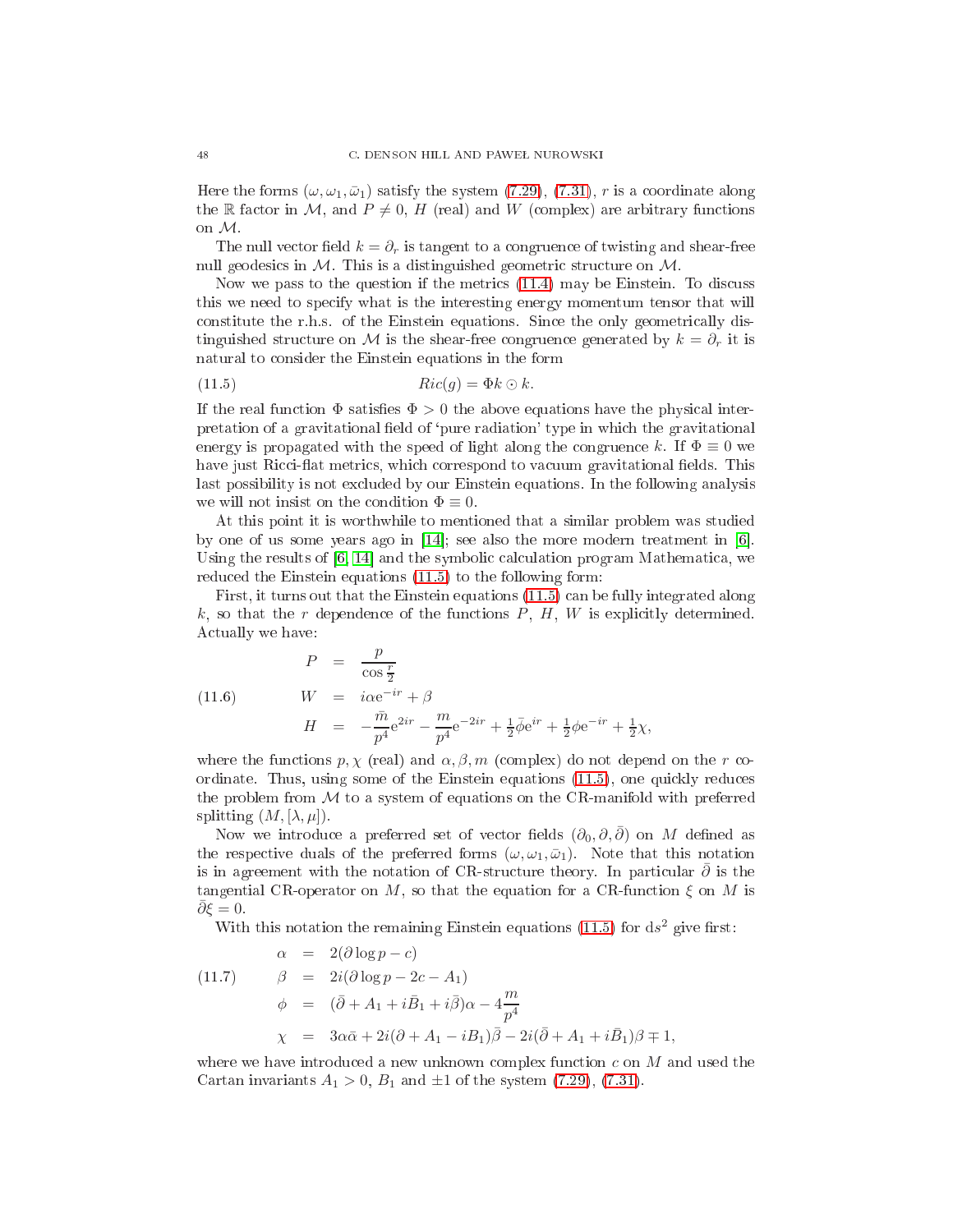Finally the differential equations for the unknown functions  $c, m$  and p equivalent to the Einstein equations [\(11.5\)](#page-47-0) are:

<span id="page-48-0"></span>(11.8) 
$$
(\partial - 3A_1 + iB_1)c - 2c^2 + a_{11} - A_1^2 + \frac{i}{2}A_1(3B_1 + \bar{B}_1) = 0
$$

( (11.9) <sup>∂</sup>¯ <sup>−</sup> 6¯c)<sup>m</sup> = 0

(11.10)  
\n
$$
(\partial + 3A_1 - iB_1)\bar{\partial}p + (\bar{\partial} + 3A_1 + i\bar{B}_1)\partial p +
$$
\n
$$
-3[(\partial + 3A_1 - iB_1)\bar{c} + (\bar{\partial} + 3A_1 + i\bar{B}_1)c + 2c\bar{c} +
$$
\n
$$
\frac{8}{3}A_1^2 + \frac{4}{3}a_{11} + \frac{2i}{3}A_1(\bar{B}_1 - B_1) \pm \frac{1}{6}]\bar{p} =
$$
\n
$$
-\frac{m + \bar{m}}{p^3}
$$

We thus have the following theorem.

**Theorem 11.1.** Let  $(M, [\lambda, \mu])$  be a structure of an oriented congruence having vanishing shear, nonvanishing twist and the invariants  $K_1 \neq 0, K_2 \equiv 0$ . Then a Lorentzian metric associated with  $(M, [\lambda, \mu])$  via [\(11.3\)](#page-46-2)-[\(11.4\)](#page-46-1) satsifies the Einstein equations [\(11.5\)](#page-47-0) if and only if the metric functions are given by means of  $(11.6)$ - $(11.7)$  with the unknown functions c, m (complex), p (real) on M satsifying the differential equations  $(11.8)-(11.10)$  $(11.8)-(11.10)$  $(11.8)-(11.10)$ .

.

Remark 11.2. Note that contrary to the invariants  $(\omega, \omega_1, \bar{\omega}_1)$  the coordinate r, and in turn the differential  $dr$ , has no geometric meaning. Actually the coordinate freedom in choosing r is  $r \to r + f$ , where f is any real function f on M. This induces some gauge transformations on the variables  $\beta$  and  $\chi$ . Nevertherless the equations  $(11.8)$ - $(11.10)$  are not affected by these transformations.

<span id="page-48-1"></span>*Remark* 11.3. Equations  $(11.8)-(11.10)$  $(11.8)-(11.10)$  $(11.8)-(11.10)$  should be understood in the following way. Start with a structure of an oriented congruence  $(M, [\lambda, \mu])$  having vanishing shear, nonvanishing twist and the invariants  $K_1 \neq 0, K_2 \equiv 0$ . Calculate its invariants  $(\omega, \omega_1, \bar{\omega}_1), (\partial_0, \partial, \bar{\partial}), A_1, B_1, a_{11}$  of [\(7.29\)](#page-18-1), [\(7.31\)](#page-19-0). Having this data write down equations [\(11.8\)](#page-48-0)-[\(11.10\)](#page-48-0) for the unknowns  $c, m, p$ . As a hint for solving these equations observe that the equation [\(11.8\)](#page-48-0) involves only the unknown c. Thus solve it first. Once having the general solution for c insert it to the equation  $(11.9)$ . Then this equation becomes an equation for the unknown m. In particular  $m = 0$  is always a solution of  $(11.9)$ . Once this equation for m is solved, insert c and m to the equation [\(11.10\)](#page-48-0), whi
h be
omes a real, se
ond order equation for the real unknown  $p$ . In particular, if it happens that you are only interested in solutions for which  $m + \overline{m} = 0$ , this equation is a linear second order PDE on M. For particular choices of  $(M, \lambda, \mu)$  it can be reduced to well known equations of mathematical physics, such as for example the hypergeometric equation [14].

*Remark* 11.4. The unknown variable  $m$  is related to a notion known to physicists as *complex mass*. For physically interesting solutions, such as for example the Kerr black hole, the imaginary part of  $m$  is related to the mass of the gravitational source. The real part of m is related to the so called NUT parameter. Moreover  $m$  is responsible for algebraical specialization of the Weyl tensor of the metric. If  $m \equiv 0$  the metric is of type III, or its specializations, in the Cartan-Petrov-Penrose algebraic classification of gravitational fields.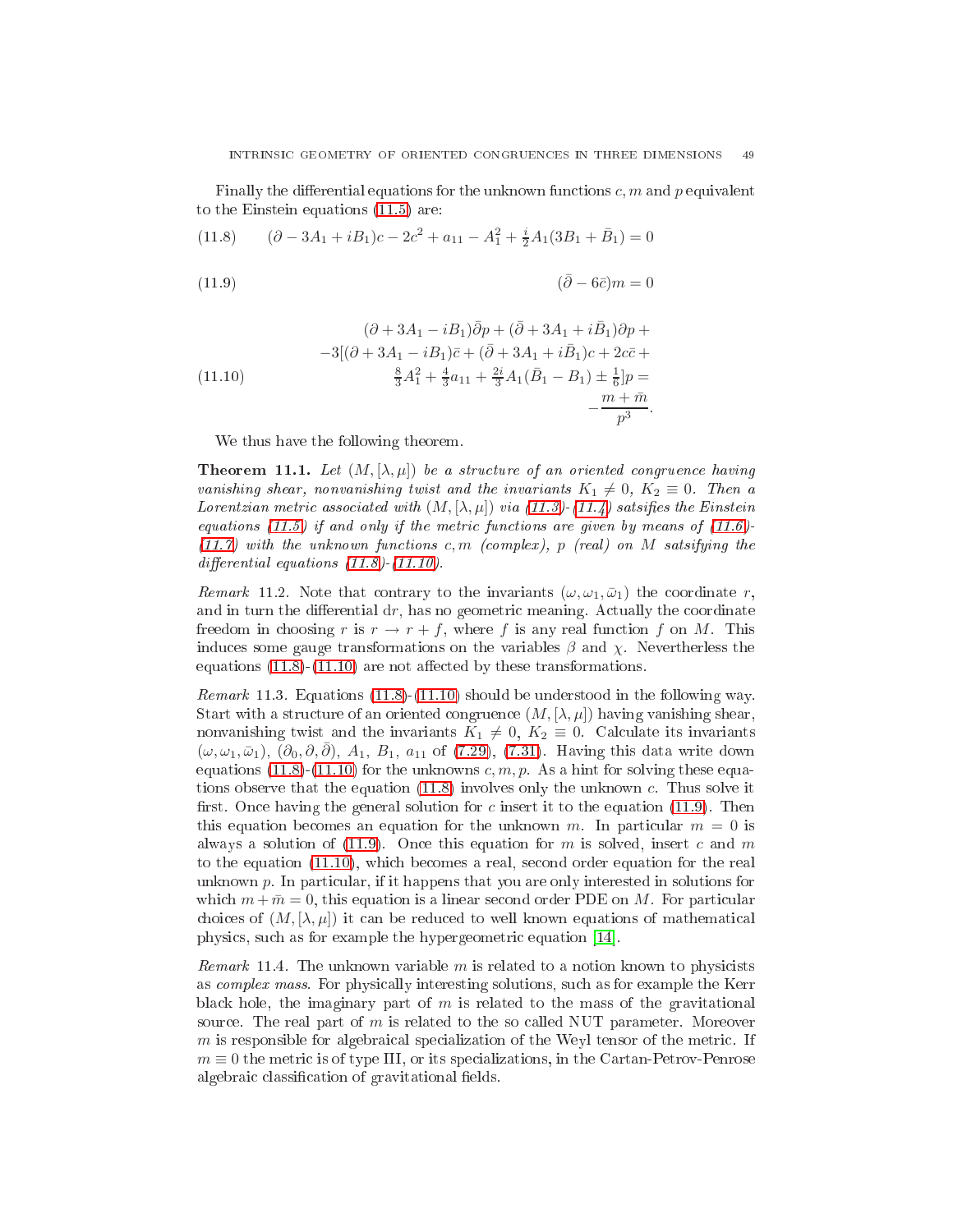<span id="page-49-0"></span>11.2. Examples of solutions. Here we give examples of metri
s [\(11.4\)](#page-46-1) satisfying the Einstein equations [\(11.5\)](#page-47-0). In all these examples the stru
tures of oriented congruences  $(M, [\lambda, \mu])$  will be isomorphic to the structures with a 3-dimensional group of symmetries described by Proposition [7.16.](#page-19-1) The invariant forms  $(\omega, \omega_1, \bar{\omega}_1)$ for these structures are:

(11.11) 
$$
\omega = \frac{2\tau^2}{1 \mp 4\tau^2} (y^{-2(1 \mp 2\tau^2)} du - y^{-1} dx),
$$

$$
\omega_1 = \pm i\tau y^{-1} (dx + i dy),
$$

$$
\bar{\omega}_1 = \mp i\tau y^{-1} (dx - i dy).
$$

We recall that the real parameter  $\tau$  is related to the invariants  $A_1$ ,  $B_1$  of the structures [\(11.11\)](#page-49-1) via:

<span id="page-49-1"></span>
$$
A_1 = -\frac{\mp 1 + 2\tau^2}{2\tau}, \qquad B_1 = i\tau.
$$

Since these invariants are *constant*, all the higher order invariants for these structures, such as for example the  $a_{11}$  in [\(7.31\)](#page-19-0), are *identically vanishing*. Although Propsition [7.16](#page-19-1) excludes the values  $\tau^2 = \frac{1}{2}$  in the upper sign case, we include it in the discussion below. This value corresponds to  $A_1 = 0$  and therefore must describe one of the two nonequivalent structures  $(M, [\lambda, \mu])$  of Example [7.7.](#page-13-1) From the two structures of this example, the one corresponding to  $\tau^2 = \frac{1}{2}$  is defined by  $(\epsilon_1, \epsilon_2) = (0, 1)$ . In particular, it has a strictly 4-dimensional symmetry group.

First we assume that the metric  $(11.4)$  has the same *conformal symmetries* as the structures  $(11.11)$ . This assumption, together with Einstein's equations  $(11.5)$ , which are equivalent to the equations  $(11.6)-(11.7)$  $(11.6)-(11.7)$  $(11.6)-(11.7)$ ,  $(11.8)-(11.10)$  $(11.8)-(11.10)$  $(11.8)-(11.10)$ , implies that all the metric functions  $p, m, c$  must be constant. Then the system  $(11.8)-(11.10)$  $(11.8)-(11.10)$  $(11.8)-(11.10)$ reduces to the following algebraic equations for  $m, p, c$ :

<span id="page-49-2"></span>(11.12) 
$$
(-3A_1 + iB_1)c - 2c^2 - A_1^2 + \frac{i}{2}A_1(3B_1 + \bar{B}_1) = 0
$$

 $(11.13)$   $\bar{c}m=0$ 

(11.14) 
$$
3[(3A_1 - iB_1)\bar{c} + (3A_1 + i\bar{B}_1)c + 2c\bar{c} + \frac{8}{3}A_1^2 + \frac{2i}{3}A_1(\bar{B}_1 - B_1) \pm \frac{1}{6}]\bar{p} = \frac{m + \bar{m}}{3}.
$$

$$
\frac{8}{3}A_1^2 + \frac{2i}{3}A_1(\bar{B}_1 - B_1) \pm \frac{1}{6}p = \frac{m + \bar{m}}{p^3}
$$

Thus we have two cases.

- Either  $c = 0$
- or  $m = 0$ .

Strangely enough in both cases equations  $(11.12)-(11.14)$  $(11.12)-(11.14)$  $(11.12)-(11.14)$  admit solutions only for the upper sign in [\(11.14\)](#page-49-2).

If  $c = 0$  then we have only one solution corresponding to  $\tau = \pm \frac{1}{\sqrt{2\pi}}$  $2^{n+1}$  arbitrary constant  $p \neq 0$  and  $m = \frac{p^4}{4} + iM$ , where M is real constant. The corresponding metri

$$
ds^{2} = \frac{p^{2}}{\cos^{2} \frac{r}{2}} \left[ \frac{dx^{2} + dy^{2}}{y^{2}} + 2\left(\frac{dx}{y} - du\right) \left( dr - 2\cos^{2} \frac{r}{2} (\cos r + 4M\sin r) \left(\frac{dx}{y} - du\right) \right]
$$

is vacuum i.e. it satisfies equations [\(11.5\)](#page-47-0) with  $\Phi \equiv 0$ .

If  $m = 0$  then  $p \neq 0$  is an arbitrary constant, and we have the following solutions: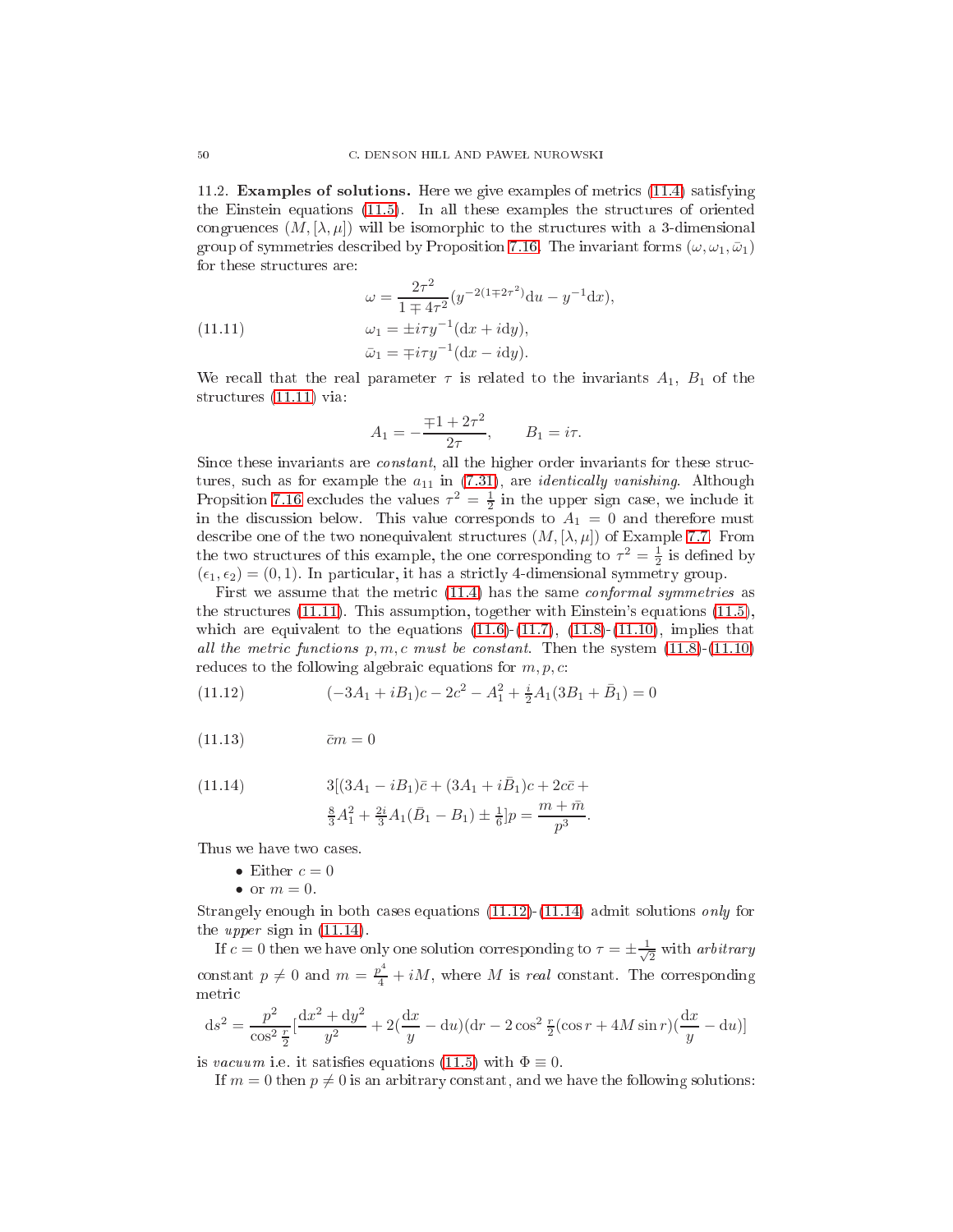• 
$$
\tau = \frac{\epsilon_1}{4} \sqrt{5 + \epsilon_2 \sqrt{17}}, c = -\frac{\epsilon_1}{\sqrt{5 + \epsilon_2 \sqrt{17}}},
$$
  
\n•  $\tau = \frac{\epsilon_1}{2} \sqrt{\frac{1}{2} (7 + \epsilon_2 \sqrt{17})}, c = \frac{\epsilon_1}{4} \sqrt{\frac{1}{2} (7 + \epsilon_2 \sqrt{17})} (3 + \epsilon_2 \sqrt{17}).$ 

Here  $\epsilon_1^2 = \epsilon_2^2 = 1$ . Sadly, irrespectively of the signs of  $\epsilon_1, \epsilon_2$ , all these solutions have  $\Phi = const < 0$ , and as such do not correspond to physically meaningful sources.

As the next example we still consider structures  $(M, [\lambda, \mu])$  with the invariants [\(11.11\)](#page-49-1), and assume that the metrics have only *two* conformal symmetries  $\partial_u$  and  $\partial_x$ . For simplicity we consider only solutions with  $m = 0$  in [\(11.9\)](#page-48-0). Under these assumptions we find that the general solution of  $(11.8)-(11.10)$  $(11.8)-(11.10)$  $(11.8)-(11.10)$  includes a free real parameter t and is given by

<span id="page-50-1"></span>(11.15) 
$$
c = \frac{-2 + 4\tau^2}{4\tau} + \frac{1 - 4\tau^2}{4\tau} \frac{1}{1 - ty^{(4\tau^2 - 1)}},
$$

with the real function  $p = p(y)$  satisfying a linear 2nd order ODE:

<span id="page-50-0"></span>(11.16) 
$$
4y(y - ty^{4\tau^2})^2 [yp'' + (4\tau^2 - 2)p'] +
$$

$$
[(-32\tau^4 + 20\tau^2 - 1)y^2 + 4t^2(4\tau^4 - 7\tau^2 + 2)y^{8\tau^2} -
$$

$$
16t(8\tau^4 - 5\tau^2 + 1)y^{(4\tau^2 + 1)}]p = 0.
$$

If this equation is satisfied, the only *a'priori* nonvanishing component of the Ricci tensor is

$$
R_{33} = -\frac{1}{8} \left( \frac{\cos(\frac{r}{2})}{\tau(y - ty^{4\tau^2})p} \right)^4 \times
$$
  
\n
$$
\left( \left( (8\tau^2 - 3)(128\tau^6 - 160\tau^4 + 92\tau^2 - 21)y^4 + 8t^4\tau^2(32\tau^6 + 8\tau^4 - 28\tau^2 + 9)y^{16\tau^2} +
$$
  
\n
$$
4t(8\tau^2 - 3)(256\tau^6 - 248\tau^4 + 58\tau^2 + 3)y^{3+4\tau^2} +
$$
  
\n
$$
36t^2(4\tau^4 + \tau^2 - 1)(32\tau^4 - 12\tau^2 - 1)y^{2+8\tau^2} +
$$
  
\n
$$
16t^3\tau^2(128\tau^6 - 184\tau^4 + 122\tau^2 - 27)y^{1+12\tau^2})p^2 -
$$
  
\n
$$
4y(y - ty^{4\tau^2})\left( (8\tau^2 - 3)(16\tau^4 - 3)y^3 + 4t^3\tau^2(16\tau^4 - 3)y^{12\tau^2} +
$$
  
\n
$$
6t(8\tau^2 - 3)y^{2+4\tau^2} + 96t^2\tau^2(1 - 2\tau^2)^2y^{1+8\tau^2})pp' +
$$
  
\n
$$
4y^2(y - ty^{4\tau^2})^2\left( (8\tau^2 - 3)y + 4t\tau^2y^{4\tau^2} \right)^2p'^2 \right).
$$

It follows that this  $R_{33}$ , with p satisfying [\(11.16\)](#page-50-0), may identically vanish for some values of parameter  $\tau$ . This happens *only* when the parameter  $t = 0$ . If

$$
t = 0
$$

the values of  $\tau$  for which  $R_{33}$  may be identically zero and for which the function  $p = p(y)$  satisfies [\(11.16\)](#page-50-0) are:

$$
\tau = \pm \frac{1}{2}\sqrt{2}, \qquad \tau = \pm \frac{1}{2}\sqrt{\frac{3}{2}}, \qquad \tau = \pm \frac{1}{2}\sqrt{\frac{5}{3}}, \qquad \tau = \pm \frac{1}{2}\sqrt{3},
$$

$$
\tau_{-} = \pm \frac{1}{2}\sqrt{\frac{1}{6}(11 - \sqrt{13})}, \qquad \tau_{+} = \pm \frac{1}{2}\sqrt{\frac{1}{6}(11 + \sqrt{13})}.
$$

Of these distinguished values the most interesting (modulo sign) are the last two,  $\tau_-\$  and  $\tau_+$ , since for them the corresponding metrics [\(11.4\)](#page-46-1) may be vacuum and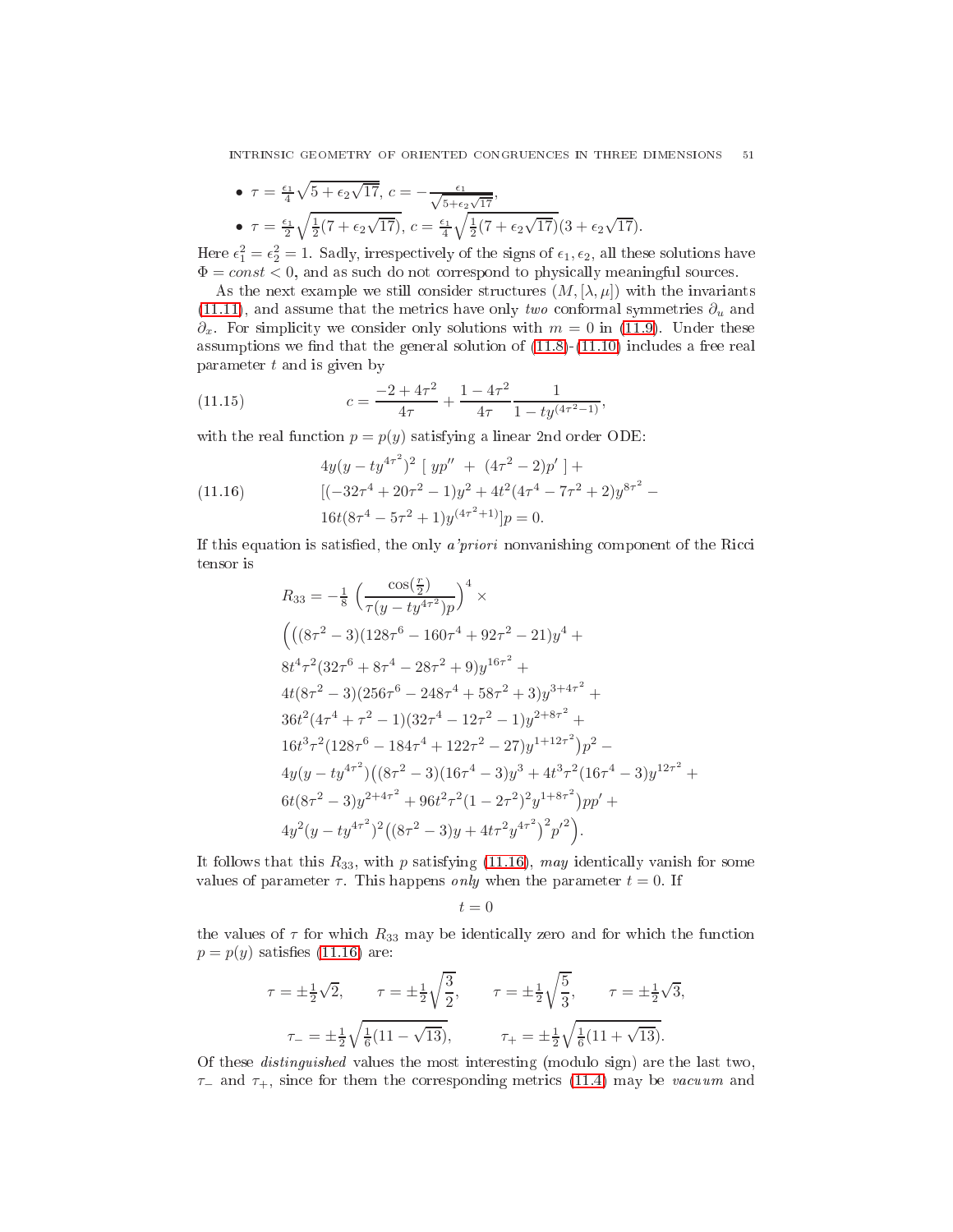not conformally flat. Actually, restricting our attention to the plus signs above and assuming  $t = 0$ , we have the following possibilities:

•  $\tau_{\varepsilon} = \frac{1}{2} \sqrt{\frac{1}{6} (11 + \varepsilon \sqrt{13})}, \quad \varepsilon = \pm 1$ ; for these two values of  $\tau$  the general solution of [\(11.16\)](#page-50-0) is

$$
p_{\varepsilon} = y^{\frac{1}{12}(1-\varepsilon\sqrt{13})}(s_2 + s_1y),
$$

and the only potentially nonvanishing component of the Ricci tensor is

$$
R_{33} = -\frac{4}{9}(7 + \varepsilon\sqrt{13}) s_2^2 y^{-\frac{1}{6}(1 - \varepsilon\sqrt{13})} \left(\frac{\cos\frac{r}{2}}{s_2 + s_1y}\right)^4.
$$

This vanishes when  $s_2 = 0$ . If  $s_2 = 0$  the corresponding metrics  $g_{\varepsilon}$ , as defined in  $(11.4)$ , read

$$
g_{\varepsilon} = 2P^2 \Big(\omega_1 \bar{\omega}_1 + \omega \big(\mathrm{d}r + W\omega_1 + \bar{W}\bar{\omega}_1 + \frac{3 + (9 - 20\tau_{\varepsilon}^2)\cos r}{12\tau_{\varepsilon}^2}\omega\big)\Big),
$$

with

$$
P = \frac{s_1 y^{2(1-\tau_{\varepsilon}^2)}}{\cos \frac{r}{2}}, \qquad W = i \frac{2(20\tau_{\varepsilon}^2 - 9) + (8\tau_{\varepsilon}^2 - 9)e^{-ir}}{24\tau_{\varepsilon}^3},
$$

and  $\omega, \omega_1, \bar{\omega}_1$  given by [\(11.11\)](#page-49-1). For both values of  $\varepsilon = \pm 1$  the metric is Ricci flat and of Petrov type III. In particular it is neither flat, nor of type  $N$ .

In all other cases of the *distinguished*  $\tau s$  the corresponding *vacuum* metrics are the  $flat$  Minkowski metrics. In fact,

• if  $\tau = \frac{1}{2}\sqrt{\frac{3}{2}}$ , the general solution to [\(11.16\)](#page-50-0) is

$$
p = s_1 \sqrt{y} + s_2 y,
$$

and the corresponding metric  $(11.4)$  is flat.

• if  $\tau = \frac{1}{2}\sqrt{\frac{5}{3}}$ , the general solution to [\(11.16\)](#page-50-0) is

$$
p = y^{\frac{2}{3}}(s_1 + s_2 \log y),
$$

and the potentially nonvanishing Ricci component  $R_{33}$  is

$$
R_{33} = -\frac{8}{25}s_2(2s_1 + s_2 + 2s_2 \log y) \left(\frac{\cos \frac{r}{2}}{(s_1 + s_2 \log y)y^{\frac{1}{3}}}\right)^4.
$$

This vanishes when  $s_2 = 0$ . In such case the metric is flat. • if  $\tau = \frac{1}{2}\sqrt{2}$ , the general solution of [\(11.16\)](#page-50-0) is

$$
p = \sqrt{y}(s_1 + s_2 \log y),
$$

and

$$
R_{33} = -\frac{2s_2^2}{y} \left( \frac{\cos \frac{r}{2}}{s_1 + s_2 \log y} \right)^4;
$$

this vanishes when  $s_2 = 0$ ; in such case the metric is flat.

• if  $\tau = \frac{1}{2}\sqrt{3}$ , the general solution of [\(11.16\)](#page-50-0) is

$$
p = s_1y + s_2y^{-1},
$$

and

$$
R_{33} = -32s_2^2 y^2 \left(\frac{\cos\frac{r}{2}}{s_2 + s_1 y^2}\right)^4;
$$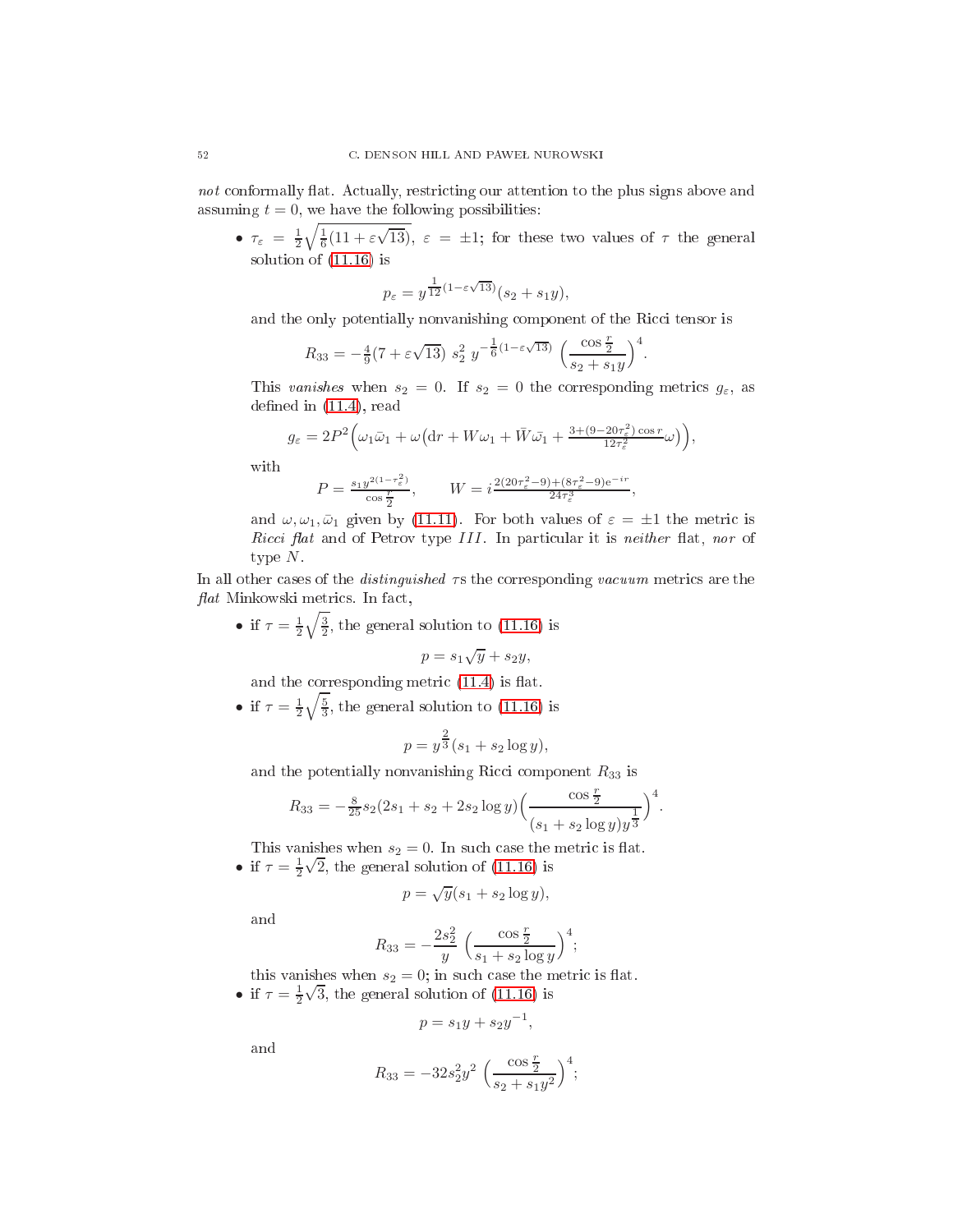this vanishes when  $s_2 = 0$ ; in such case the metric is the flat Minkowski metric.

We close this section with an example of a metric that goes a bit beyond the formulation of the Einstein equations presented here. Remaining with the structures of an oriented congruence with the upper sign in  $(11.11)$ , we take c as in  $(11.15)$ with  $t = 0$ , and consider the metric [\(11.4\)](#page-46-1), [\(11.6\)](#page-47-1), [\(11.7\)](#page-47-2) with a *constant* function p given by

$$
p = \frac{\sqrt{3}}{4s\tau} \sqrt{\varepsilon (-1 + 20\tau^2 - 32\tau^4)}.
$$

Here the  $\varepsilon$  is  $\pm 1$ , and is chosen to be such that the value  $\varepsilon(-1+20\tau^2-32\tau^4)$  is positive;  $s$  is a nonzero constant. A short calculation shows that the Ricci tensor for this metric has the following form

$$
Ric = (\tau^2 - 1)(8\tau^2 - 5)\frac{16\Lambda(4\tau^2 + 1)\cos^4\frac{\tau}{2}}{3\tau^2(1 - 20\tau^2 + 32\tau^4)}k \odot k + \Lambda g.
$$

Thus, this metric is *Einstein*, with cosmological constant equal to  $\Lambda = \varepsilon s^2$ , provided that

$$
\tau = \pm 1, \qquad \text{or} \qquad \tau = \pm \frac{1}{2} \sqrt{\frac{5}{2}}.
$$

It is remarkable that the Einstein metri

$$
g = -\frac{3}{5\Lambda \cos^2 \frac{r}{2}} \Big( \omega_1 \bar{\omega}_1 + \omega \big( \mathrm{d}r + \frac{i(2e^{-ir} + 5)}{\sqrt{10}} \omega_1 - \frac{i(2e^{ir} + 5)}{\sqrt{10}} \bar{\omega}_1 + \frac{7}{10} (3 + 2\cos r) \omega \big) \Big),
$$

corresponding to  $\tau = \pm \frac{1}{2} \sqrt{\frac{5}{2}}$ , is of *Petrov type N* with the quadruple principal null direction of the Weyl tensor being twisting. It was first obtained by Leroy [11] and recently discussed in [17]. The Einstein metric

$$
g = -\frac{39}{8\Lambda \cos^2 \frac{r}{2}} \Big( \omega_1 \bar{\omega}_1 + \omega \Big( dr + \frac{i(e^{-ir} + 4)}{2} \omega_1 - \frac{i(e^{ir} + 4)}{2} \bar{\omega}_1 + \frac{5}{8} (3 + 2 \cos r) \omega \Big) \Big),
$$

<span id="page-52-0"></span>corresponding to  $\tau = \pm 1$  is of Petrov type III.

11.3. Discussion of the reduced equations. Here we discuss the integration pro
edures for equations [\(11.8\)](#page-48-0)-[\(11.10\)](#page-48-0) along the lines indi
ated in Remark [11.3.](#page-48-1) We start with equation [\(11.8\)](#page-48-0). This is an equation for the unknown c. Remarkably, the existence of a function  $c$  satisfying this equation is equivalent to an existence of a certain CR function  $\eta$  on M. To see this we proceed as follows. We consider a 1-form  $\Pi$  on  $M$  given by

<span id="page-52-2"></span>(11.17) 
$$
\Pi = \omega_1 + 2i(A_1 + \bar{c})\omega,
$$

where  $c$  is an arbitrary complex function on  $M$ . Of course

<span id="page-52-1"></span>(11.18) 
$$
\Pi \wedge \bar{\Pi} \neq 0,
$$

since otherwise the forms  $\omega_1$  and  $\bar{\omega}_1$  would not be independent. Now using the differentials  $d\omega$ ,  $d\omega_1$ ,  $dA_1$  given in [\(7.29\)](#page-18-1), [\(7.31\)](#page-19-0), we easily find that

$$
d\Pi \wedge \Pi = 2i \left[ (\bar{\partial} - 3A_1 - i\bar{B}_1)\bar{c} - 2\bar{c}^2 + a_{11} - A_1^2 - \frac{i}{2}A_1(3\bar{B}_1 + B_1) \right] \omega_1 \wedge \bar{\omega}_1 \wedge \omega.
$$

Thus our equation [\(11.8\)](#page-48-0) is satisfied for c if and only if  $d\Pi \wedge \Pi = 0$ . Due to our Lemma [5.1,](#page-7-3)  $\Pi$  satisfying  $d\Pi \wedge \Pi = 0$  defines a complex valued function  $\eta$  on M such that  $\Pi = h d\eta$ . Because of [\(11.18\)](#page-52-1) we have  $hh d\eta \wedge d\bar{\eta} \neq 0$ . Furthermore, since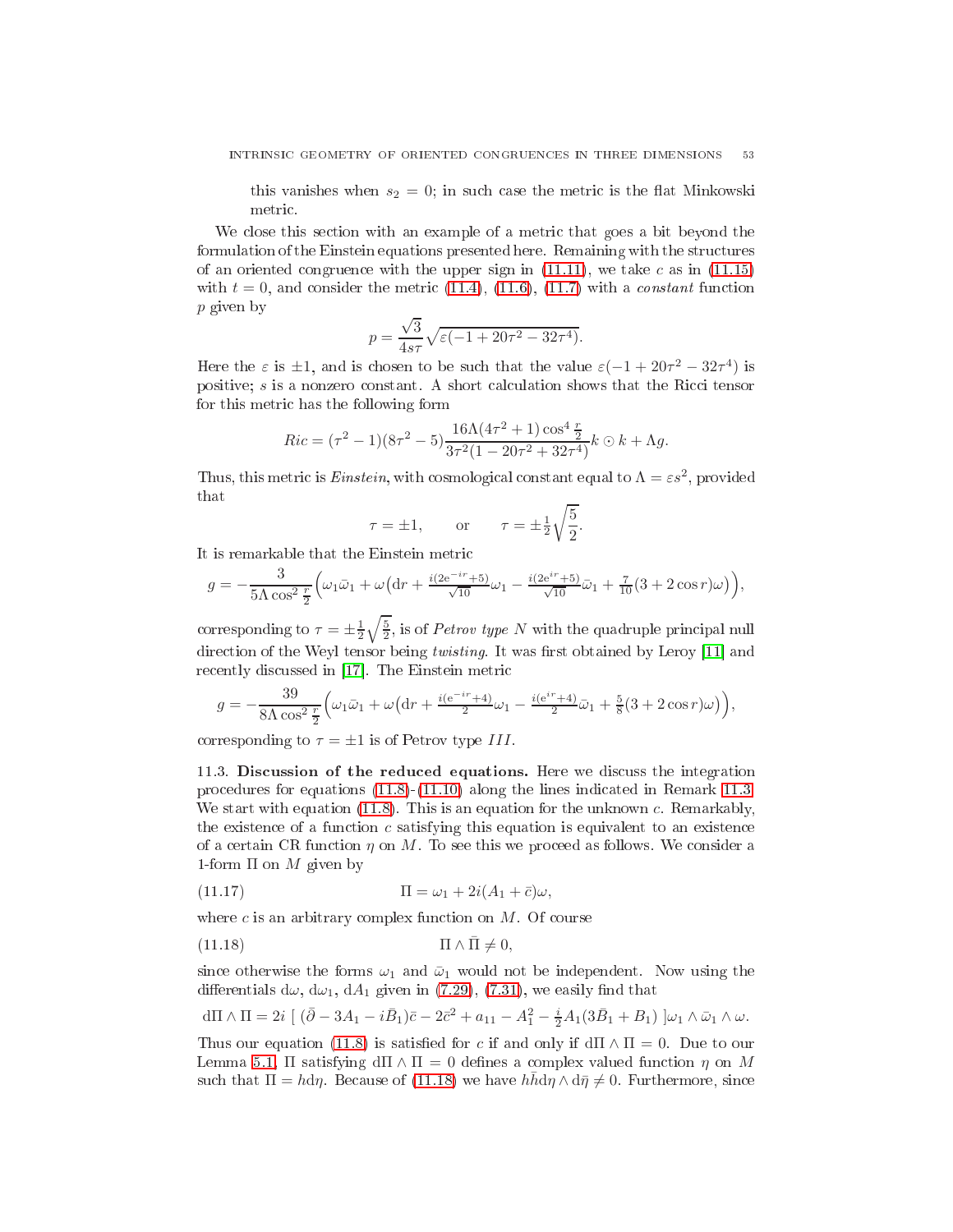$\Pi$  is given by [\(11.17\)](#page-52-2) then  $\Pi \wedge ω \wedge ω_1 = 0$ , which after factoring out by *h* gives  $d\eta \wedge \omega \wedge \omega_1 = 0$ . Thus  $\eta$  is a CR-function on M.

<span id="page-53-0"></span>Conversely, suppose that we have a CR-function  $\eta$  on M such that

(11.19) 
$$
\mathrm{d}\eta \wedge \mathrm{d}\bar{\eta} \neq 0.
$$

Then the three one forms  $\omega_1$ ,  $\omega$  and  $d\eta$  are linearly dependent at each point. Thus there exist complex functions  $x, y$  on  $M$  such that

<span id="page-53-1"></span>
$$
(11.20) \t\t d\eta = x\omega_1 + y\omega.
$$

Due to the nondegenarcy condition [\(11.19\)](#page-53-0) we must have  $x\bar{x}\omega_1 \wedge \bar{\omega}_1 + x\bar{y}\omega_1 \wedge \omega$  $\bar{x}y\bar{\omega_1}\wedge\omega\neq 0$ , so that the complex function x must be nonvanishing. In such case we may rewrite [\(11.20\)](#page-53-1) in the more convenient form  $h d\eta = \omega_1 + \overline{z}\omega$ , where  $h = 1/x$ and  $\bar{z} = y/x$ . Now, defining c to be  $c = \frac{iz}{2} - A_1$ , we see that the trivially satisfied equation  $(hd\eta) \wedge d(hd\eta) = 0$  implies that the function c must satisfy equation [\(11.8\)](#page-48-0). Summarizing we have the following proposition.

**Proposition 11.5.** Every solution  $\eta$  of the tangential CR equation  $\bar{\partial}\eta = 0$  satisfying  $d\eta \wedge d\bar{\eta} \neq 0$  defines a solution c of equation [\(11.8\)](#page-48-0). Given  $\eta$ , the function c satisfying equation  $(11.8)$  is defined by

$$
(11.21) \t\t\t c = \frac{i}{2} \frac{\bar{y}}{\bar{x}} - A_1,
$$

where  $d\eta = x\omega_1 + y\omega$ . Also the converse is true: every solution c of equation [\(11.8\)](#page-48-0) defines a CR function  $\eta$  such that  $d\eta \wedge d\bar{\eta} \neq 0$ .

*Remark* 11.6. Recall that the structures  $(M, [\lambda, \mu])$  satisfying the system [\(7.29\)](#page-18-1), [\(7.31\)](#page-19-0) admit at least one CR-function  $\zeta$ , since they have zero shear  $s \equiv 0$ . Associated to  $\zeta$ , by the above Proposition, there should be a solution c of the Einstein equation [\(11.8\)](#page-48-0). One checks by direct calculation that

<span id="page-53-2"></span>
$$
c=-A_1
$$

automatically satisfies [\(11.8\)](#page-48-0). And this is the solution c associated with  $\zeta$ . This is consistent with formula [\(11.21\)](#page-53-2), since  $y \equiv 0$  means that  $d\eta \wedge d\zeta \equiv 0$  (compare with  $(11.20)$ .

We now pass to the discussion of the second Einstein equation [\(11.9\)](#page-48-0). Equa-tion [\(11.9\)](#page-48-0), the equation for the function  $m$ , has a principal part resembling the tangential CR-equation. Remarkably its solutions  $m$  are also expressible in terms of CR-functions. To see this consider an arbitrary complex valued function  $\xi$  and define  $m$  to be

<span id="page-53-3"></span>(11.22) 
$$
m = [\partial_0 \xi - 2i(A_1 + \bar{c})\partial \xi + 2i(A_1 + c)\bar{\partial}\xi]^3.
$$

Here  $c$  is supposed to be a solution to the first Einstein equation [\(11.8\)](#page-48-0). Observe, that since the vector field  $\partial_0 - 2i(A_1 + \bar{c})\partial + 2i(A_1 + c)\partial$  is real, then given m one can always locally solve for  $\xi$ . Our goal now is to show that if  $\xi$  is a CR-function on  $M$ , then  $m$  given by [\(11.22\)](#page-53-3) satisfies equation [\(11.9\)](#page-48-0). To prove this one inserts [\(11.22\)](#page-53-3) into equation [\(11.9\)](#page-48-0) and commutes the operators  $\bar{\partial}\partial_0$  and  $\bar{\partial}\partial$ . After this is performed the equation [\(11.9\)](#page-48-0) for m becomes the following equation for  $\xi$ :

$$
(\partial_0 + 2i\overline{\partial}(A_1+c) + 2i(A_1+c)\overline{\partial} - 2i(A_1+\overline{c})\partial - 4i\overline{c}(A_1+c) + A_1 - iB_1)\overline{\partial}\xi = 0.
$$

This, in particular, means that if  $\xi$  is a CR-function then this equation is satisfied automatically. Thus given a CR-function  $\xi$ , via [\(11.22\)](#page-53-3), we constructed m which